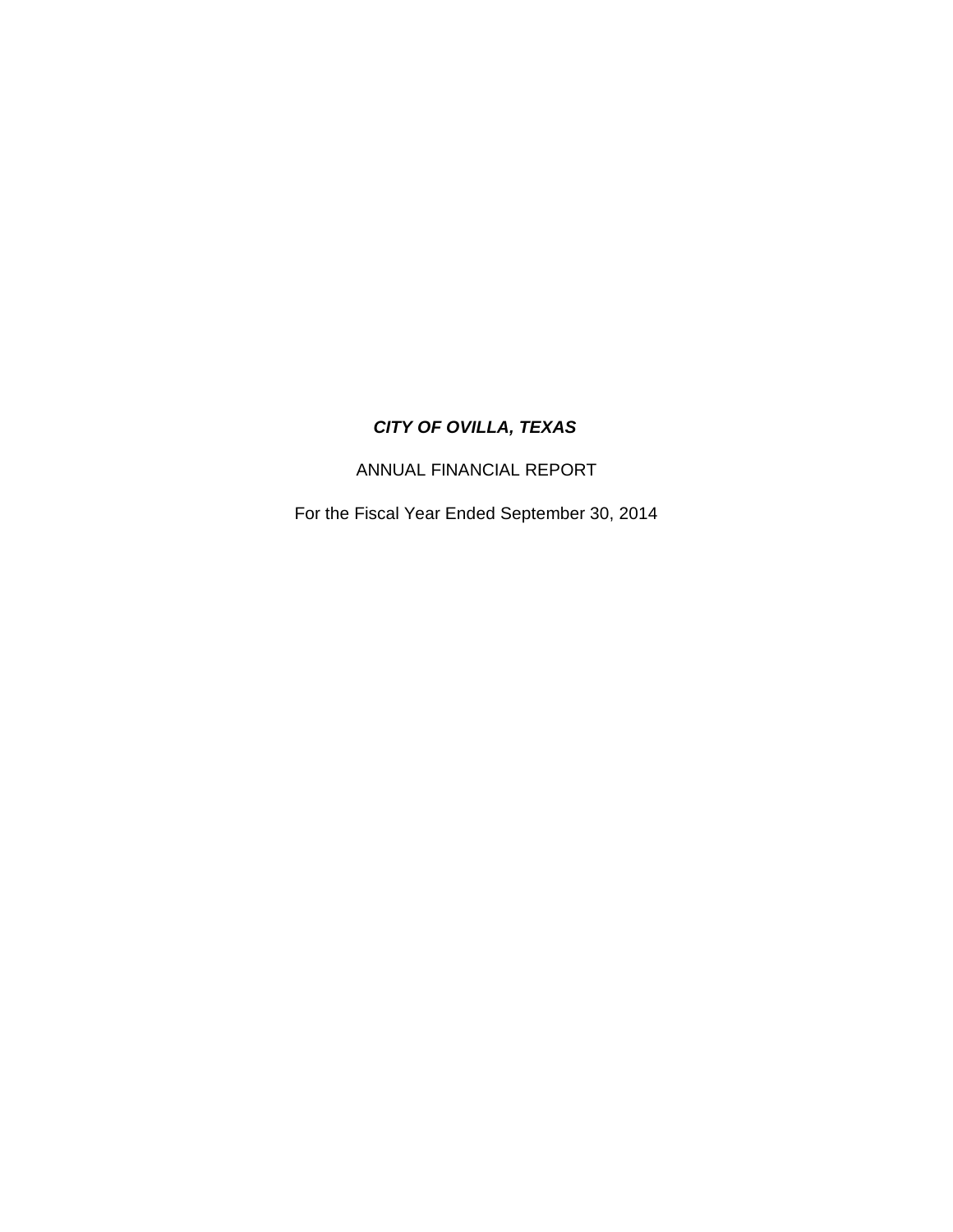# ANNUAL FINANCIAL REPORT For the Fiscal Year Ended September 30, 2014

# TABLE OF CONTENTS

|                                                                                                                                                 | <b>PAGE</b> |
|-------------------------------------------------------------------------------------------------------------------------------------------------|-------------|
| Independent Auditor's Report                                                                                                                    | $1 - 2$     |
| Management's Discussion and Analysis (unaudited)                                                                                                | $3 - 11$    |
| <b>Basic Financial Statements:</b>                                                                                                              |             |
| <b>Government-wide Financial Statements:</b>                                                                                                    |             |
| <b>Statement of Net Position</b>                                                                                                                | 12          |
| <b>Statement of Activities</b>                                                                                                                  | 13          |
| <b>Fund Financial Statements:</b>                                                                                                               |             |
| <b>Balance Sheet - Governmental Funds</b>                                                                                                       | 14          |
| Statement of Revenues, Expenditures, and Changes in Fund Balances -<br><b>Governmental Funds</b>                                                | 15          |
| Reconciliation of the Statement of Revenues, Expenditures, and Changes in<br>Fund Balances of Governmental Funds to the Statement of Activities | 16          |
| Statement of Net Position - Proprietary Fund                                                                                                    | 17          |
| Statement of Revenues, Expenses, and Changes in Net Position -<br><b>Proprietary Fund</b>                                                       | 18          |
| Statement of Cash Flows - Proprietary Fund                                                                                                      | 19          |
| <b>Statement of Fiduciary Net Position</b>                                                                                                      | 20          |
| Statement of Changes in Fiduciary Net Position                                                                                                  | 21          |
| Notes to the Financial Statements                                                                                                               | 22-49       |
| <b>Required Supplementary Information:</b>                                                                                                      | 50-51       |
| Schedule of Revenues and Expenditures - Budget and Actual -<br><b>General Fund</b>                                                              | 51          |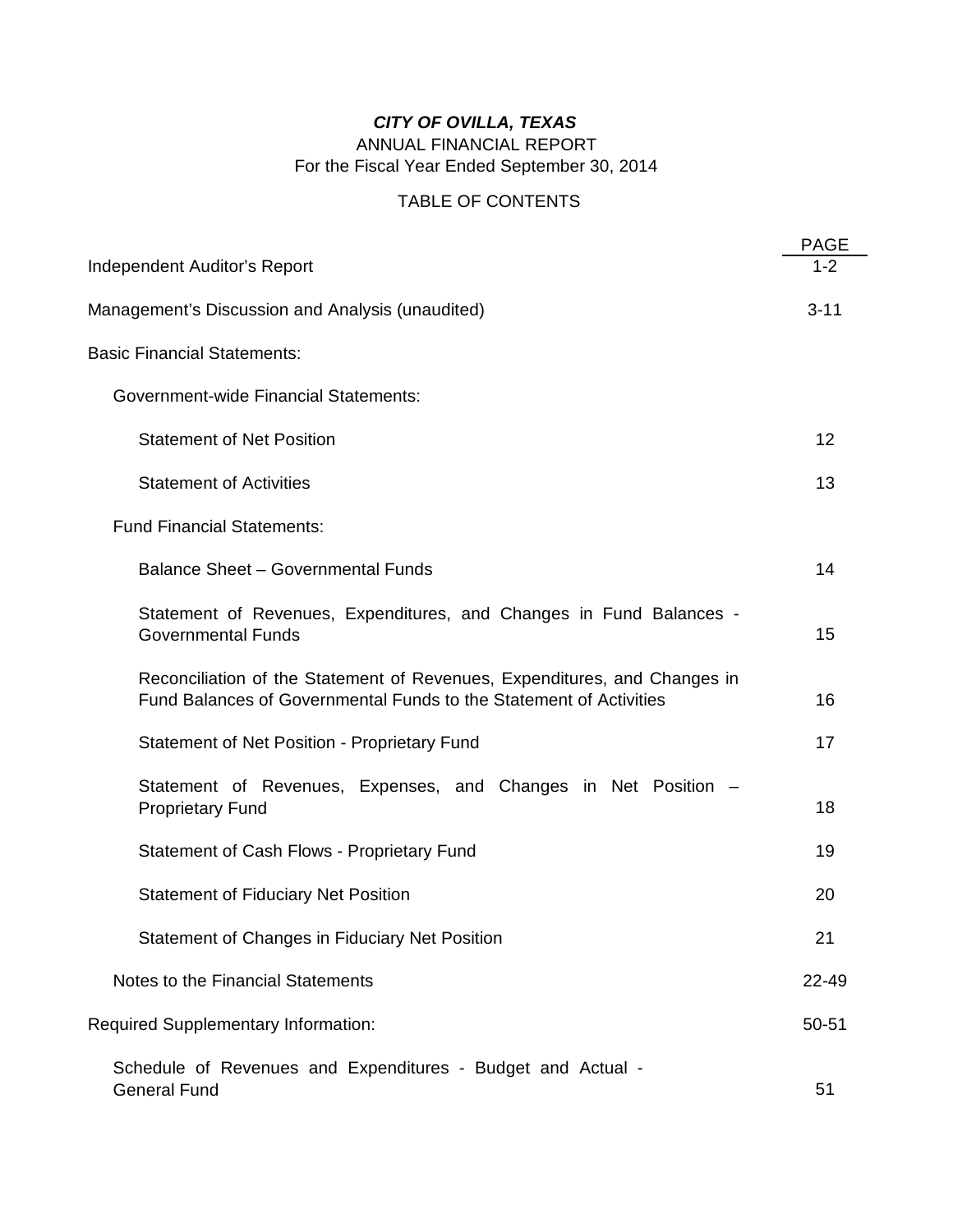# ANNUAL FINANCIAL REPORT

# For the Fiscal Year Ended September 30, 2014

# TABLE OF CONTENTS (continued)

|                                                                                                              | <b>PAGE</b> |
|--------------------------------------------------------------------------------------------------------------|-------------|
| Combining and Individual Fund Statements and Schedules:                                                      | 52-58       |
| Combining Balance Sheet - Nonmajor Governmental Funds                                                        | 53          |
| Combining Statement of Revenues, Expenditures, and Changes in<br>Fund Balances - Nonmajor Governmental Funds | 54          |
| Schedule of Revenues and Expenditures – Budget and Actual - Debt<br>Service Fund                             | 56          |
| Schedule of Operating Revenues and Expenses – Budget and<br>Actual - Enterprise Fund - Water and Sewer Fund  | 58          |
| <b>Component Unit Financial Statements</b>                                                                   | 59-61       |
| <b>Balance Sheet - Component Units</b>                                                                       | 60          |
| Statement of Revenues, Expenditures, and Changes in Fund<br><b>Balances - Component Units</b>                | 61          |
| <b>Supplementary Financial Data:</b>                                                                         | 62-63       |
| <b>Miscellaneous Statistical Facts</b>                                                                       | 63          |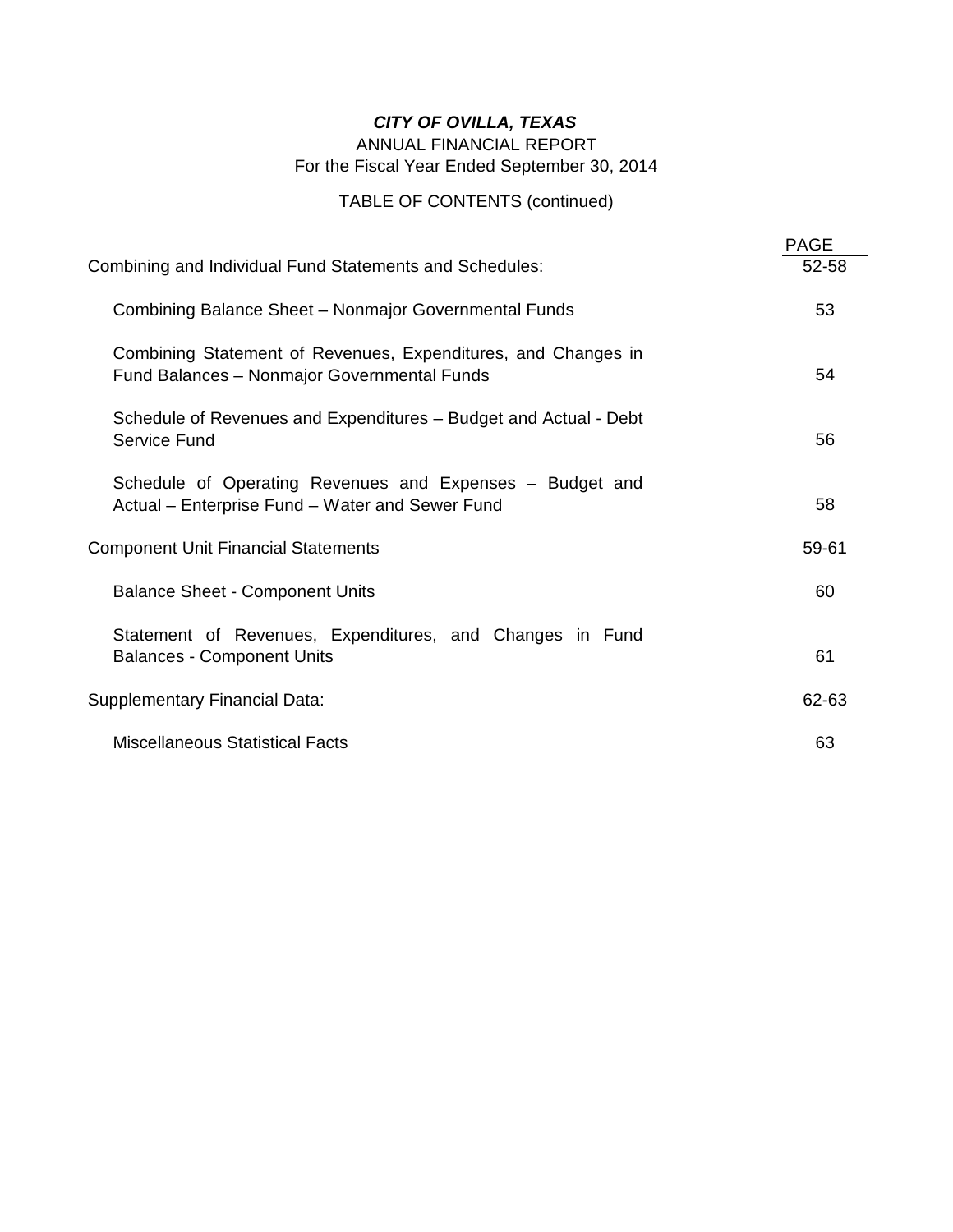

# Yeldell, Wilson & Co., P.C.

Certified Public Accountants Greer Yeldell, CPA | Glen Wilson, CPA | Brooke Farmer, CPA | Joyce Reeve, CPA | Glenda Valek, CPA

# INDEPENDENT AUDITOR'S REPORT

To the Honorable Mayor and Members of the City Council City of Ovilla, Texas

We have audited the accompanying financial statements of the governmental activities, the businesstype activities, the aggregate discretely presented components units, each major fund, and the aggregate remaining fund information of City of Ovilla, Texas, as of and for the year ended September 30, 2014, and the related notes to the financial statements, which collectively comprise the City's basic financial statements as listed in the table of contents.

# **Management's Responsibility for the Financial Statements**

Management is responsible for the preparation and fair presentation of these financial statements in accordance with accounting principles generally accepted in the United States of America; this includes the design, implementation, and maintenance of internal control relevant to the preparation and fair presentation of financial statements that are free from material misstatement, whether due to fraud or error.

# **Auditor's Responsibility**

Our responsibility is to express opinions on these financial statements based on our audit. We conducted our audit in accordance with auditing standards generally accepted in the United States of America. Those standards require that we plan and perform the audit to obtain reasonable assurance about whether the financial statements are free from material misstatement.

An audit involves performing procedures to obtain audit evidence about the amounts and disclosures in the financial statements. The procedures selected depend on the auditor's judgment, including the assessment of the risks of material misstatement of the financial statements, whether due to fraud or error. In making those risk assessments, the auditor considers internal control relevant to the entity's preparation and fair presentation of the financial statements in order to design audit procedures that are appropriate in the circumstances, but not for the purpose of expressing an opinion on the effectiveness of the entity's internal control. Accordingly, we express no such opinion. An audit also includes evaluating the appropriateness of accounting policies used and the reasonableness of significant accounting estimates made by management, as well as evaluating the overall presentation of the financial statements.

We believe that the audit evidence we have obtained is sufficient and appropriate to provide a basis for our audit opinions.

# **Opinions**

In our opinion, the financial statements referred to above present fairly, in all material respects, the respective financial position of the governmental activities, the business-type activities, the aggregate discretely presented component units, each major fund, and the aggregate remaining fund information of the City of Ovilla, Texas, as of September 30, 2014, and the respective changes in financial position and, where applicable, cash flows thereof for the year then ended in accordance with accounting principles generally accepted in the United States of America.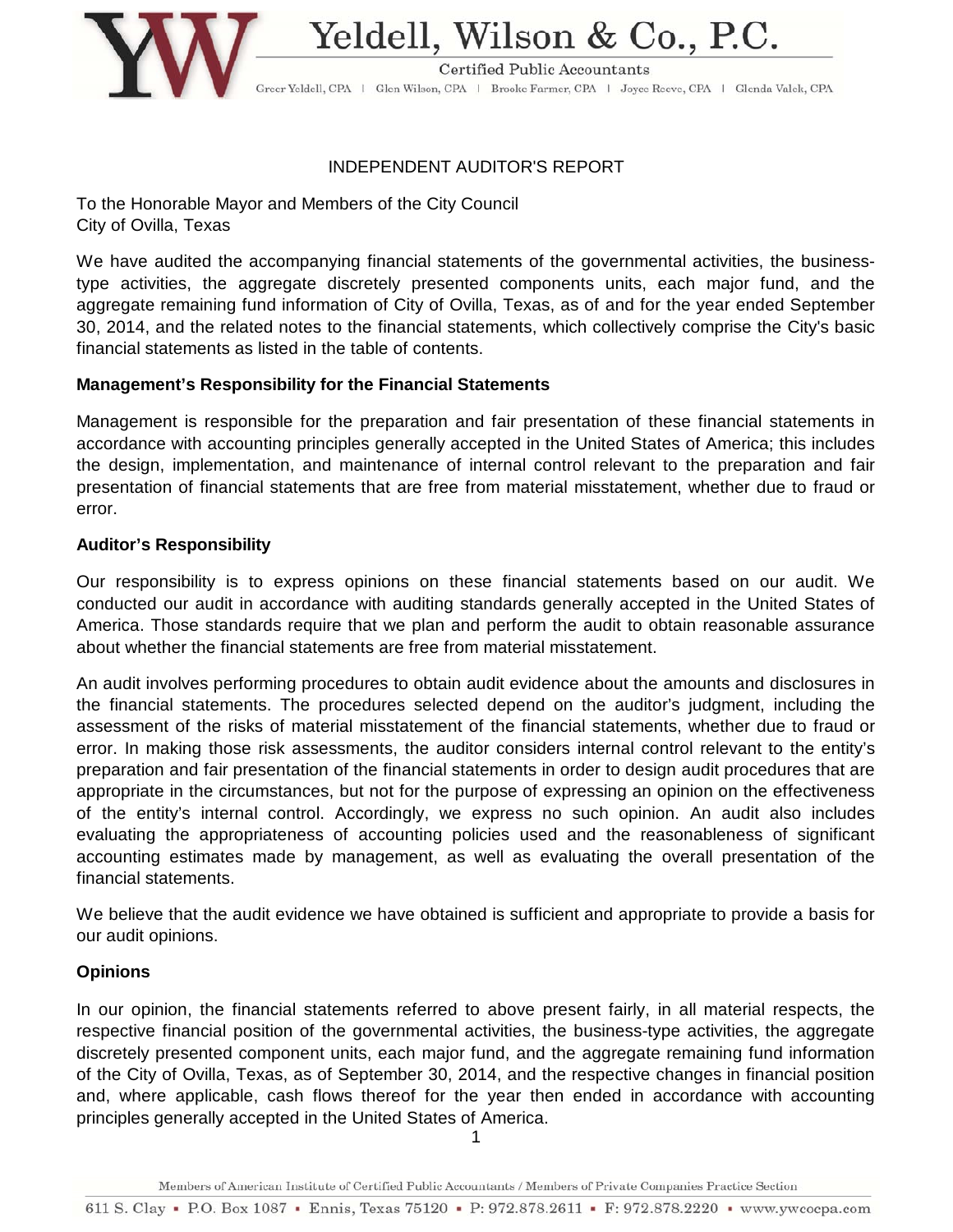Honorable Mayor and Members of the City Council City of Ovilla, Texas

### **Other Matters**

# Required Supplementary Information **reasonable about whether the financial statements are free of material statements are free of material statements are free of material statements are free of material statements are free**

Accounting principles generally accepted in the United States of America require that the management's discussion and analysis and budgetary comparison information on pages 3-11 and 51 be presented to supplement the basic financial statements. Such information, although not a part of the basic financial statements, is required by the Governmental Accounting Standards Board, who considers it to be an essential part of financial reporting for placing the basic financial statements in an appropriate operational, economic, or historical context. We have applied certain limited procedures to the required supplementary information in accordance with auditing standards generally accepted in the United States of America, which consisted of inquiries of management about the methods of preparing the information and comparing the information for consistency with management's responses to our \$200. inquiries, the basic financial statements, and other knowledge we obtained during our audit of the basic financial statements. We do not express an opinion or provide any assurance on the information because the limited procedures do not provide us with sufficient evidence to express an opinion or provide any assurance. That we agree that we agree that we agree that we agree that we agree that we agree that we agree that we agree that we agree that we agree that we agree that we agree that we agree that we agree tha misstatement, we will perform tests of City of Palmer, Texas' compliance with the provisions of Accounting principles generally accepted in the United States of America require that the management

# **Other Information of respectively** involved and the experience level of the personnel assigned to your audit of the personnel assigned to your audit of the personnel assigned to your audit of the personnel assigned to y

Our audit was conducted for the purpose of forming opinions on the financial statements that our dearnable conductive for the parpose of forming opinions on the microsic catemicity may not collectively comprise the City of Ovilla, Texas' basic financial statements. The combining and individual fund financial statements and schedules, the combining component unit financial statements and the supplementary financial data are presented for purposes of additional analysis and are not a required part of the basic financial statements.  $\mathbf{r}$ tund imanual statements and surrounce, the complimity component unit mianual statements and the

The combining and individual fund financial statements and schedules, the component unit financial statements and the supplementary financial data are the responsibility of management and were derived from and relate directly to the underlying accounting and other records used to prepare the basic financial statements. Such information has been subjected to the auditing procedures applied in the audit of the basic financial statements and certain additional procedures, including comparing and reconciling such information directly to the underlying accounting and other records used to prepare the recent in great information allectly to the different and statements themselves, and other additional basic financial statements or to the basic financial statements themselves, and other additional procedures in accordance with auditing standards generally accepted in the United States of America. In our opinion, the combining and individual fund financial statements and schedules, the component unit financial statements and the supplementary financial data are fairly stated, in all material respects, in relation to the basic financial statements as a whole. vasio inianoial statellients of to the vasio inianoial statellients themselves, and other additions

Yeldell, Wilsont Co., P.C.

Yeldell, Wilson & Co., P.C. Yeldell, Wilson & Co., P.C. *Certified Public Accountants Certified Public Accountants* 

April 2, 2015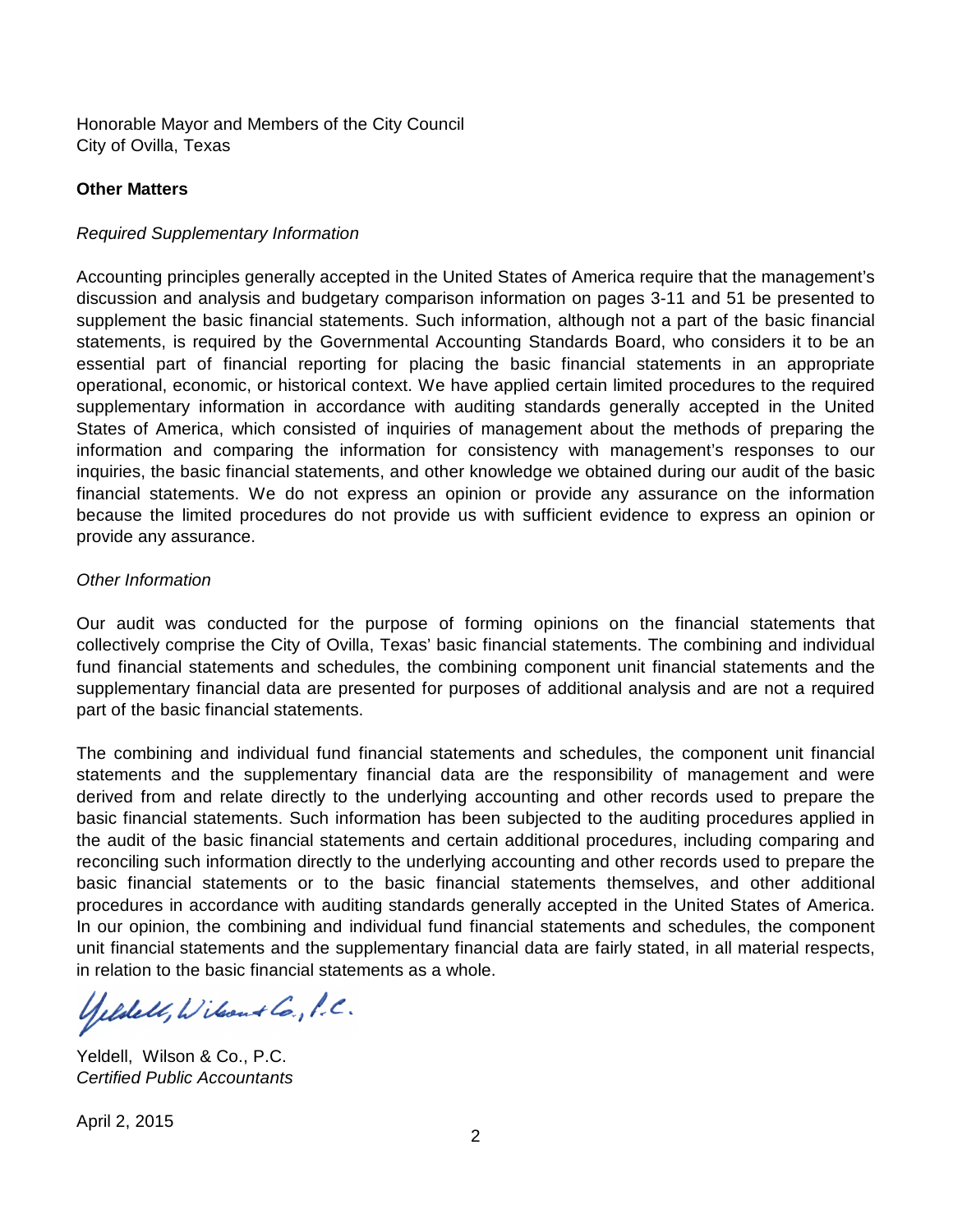105 South Cockrell Hill Road · Ovilla, Texas 75154 · (972) 617-7262 · FAX (972) 515-3221

# **MANAGEMENT'S DISCUSSION AND ANALYSIS (UNAUDITED)**

As management of the City of Ovilla, Texas, we offer readers of the City's financial statements this narrative overview and analysis of the financial activities of the City for the fiscal year ended September 30, 2014.

# **Financial Highlights**

- The assets of the City exceeded its liabilities at the close of the most recent fiscal year by \$884,699 (net position). Of this amount, \$2,427,490 represents unrestricted net position, which may be used to meet the City's ongoing obligations to citizens and creditors.
- The City's total net position increased by \$186,280.
- As of the close of the current fiscal year, the City's governmental funds reported combined fund balances of \$1,767,508, an increase of \$182,351 in comparison with the prior year. Approximately 90% of this amount (\$1,590,503) is available for spending at the City's discretion (unassigned fund balance).
- At the end of the current fiscal year, unassigned fund balance for the general fund was \$1,590,503, or approximatley 68% of the total general fund expenditures.

# **Overview of the Financial Statements**

The discussion and analysis provided here are intended to serve as an introduction to the City's basic financial statements. The City's basic financial statements consist of three components: 1) government-wide financial statements, 2) fund financial statements, and 3) the notes to financial statements. This report also includes supplementary information intended to furnish additional detail to support the basic financial statements themselves.

**Government-wide Financial Statements.** The *government-wide financial statements* are designed to provide readers with a broad overview of the City's finances, in a manner similar to a private-sector business.

The *statement of net position* presents financial information on all of the City's assets and liabilities, with the difference reported as net position. Over time, increases or decreases in net position may serve as a useful indicator of whether the financial position of the City is improving or deteriorating.

The *statement of activities* presents information showing how the City's net position changed during the most recent fiscal year. All changes in net position are reported as soon as the underlying event giving rise to the change occurs, *regardless of the timing of related cash flows.* Thus, revenues and expenses are reported for some items that will only result in cash flows in future fiscal periods (e.g., uncollected taxes and earned but unused compensated absences).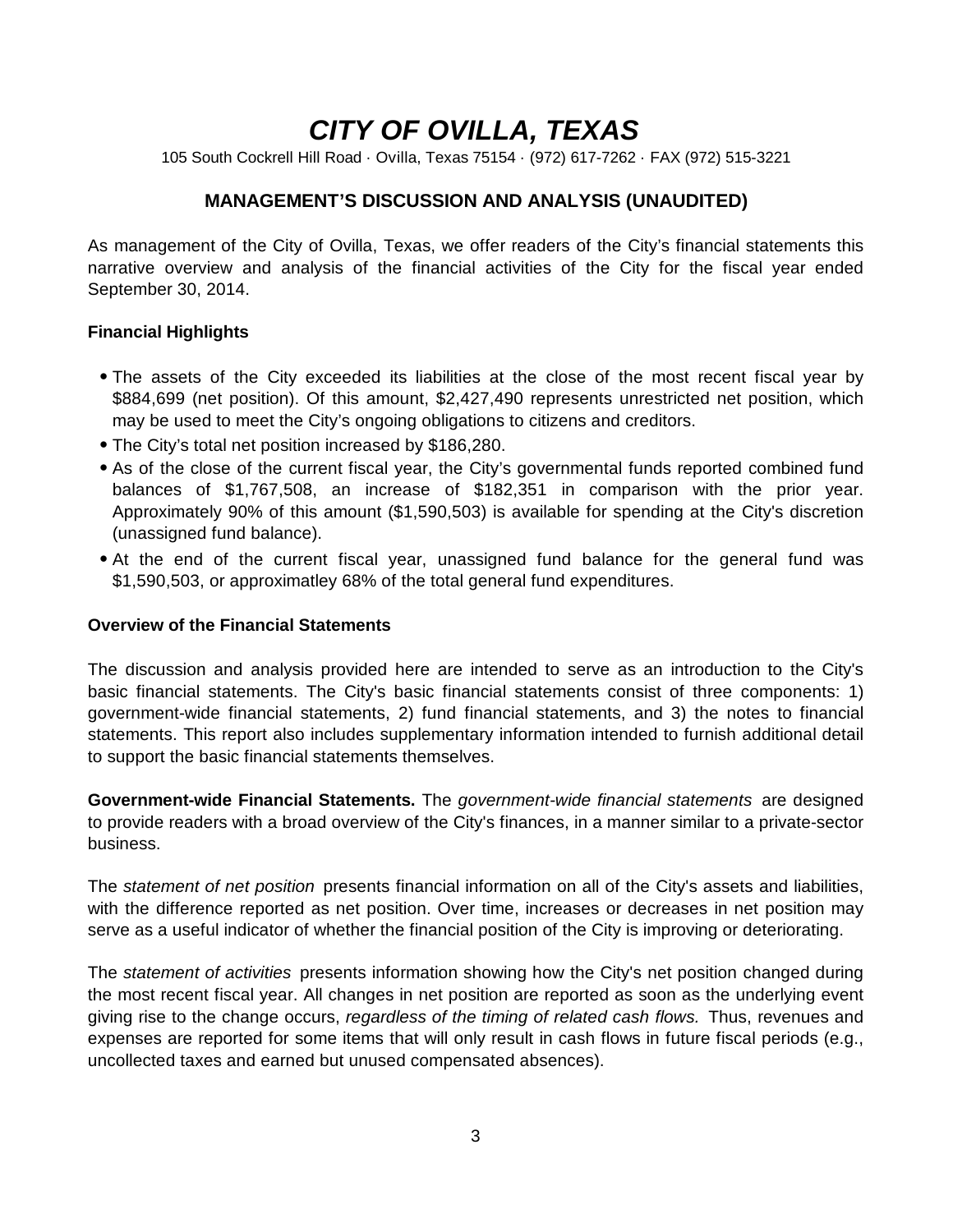Both of the government-wide financial statements distinguish functions of the City that are principally supported by taxes and intergovernmental revenues (*governmental activities* ) from other functions that are intended to recover all or a significant portion of their costs through user fees and charges (*business-type activities* ). The governmental activities of the City include general government, public safety, streets, cultural and recreational, and solid waste. The business-type activities of the City include water and sewer operations.

The government-wide financial statements include not only the City itself (known as the *primary government* ), but also legally separate economic development corporation and municipal development corporation for which the City is financially accountable. Financial information for these component units are reported separately from the financial information presented for the primary government itself.

The government-wide financial statements can be found on pages 12-13 of this report.

**Fund Financial Statements.** A *fund* is a grouping of related accounts that is used to maintain control over resources that have been segregated for specific activities or objectives. The City, like other state and local governments, uses fund accounting to ensure and demonstrate compliance with finance-related legal requirements. All of the funds of the City can be divided into two categories: governmental funds and proprietary funds.

*Governmental Funds. Governmental funds* are used to account for essentially the same functions reported as *governmental activities* in the government-wide financial statements. However, unlike the government-wide financial statements, governmental fund financial statements focus on *nearterm inflows and outflows of spendable resources,* as well as on *balances of spendable resources* available at the end of the fiscal year. Such information may be useful in assessing a government's near-term financing requirements.

Because the focus of governmental funds is narrower than that of the government-wide financial statements, it is useful to compare the information presented for *governmental funds* with similar information presented for *governmental activities* in the government-wide financial statements. By doing so, readers may better understand the long-term impact of the government's near-term financing decisions. Both the governmental fund balance sheet and the governmental fund statement of revenues, expenditures, and changes in fund balances provide a reconciliation to facilitate this comparison between *governmental funds* and *governmental activities.*

The City maintains five individual governmental funds. Information is presented separately in the governmental fund balance sheet and in the governmental fund statement of revenues, expenditures, and changes in fund balances for the General Fund and Debt Service Fund, which are considered to be major funds. Data from the other three governmental funds are combined into a single aggregated presentation. Individual fund data for each of these nonmajor governmental funds is provided in the form of combining statements in the combining and individual fund statements and schedules section of this report.

The basic governmental fund financial statements can be found on pages 14-16 of this report.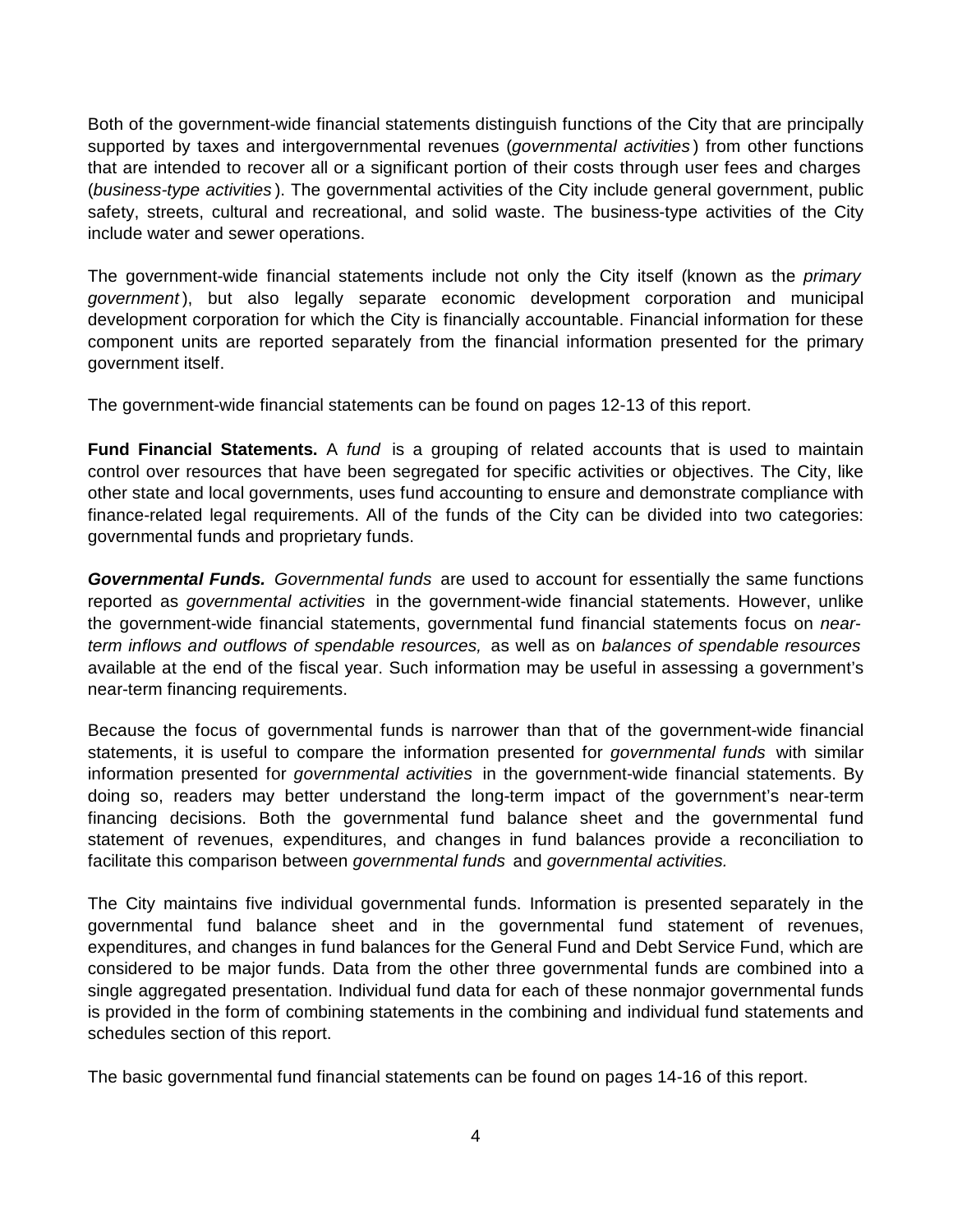*Proprietary Funds.* The City maintains one type of proprietary fund. The *enterprise fund* is used to report the same functions presented as *business-type activities* in the government-wide financial statements. The City uses the enterprises fund to account for its water and sewer operations.

Proprietary funds provide the same type of information as the government-wide financial statements, only in more detail. The proprietary fund financial statements provide separate information for the Water and Sewer fund, which is considered to be major fund of the City.

The basic proprietary fund financial statements can be found on pages 17-19 of this report.

*Fiduciary Funds.* The City maintains one fiduciary fund. The *fiduciary fund is* used to account for resources held for the benefit of parties outside the government. The *fiduciary fund* is not reflected in the government-wide financial statement because the resources of this fund are not available to support the City's own programs. The accounting used for the *fiduciary fund* is much like that used for the proprietary fund.

The basic fiduciary fund financial statements can be found on pages 20-21 of this report.

**Notes to the Financial Statements.** The notes provide additional information that is necessary to acquire a full understanding of the data provided in the government-wide and fund financial statements. The notes to the financial statements can be found on pages 22-49 of this report.

**Other Information.** In addition to the basic financial statements and accompanying notes, this report also presents *required supplementary information* concerning the City's General fund Budget Comparison Schedule. Required supplementary information can be found on page 51 of this report.

This report also presents combining and individual fund financial statements and schedules in connection with the nonmajor governmental funds and water and sewer fund. These combining and individual fund financial statements and schedules can be found on pages 52-58 of this report.

In addition, this report presents a fund financial statement and schedule in connection with the Ovilla 4B Economic Development Corporation and Ovilla Municipal Development Corporation. The individual fund financial statements can be found on pages 59-61 of this report.

#### **Government-wide Overall Financial Analysis**

As noted earlier, net position over time, may serve as a useful indicator of a government's financial position. In the case of the City, assets and deferred outflows of resources exceeded liabilities by \$884,699, at the close of the most recent fiscal year.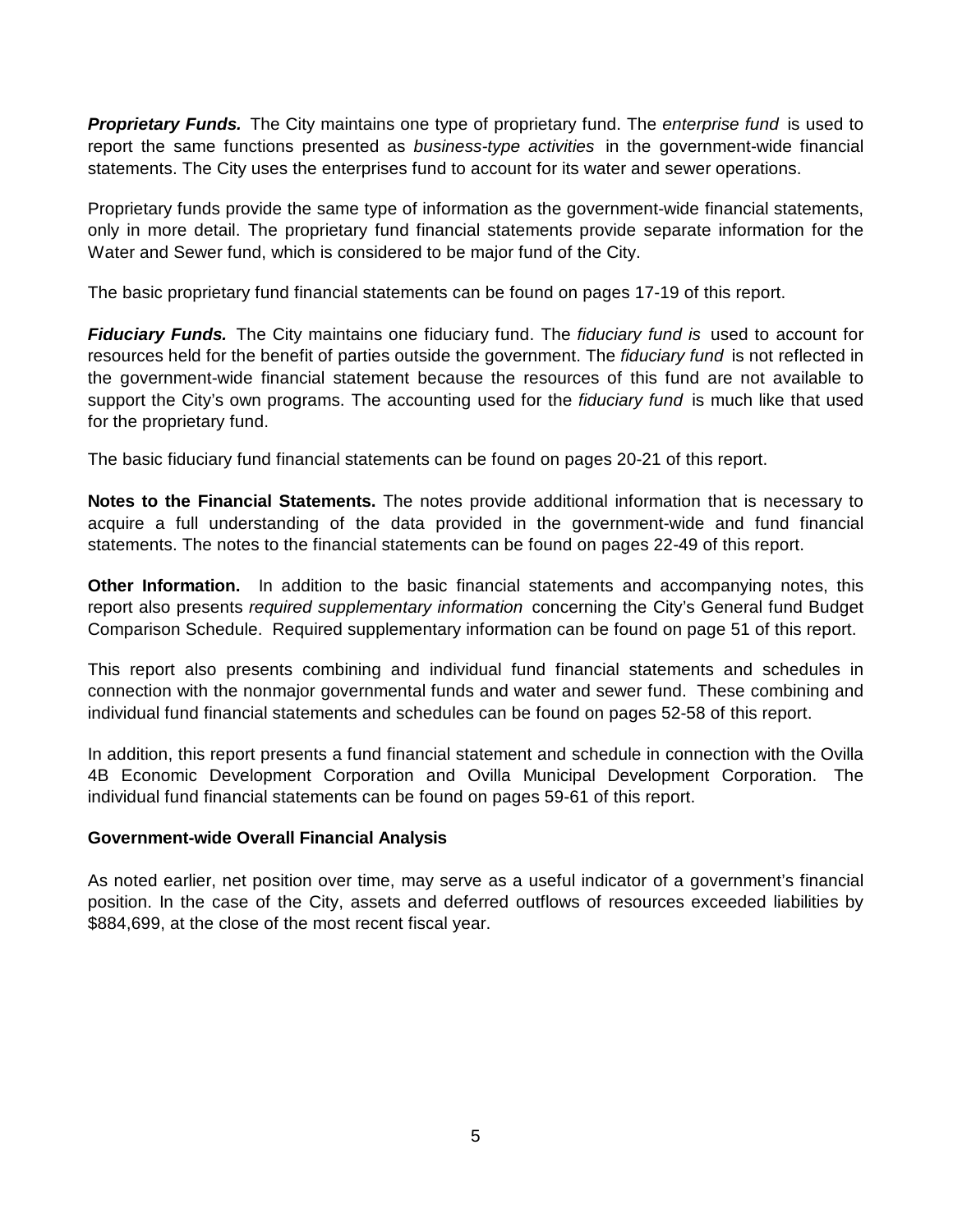|                                  |    | Governmental |                   |             |    | <b>Business-Type</b> |     |              |                 |    |             |
|----------------------------------|----|--------------|-------------------|-------------|----|----------------------|-----|--------------|-----------------|----|-------------|
|                                  |    |              | <b>Activities</b> |             |    | <b>Activities</b>    |     | <b>Total</b> |                 |    |             |
|                                  |    | 2014         |                   | 2013        |    | 2014                 |     | 2013         | 2014            |    | 2013        |
| Current and other assets         | S  | 1,912,192    | \$                | 2,096,732   | \$ | 1,337,675            | \$. | 1,407,733    | \$<br>3,249,867 | \$ | 3,504,465   |
| Capital assets                   |    | 1,639,478    |                   | 1,845,157   |    | 2,693,775            |     | 2,844,358    | 4,333,253       |    | 4,689,515   |
| Total assets                     |    | 3,551,670    |                   | 3,941,889   |    | 4,031,450            |     | 4,252,091    | 7,583,120       |    | 8,193,980   |
|                                  |    |              |                   |             |    |                      |     |              |                 |    |             |
| Long term liabilities            |    | 5,102,022    |                   | 5,394,891   |    | 1,247,902            |     | 1,324,198    | 6,349,924       |    | 6,719,089   |
| Other liabilities                |    | 152,500      |                   | 516,763     |    | 195,997              |     | 252,149      | 348,497         |    | 768,912     |
| Total liabilities                |    | 5,254,522    |                   | 5,911,654   |    | 1,443,899            |     | 1,576,347    | 6,698,421       |    | 7,488,001   |
| Net position:                    |    |              |                   |             |    |                      |     |              |                 |    |             |
| Net investment in capital assets |    | (3,422,855)  |                   | (3,508,888) |    | 1,587,982            |     | 1,666,957    | (1,834,873)     |    | (1,841,931) |
| Restricted                       |    | 177.005      |                   | 177.354     |    | 115,077              |     | 109,575      | 292,082         |    | 286,929     |
| Unrestricted                     |    | 1,542,998    |                   | 1,361,769   |    | 884,492              |     | 899,212      | 2,427,490       |    | 2,260,981   |
| Total net position (deficit)     | \$ | (1,702,852)  |                   | (1,969,765) |    | 2,587,551            |     | 2,675,744    | 884,699         | S  | 705.979     |

# **CITY OF OVILLA'S NET POSITION**

By far, the largest portion of the City's net position reflects its investment in capital assets (e.g., land, construction in progress, buildings, improvements, machinery and equipment, and infrastructure), less any related outstanding debt that was used to acquire those assets. The City uses these capital assets to provide a variety of services to its citizens. Accordingly, these assets are not available for future spending. Although the City's investment in capital assets is reported net of related debt, it should be noted that the resources used to repay this debt must be provided from other sources, since the capital assets themselves cannot be used to liquidate these liabilities.

An additional portion of the City's net position (\$292,082) represents resources that are subject to external restrictions on how they may be used. The remaining balance of \$2,427,490 is unrestricted and may be used to meet the City's ongoing obligations to its citizens and creditors.

The City's overall net position increased \$186,280 from the prior fiscal year. The reasons for this overall increase are discussed in the following sections for governmental activities and business-type activities.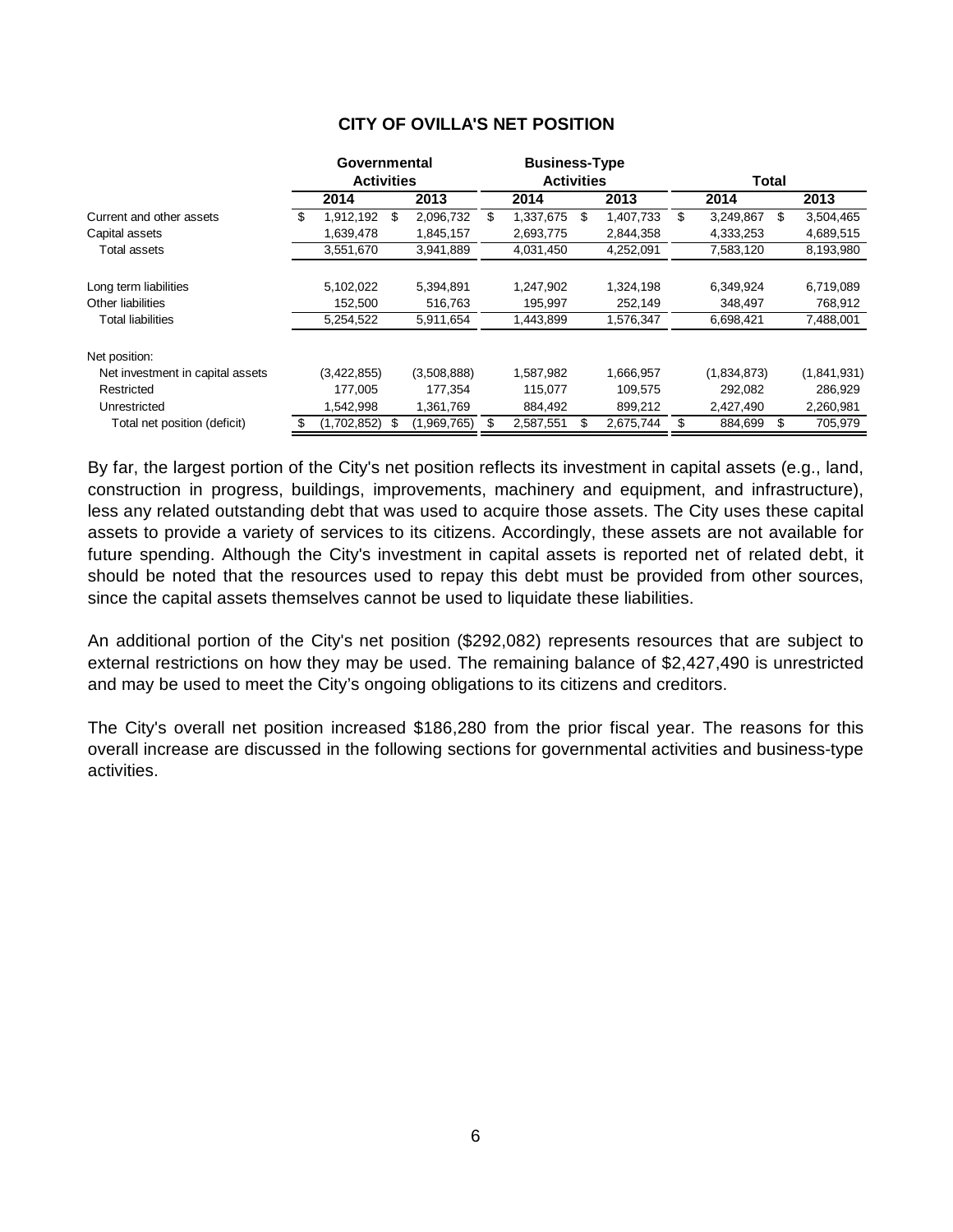|                          | Governmental      |                   |    | <b>Business-Type</b> |                 |              |             |    |           |
|--------------------------|-------------------|-------------------|----|----------------------|-----------------|--------------|-------------|----|-----------|
|                          | <b>Activities</b> |                   |    | <b>Activities</b>    |                 | <b>Total</b> |             |    |           |
|                          | 2014              | 2013              |    | 2014                 | 2013            |              | 2014        |    | 2013      |
| Revenues:                |                   |                   |    |                      |                 |              |             |    |           |
| Program revenues:        |                   |                   |    |                      |                 |              |             |    |           |
| Charges for services     | \$<br>670,723     | \$<br>607,256     | \$ | 1,267,882            | \$<br>1,180,731 | \$           | 1,938,605   | \$ | 1,787,987 |
| Operating grants and     |                   |                   |    |                      |                 |              |             |    |           |
| contributions            | 12,388            | 18,720            |    |                      |                 |              | 12,388      |    | 18,720    |
| Capital grants and       |                   |                   |    |                      |                 |              |             |    |           |
| contributions            | 2,310             |                   |    | 20,732               |                 |              | 23,042      |    |           |
| General revenues:        |                   |                   |    |                      |                 |              |             |    |           |
| Property tax             | 1,664,265         | 1,668,401         |    |                      |                 |              | 1,664,265   |    | 1,668,401 |
| Sales tax                | 221.125           | 221,114           |    |                      |                 |              | 221,125     |    | 221,114   |
| Franchise tax            | 153,077           | 149,703           |    |                      |                 |              | 153,077     |    | 149,703   |
| Investment earnings      | 6,175             | 7,265             |    | 3,322                | 3,150           |              | 9,497       |    | 10,415    |
| Gain on sale of capital  |                   |                   |    |                      |                 |              |             |    |           |
| assets                   | 7,678             | 32,196            |    |                      |                 |              | 7,678       |    | 32,196    |
| Miscellaneous            | 127,768           | 136,713           |    |                      |                 |              | 127,768     |    | 136,713   |
| Total revenues           | 2,865,509         | 2,841,368         |    | 1,291,936            | 1,183,881       |              | 4, 157, 445 |    | 4,025,249 |
| Expenses:                |                   |                   |    |                      |                 |              |             |    |           |
| General government       | 353,835           | 341,985           |    |                      |                 |              | 353,835     |    | 341,985   |
| Public safety            | 1,575,569         | 1,498,932         |    |                      |                 |              | 1,575,569   |    | 1,498,932 |
| <b>Streets</b>           | 402,904           | 371,237           |    |                      |                 |              | 402,904     |    | 371,237   |
| Cultural and             |                   |                   |    |                      |                 |              |             |    |           |
| recreational             | 27,221            | 21,695            |    |                      |                 |              | 27,221      |    | 21,695    |
| Solid waste              | 200,910           | 199,979           |    |                      |                 |              | 200,910     |    | 199,979   |
| Interest on long-        |                   |                   |    |                      |                 |              |             |    |           |
| term debt                | 168,048           | 174,287           |    |                      |                 |              | 168,048     |    | 174,287   |
| Water and sewer          |                   |                   |    | 1,242,678            | 1,212,352       |              | 1,242,678   |    | 1,212,352 |
| Total expenses           | 2,728,487         | 2,608,115         |    | 1,242,678            | 1,212,352       |              | 3,971,165   |    | 3,820,467 |
| Increase in net position |                   |                   |    |                      |                 |              |             |    |           |
| before transfers         | 137,022           | 233,253           |    | 49,258               | (28, 471)       |              | 186,280     |    | 204,782   |
| Transfers                | 129,891           | 138,803           |    | (129, 891)           | (138, 803)      |              |             |    |           |
| Increase in net position | 266,913           | 372,056           |    | (80, 633)            | (167, 274)      |              | 186,280     |    | 204,782   |
| Net position - beginning | (1,969,765)       | (2,341,821)       |    | 2,668,184            | 2,835,458       |              | 698,419     |    | 493,637   |
| Net position - ending    | \$<br>(1,702,852) | \$<br>(1,969,765) | s, | 2,587,551            | \$<br>2,668,184 | \$           | 884,699     | \$ | 698,419   |

# **CITY OF OVILLA'S CHANGES IN NET POSITION**

 The majority of the increase in revenue resulted from a increase in charges for services of about \$151,000.

# **Financial Analysis of Governmental Funds**

As noted earlier, the City uses fund accounting to ensure and demonstrate compliance with financerelated legal requirements.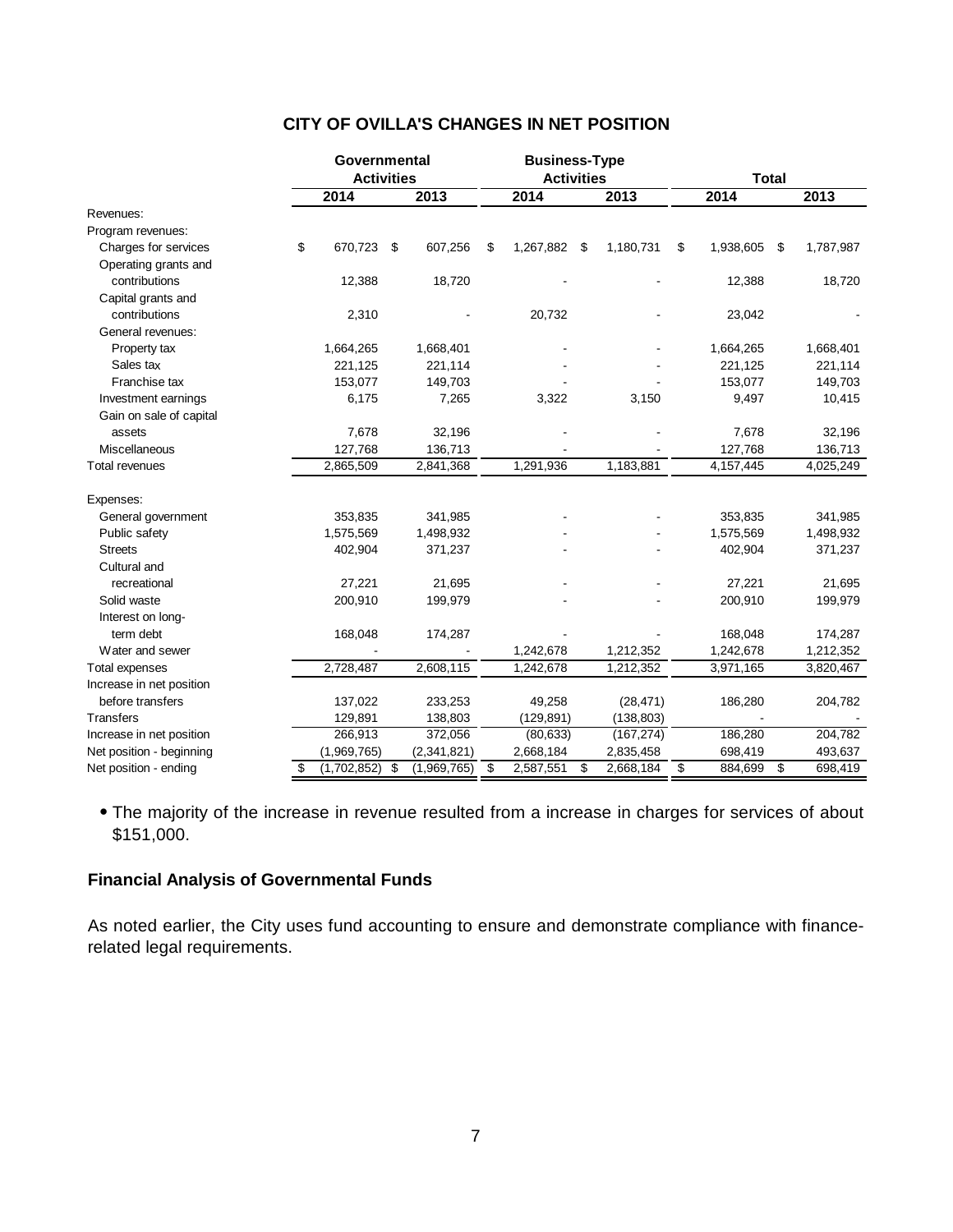*Governmental Funds.* The focus of the City's *governmental funds* is to provide information on near-term inflows, outflows, and balances of spendable resources. Such information is useful in assessing the City's financing requirements. In particular, unassigned fund balance may serve as a useful measure of a government's net resources available for discretionary use as it represents the portion of fund balance which has not yet been limited to use for a particular purpose by either an external party, the City itself, or a group or individual that has been delegated authority to assign resources for use for particular purposes by the City's Council.

As of the end of the current fiscal year, the City's governmental funds reported combined ending fund balances of \$1,767,508, an increase of \$182,351 in comparison with the prior year. Approximately 90% of this total amount (\$1,590,503) constitutes *unassigned fund balance* , which is available for spending at the City's discretion. The remainder of the fund balance is restricted for particular purposes (\$177,005).

The general fund is the chief operating fund of the City. At the end of the current fiscal year, unassigned fund balance of the general fund was \$1,590,503 while total fund balance reached \$1,623,421. As a measure of the general fund's liquidity, it may be useful to compare both unassigned fund balance and total fund balance to total fund expenditures. Unassigned fund balance represents 68% of total general fund expenditures, while total fund balance represents 69% of that same amount.

The fund balance of the City's general fund increased \$191,293 during the current fiscal year.

The debt service fund has a total fund balance of \$83,418. The net decrease in fund balance during the current year in the debt service fund was \$26,668.

**Proprietary Funds.** The City's proprietary fund statements provide the same type of information found in the government-wide financial statements, but in more detail.

Unrestricted net position of the Water and Sewer fund at the end of the year amounted to \$884,492. Net position decreased in 2014 by \$80,633. Other factors concerning the finances of this fund have already been addressed in the analysis of the City's operations.

# **General Fund Budgetary Highlights**

*Original budget compared to final budget***.** During the year, the City increased the original estimated revenue by \$92,387. This was offset with an increase in expenditures of \$70,776. The main components of the difference between original budget and final amended budget can be briefly summarized as follows:

- \$101,760 increase in license and permit revenue
- \$20,229 decrease in charges for services revenue
- \$52,000 increase in code enforcement expenditures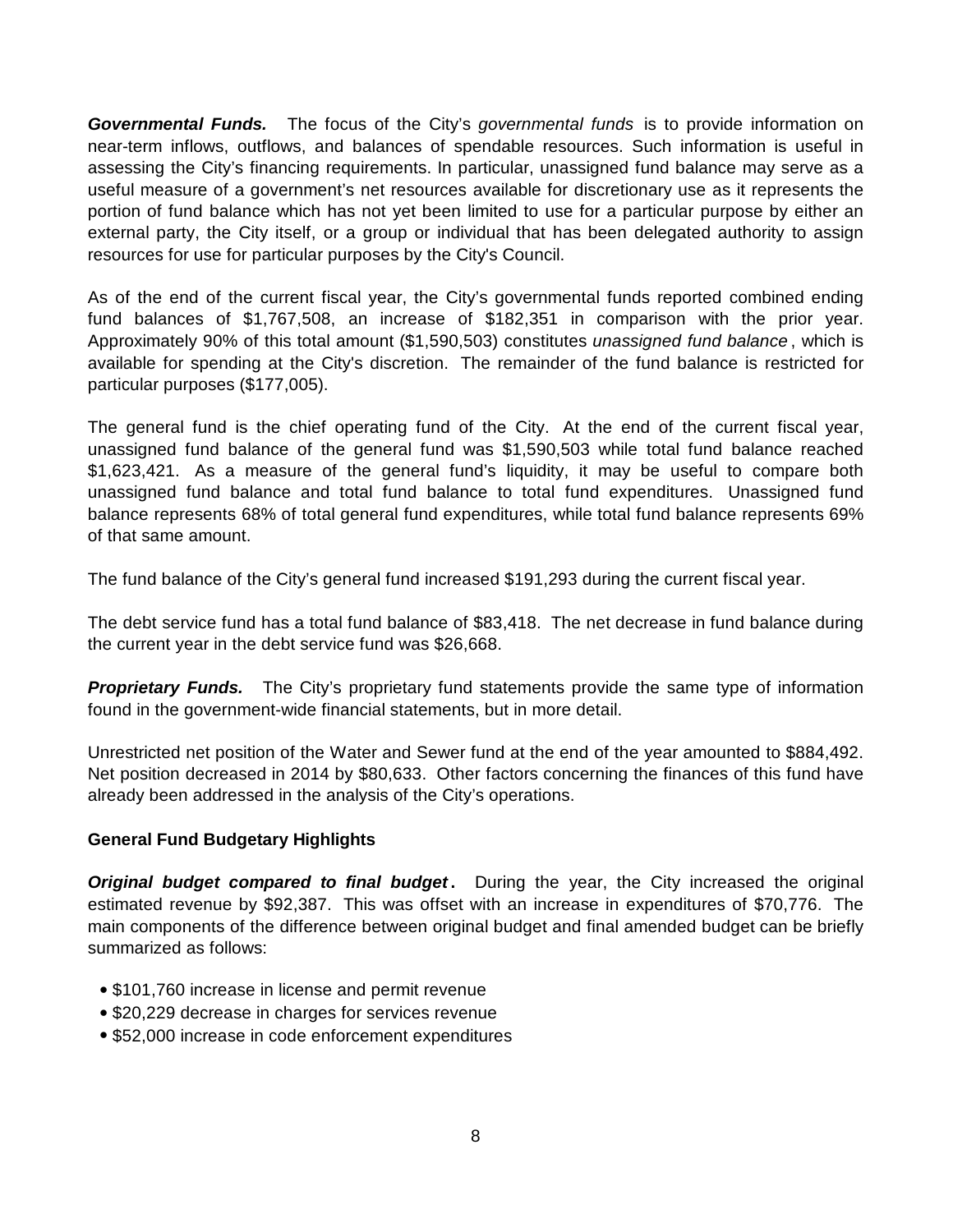*Final budget compared to actual results.* General fund actual revenues of \$2,441,668 exceeded budgeted revenues of \$2,355,865 by \$85,803.

Budgeted general fund expenditures of \$2,681,850 exceeded actual expenditures of \$2,296,246. This \$385,604 positive variance in expenditures was achieved through a series of expenditure restrictions imposed during the year.

#### **Capital Assets and Debt Administration**

**Capital assets.** The City's investment in capital assets for its governmental and business-type activities as of September 30, 2014, amounts to \$4,333,253 (net of accumulated depreciation). This investment in capital assets includes land, construction in progress, buildings, improvements, machinery and equipment, and infrastructure.

|                          | Governmental<br><b>Activities</b> |          |   | <b>Business-Type</b><br><b>Activities</b> |   |             |     |                          | Total |           |    |           |
|--------------------------|-----------------------------------|----------|---|-------------------------------------------|---|-------------|-----|--------------------------|-------|-----------|----|-----------|
|                          |                                   | 2014     |   | 2013                                      |   | 2014        |     | 2013                     |       | 2014      |    | 2013      |
| Land                     | S                                 | 147,035  | S | 147,035                                   | S | 86,700      | \$  | 86,700                   |       | 233,735   | \$ | 233,735   |
| Construction in progress |                                   |          |   |                                           |   | 14.740      |     | 14.740                   |       | 14.740    |    | 14.740    |
| <b>Buildings</b>         |                                   | 163.841  |   | 174.435                                   |   | 59,788      |     | 62.119                   |       | 223,629   |    | 236,554   |
| Improvements             |                                   |          |   | ٠                                         |   | 2,440,511   |     | 2,577,323                |       | 2,440,511 |    | 2,577,323 |
| Machinery and equipment  |                                   | 492,637  |   | 657,972                                   |   | 92.036      |     | 103,476                  |       | 584,673   |    | 761,448   |
| Infrastructure           |                                   | 835,965  |   | 865,715                                   |   |             |     | $\overline{\phantom{0}}$ |       | 835,965   |    | 865,715   |
| Total                    |                                   | .639,478 |   | .845,157                                  |   | \$2,693,775 | \$. | 2.844.358                |       | 4,333,253 | S  | 4,689,515 |

# **City of Ovilla's Capital Assets (net of deprecation)**

Major capital asset events during the current fiscal year included the following:

- Machinery and equipment additions of approximately \$27,000.
- Infrastructure improvements of approximately \$29,000.
- Machinery and equipment disposals of approximately \$149,000.

Additional information on the City of Ovilla's capital assets can be found in note 2.E on pages 33-34 of this report.

**Long-term Debt.** At the end of the current fiscal year, the City had a total bonded debt of \$6,175,000, all of which comprises bonded debt backed by the full faith and credit of the government.

#### **City of Ovilla's Outstanding Debt**

|                              | Governmental<br><b>Activities</b> |             |             | <b>Business-Type</b><br><b>Activities</b> | Total     |             |  |  |  |
|------------------------------|-----------------------------------|-------------|-------------|-------------------------------------------|-----------|-------------|--|--|--|
|                              | 2014                              | 2013        | 2014        | 2013                                      | 2014      | 2013        |  |  |  |
| General obligation refunding | \$4.963.016                       | \$5.248.339 | \$1.211.984 | \$1.281.661                               | 6.175.000 | 6.530.000   |  |  |  |
| Total                        | \$4.963.016                       | \$5.248.339 | \$1,211,984 | \$1,281,661                               | 6.175.000 | \$6.530.000 |  |  |  |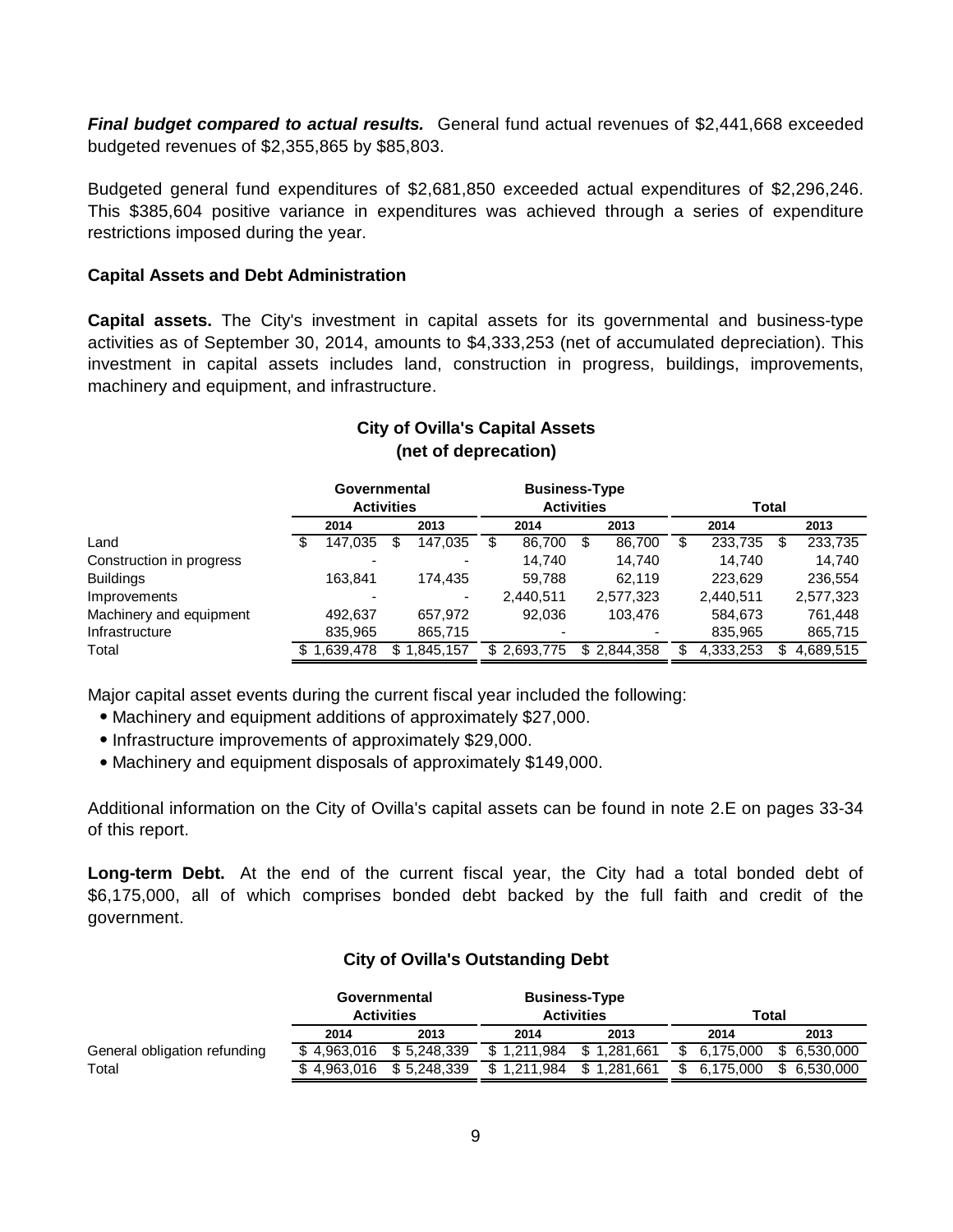The City's General Obligation Refunding Bonds ratings are listed below.

Standard's & Poor's General Obligation Refunding **AA** 

Additional information on the City of Ovilla's long term-debt can be found in note 2.J on pages 46-48 of this report.

# **Economic Factors and Next Year's Budgets and Rates**

The FY2014-15 Budget calls for adopting the Effective Tax Rate (ETR) of \$0.6719 per \$100 of assessed property valuation. The operating tax rate is projected to increase from \$0.5019 to \$0.5101 and the debt rate will decrease from \$0.1700 to \$0.1618. The adopted tax rate of \$0.6719 is the same tax rate as fiscal year 2013-2014. The total combined budget of \$4,938,006 represents a decrease of \$27,120 less than the FY2013-14 Amended Budget of \$4,965,126, and an increase of \$371,512, or 7.5% over FY2013-2014 Adopted Budget.

According to both Ellis County and Dallas County Appraisal Districts, the total assessed property value for 2014 equals \$261,857,352. Additionally, existing property values increased \$13,696,611 and includes \$5,171,120 of new property coming on-line. Total exemptions account for \$49,555,985 in assessed property value, which equates to \$332,967 in lost property tax revenue.

Other revenues are projected to increase slightly in FY2014-2015. Sales tax collections are projected up by 9% over FY2013-2014 and building permits and related fees are projected to rise based on an estimated thirty (30) new housing permits for the remaining lots in Ovilla Parc and Ovilla Creek Estates subdivisions.

The City's annual debt service, including principal of \$365,000 and interest of \$210,325 is \$575,325. The outstanding debt reflects \$7,415,000 in General Obligation Refunding Bonds payable through 2029.

The Five-Year Strategic Guide adopted in March 2014 provides the focus of this year's budget. The City will continue to pursue its mission of adopting policies that reflect the values of the citizens. Staff will continue their focus on providing quality services to our citizens. The main emphasis will be on road and street improvements including Ellis County portion of Cockrell Hill Road, and neighborhood streets Silverwood Drive, Westlawn, and East Highland. This budget includes funding to revise the Comprehensive Land Plan, install the Water Street waterline and the road repair on Water Street after construction, as well as funding for the City's estimated portion for right-of-way acquisition and utility relocation for the expansion of FM664, revisions to the zoning maps, four quarterly newsletters, the purchase of a used truck for Public Works, salary and wage adjustments, and a merit increase based on performance of up to 3%. There was one part-time position authorized in this budget for public safety.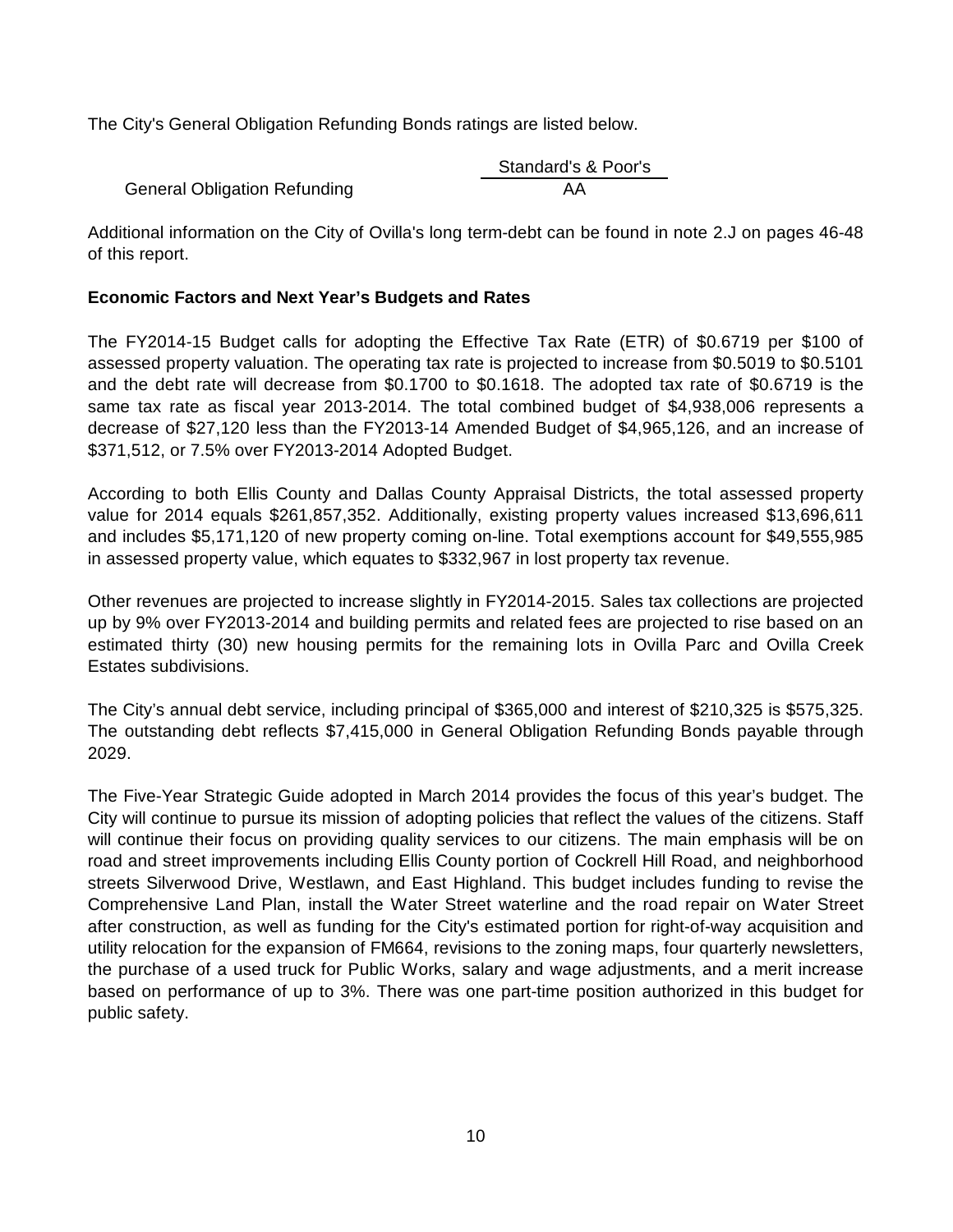The budget includes cost increases from the Trinity River Authority for wastewater treatment and from Dallas Water Utilities for wholesale water. The water rate increase will impact the City's water customer base rate by \$0.77 per month. There was a 5% increase to the cost of employee health insurance premiums and a 3.23% increase to the City's portion of Texas Municipal Retirement System.

Funding from Emergency Services District #2 for fire protection services was increased from \$145,000 to \$165,000 to cover the cost of additional staffing hours between 4 p.m. - 8 p.m. Monday through Friday, and to compensate the volunteer firefighters on Saturday and Sunday. Funding from Emergency Services District #4 increased from \$18,000 to \$18,745 with the intent of the District to hold an election in 2015 to increase the District's tax rate.

# **Requests for Information**

This financial report is designed to provide a general overview of the City's finances for all those with an interest in the government's finances. Questions concerning any of the information provided in this report or requests for additional financial information should be addressed to the Office of the City Secretary, 105 South Cockrell Hill Rd., Ovilla, Texas 75154.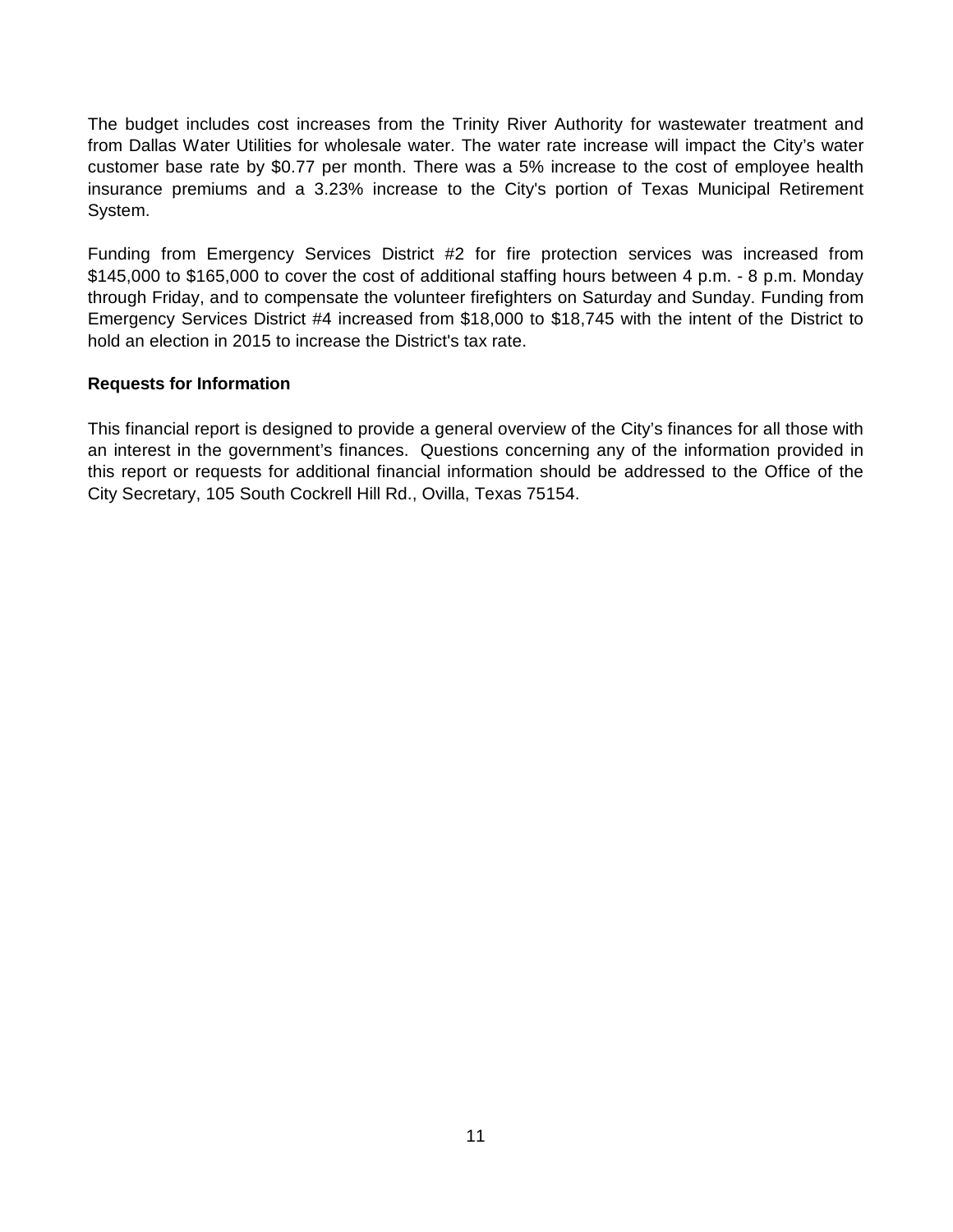#### *CITY OF OVILLA, TEXAS* STATEMENT OF NET POSITION September 30, 2014

|                                  |                   |                           |                                     |                          | <b>Component Units</b> |    |                    |
|----------------------------------|-------------------|---------------------------|-------------------------------------|--------------------------|------------------------|----|--------------------|
|                                  |                   |                           |                                     |                          | Ovilla 4B              |    | Ovilla             |
|                                  |                   | <b>Primary Government</b> |                                     |                          | <b>Economic</b>        |    | <b>Municipal</b>   |
|                                  | Governmental      | <b>Business-type</b>      |                                     |                          | <b>Development</b>     |    | <b>Development</b> |
|                                  | <b>Activities</b> | <b>Activities</b>         | Total                               |                          | Corporation            |    | <b>District</b>    |
| <b>ASSETS</b>                    |                   |                           |                                     |                          |                        |    |                    |
| Cash and cash equivalents        | \$<br>1,356,389   | \$<br>971,309             | \$2,327,698                         | \$                       | 376,575                | \$ | 94,872             |
| Investments                      | 304,656           | 1,145                     | 305,801                             |                          |                        |    |                    |
| Receivables (net of allowance    |                   |                           |                                     |                          |                        |    |                    |
| for uncollectibles)              | 84,687            | 267,908                   | 352,595                             |                          |                        |    | 4,776              |
| Due from primary government      |                   |                           |                                     |                          | 6,544                  |    |                    |
| Internal balances                | 166,460           | (166, 460)                |                                     |                          |                        |    |                    |
| Inventories                      |                   | 17,198                    | 17,198                              |                          |                        |    |                    |
| Restricted assets:               |                   |                           |                                     |                          |                        |    |                    |
| Cash and cash equivalents        |                   | 241,720                   | 241,720                             |                          |                        |    |                    |
| Investments                      |                   | 4,855                     | 4,855                               |                          |                        |    |                    |
| Capital assets:                  |                   |                           |                                     |                          |                        |    |                    |
| Non-depreciable                  | 147,035           | 101,440                   | 248,475                             |                          |                        |    |                    |
| Depreciable (net of              |                   |                           |                                     |                          |                        |    |                    |
| accumulated depreciation)        | 1,492,443         | 2,592,335                 | 4,084,778                           |                          |                        |    |                    |
| <b>Total Assets</b>              | 3,551,670         | 4,031,450                 | 7,583,120                           |                          | 383,119                |    | 99.648             |
|                                  |                   |                           |                                     |                          |                        |    |                    |
| <b>LIABILITIES</b>               |                   |                           |                                     |                          |                        |    |                    |
| Accounts payable and other       |                   |                           |                                     |                          |                        |    |                    |
| current liabilities              | 94,955            | 126,045                   | 221,000                             |                          |                        |    |                    |
| Accrued payroll payable          | 30,191            | 9,722                     | 39,913                              |                          |                        |    |                    |
| Accrued interest payable         | 21,131            | 5,160                     | 26,291                              |                          |                        |    |                    |
| Due to component unit            | 6,223             |                           | 6,223                               |                          |                        |    |                    |
| Due to primary government        |                   |                           |                                     |                          |                        |    | 321                |
| Customer deposits payable        |                   | 55,070                    | 55,070                              |                          |                        |    |                    |
| Noncurrent liabilities:          |                   |                           |                                     |                          |                        |    |                    |
| Due within one year              | 333,049           | 82,251                    | 415,300                             |                          |                        |    |                    |
| Due in more than one year        | 4,768,973         | 1,165,651                 | 5,934,624                           |                          |                        |    |                    |
| <b>Total Liabilities</b>         | 5,254,522         | 1,443,899                 | 6,698,421                           |                          |                        |    | 321                |
|                                  |                   |                           |                                     |                          |                        |    |                    |
| <b>NET POSITION</b>              |                   |                           |                                     |                          |                        |    |                    |
| Net investment in capital assets | (3,422,855)       | 1,587,982                 | (1,834,873)                         |                          |                        |    |                    |
| Restricted for:                  |                   |                           |                                     |                          |                        |    |                    |
| Public safety                    | 19,728            |                           | 19,728                              |                          |                        |    |                    |
| Cultural and recreational        | 73,859            |                           | 73,859                              |                          |                        |    |                    |
| Debt service                     | 83,418            |                           | 83,418                              |                          |                        |    |                    |
| Infrastructure improvements      |                   | 115,077                   | 115,077                             |                          |                        |    |                    |
| Unrestricted                     | 1,542,998         | 884,492                   | 2,427,490                           |                          | 383,119                |    | 99,327             |
| <b>Total Net Position</b>        | \$<br>(1,702,852) | \$<br>2,587,551           | $\overline{\mathcal{S}}$<br>884,699 | $\overline{\mathcal{S}}$ | 383,119                | \$ | 99,327             |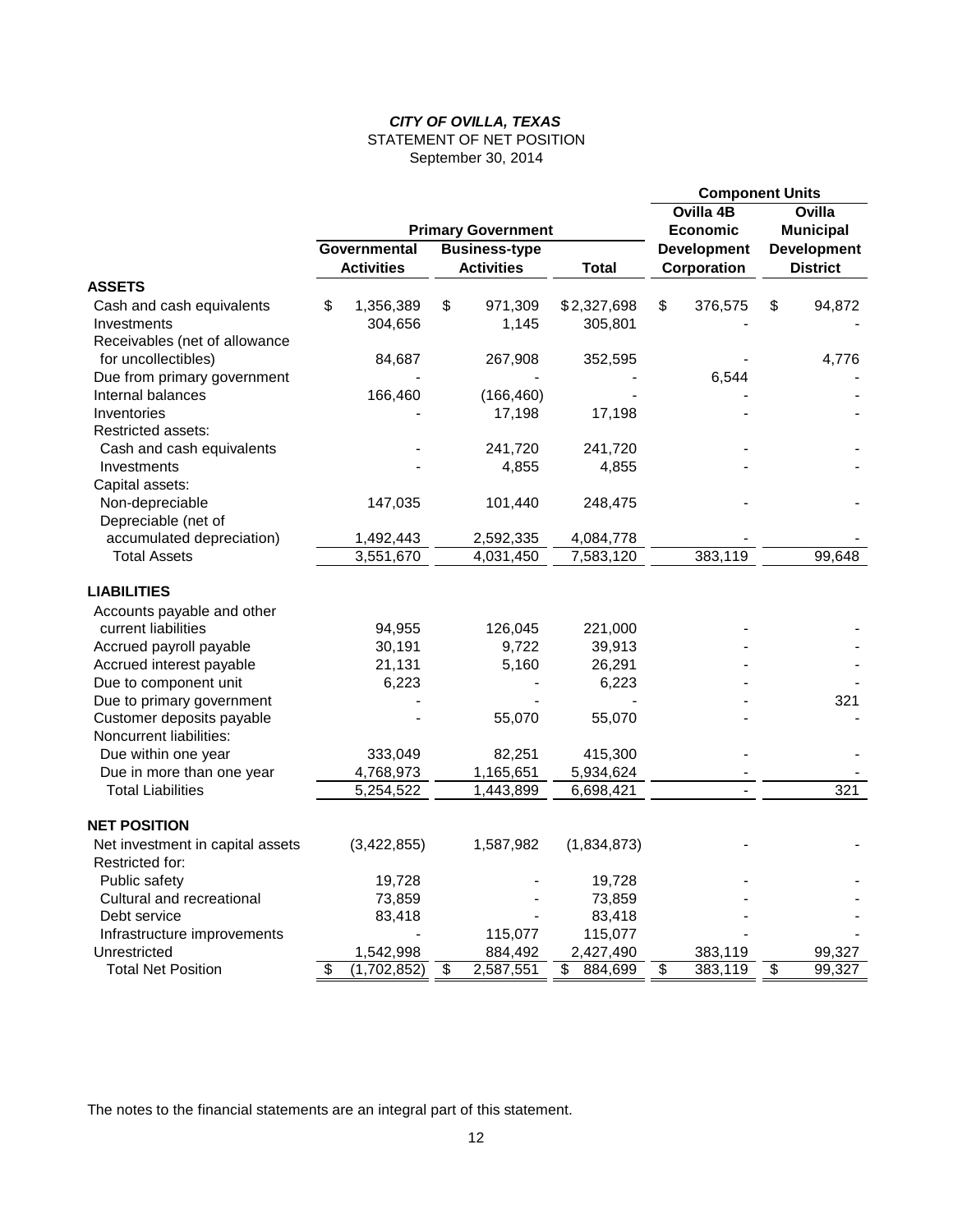#### *CITY OF OVILLA, TEXAS* STATEMENT OF ACTIVITIES

For the Fiscal Year Ended September 30, 2014

|                                    |                                | <b>Program Revenues</b>                   |                      |                |                      | Net (Expense) Revenue and Changes in Net Position |                   |     |                           |              |                        |                    |                  |
|------------------------------------|--------------------------------|-------------------------------------------|----------------------|----------------|----------------------|---------------------------------------------------|-------------------|-----|---------------------------|--------------|------------------------|--------------------|------------------|
|                                    |                                |                                           |                      |                |                      |                                                   |                   |     |                           |              | <b>Component Units</b> |                    |                  |
|                                    |                                |                                           |                      |                |                      |                                                   |                   |     |                           |              | Ovilla 4B              |                    | Ovilla           |
|                                    |                                |                                           | Operating            |                | Capital              |                                                   |                   |     | <b>Primary Government</b> |              | <b>Economic</b>        |                    | <b>Municipal</b> |
|                                    |                                | <b>Charges for</b>                        | <b>Grants and</b>    |                | <b>Grants and</b>    |                                                   | Governmental      |     | <b>Business-type</b>      |              | <b>Development</b>     | <b>Development</b> |                  |
|                                    | <b>Expenses</b>                | <b>Services</b>                           | <b>Contributions</b> |                | <b>Contributions</b> |                                                   | <b>Activities</b> |     | <b>Activities</b>         | <b>Total</b> | Corporation            |                    | <b>District</b>  |
| <b>Function/Program Activities</b> |                                |                                           |                      |                |                      |                                                   |                   |     |                           |              |                        |                    |                  |
| Primary government:                |                                |                                           |                      |                |                      |                                                   |                   |     |                           |              |                        |                    |                  |
| Governmental activities:           |                                |                                           |                      |                |                      |                                                   |                   |     |                           |              |                        |                    |                  |
| General government                 | 353,835<br>\$                  | \$<br>200,092                             | \$<br>3,000          | \$             |                      | \$                                                | (150, 743)        | -\$ |                           | \$(150, 743) | -\$                    | \$.                |                  |
| Public safety                      | 1,575,569                      | 218,434                                   | 9,388                |                | 2,310                |                                                   | (1,345,437)       |     |                           | (1,345,437)  |                        |                    |                  |
| <b>Streets</b>                     | 402,904                        |                                           |                      |                |                      |                                                   | (402, 904)        |     |                           | (402, 904)   |                        |                    |                  |
| Cultural and recreational          | 27,221                         | 22,413                                    |                      |                |                      |                                                   | (4,808)           |     |                           | (4,808)      |                        |                    |                  |
| Solid waste                        | 200,910                        | 229,784                                   |                      |                |                      |                                                   | 28,874            |     |                           | 28,874       |                        |                    |                  |
| Interest on long-term debt         | 168,048                        |                                           |                      |                |                      |                                                   | (168, 048)        |     |                           | (168, 048)   |                        |                    |                  |
| Total governmental activities      | 2,728,487                      | 670,723                                   | 12,388               |                | 2,310                |                                                   | (2,043,066)       |     | $\sim$                    | (2,043,066)  |                        |                    |                  |
| Business-type activities:          |                                |                                           |                      |                |                      |                                                   |                   |     |                           |              |                        |                    |                  |
| Water and sewer                    | 1,242,678                      | 1,267,882                                 |                      |                | 20,732               |                                                   |                   |     | 45,936                    | 45,936       |                        |                    |                  |
| Total business-type activities     | 1,242,678                      | 1,267,882                                 |                      |                | 20,732               |                                                   |                   |     | 45,936                    | 45,936       |                        |                    |                  |
| Total primary government           | \$3,971,165                    | \$1,938,605                               | \$<br>12,388         | \$             | 23,042               |                                                   | (2,043,066)       |     | 45,936                    | (1,997,130)  |                        |                    |                  |
| <b>Component Units:</b>            |                                |                                           |                      |                |                      |                                                   |                   |     |                           |              |                        |                    |                  |
| Economic development               | 31,547                         |                                           |                      |                |                      |                                                   |                   |     |                           |              | (31, 547)              |                    |                  |
| Municipal development              | 2,384                          |                                           |                      |                |                      |                                                   |                   |     |                           |              |                        |                    | (2, 384)         |
| Total component units              | 33,931<br>\$                   | $\overline{\mathbf{s}}$<br>$\blacksquare$ | \$<br>$\sim$         | $\mathfrak{L}$ |                      |                                                   |                   |     |                           |              | (31, 547)              |                    | (2, 384)         |
|                                    | General revenues:              |                                           |                      |                |                      |                                                   |                   |     |                           |              |                        |                    |                  |
|                                    | Property taxes                 |                                           |                      |                |                      |                                                   | 1,664,265         |     |                           | 1,664,265    |                        |                    |                  |
|                                    | Sales taxes                    |                                           |                      |                |                      |                                                   | 221,125           |     |                           | 221,125      | 88,450                 |                    | 30,675           |
|                                    | Franchise taxes                |                                           |                      |                |                      |                                                   | 153,077           |     |                           | 153,077      |                        |                    |                  |
|                                    | Investment earnings            |                                           |                      |                |                      |                                                   | 6,175             |     | 3,322                     | 9,497        | 1,093                  |                    | 256              |
|                                    | Gain on sale of capital assets |                                           |                      |                |                      |                                                   | 7,678             |     |                           | 7,678        |                        |                    |                  |
|                                    | Miscellaneous                  |                                           |                      |                |                      |                                                   | 127,768           |     |                           | 127,768      |                        |                    |                  |
|                                    | Transfers                      |                                           |                      |                |                      |                                                   | 129,891           |     | (129, 891)                |              |                        |                    |                  |
|                                    |                                | Total general revenues and transfers      |                      |                |                      |                                                   | 2,309,979         |     | (126, 569)                | 2,183,410    | 89,543                 |                    | 30,931           |
|                                    | Change in net position         |                                           |                      |                |                      |                                                   | 266,913           |     | (80, 633)                 | 186,280      | 57,996                 |                    | 28,547           |
|                                    | Net position - beginning       |                                           |                      |                |                      |                                                   | (1,969,765)       |     | 2,668,184                 | 698,419      | 325,123                |                    | 70,780           |
|                                    | Net position - ending          |                                           |                      |                |                      | \$                                                | (1,702,852)       | \$  | 2,587,551                 | \$ 884,699   | \$<br>383,119          | \$                 | 99,327           |

The notes to the financial statements are an integral part of this statement.

 $\vec{\omega}$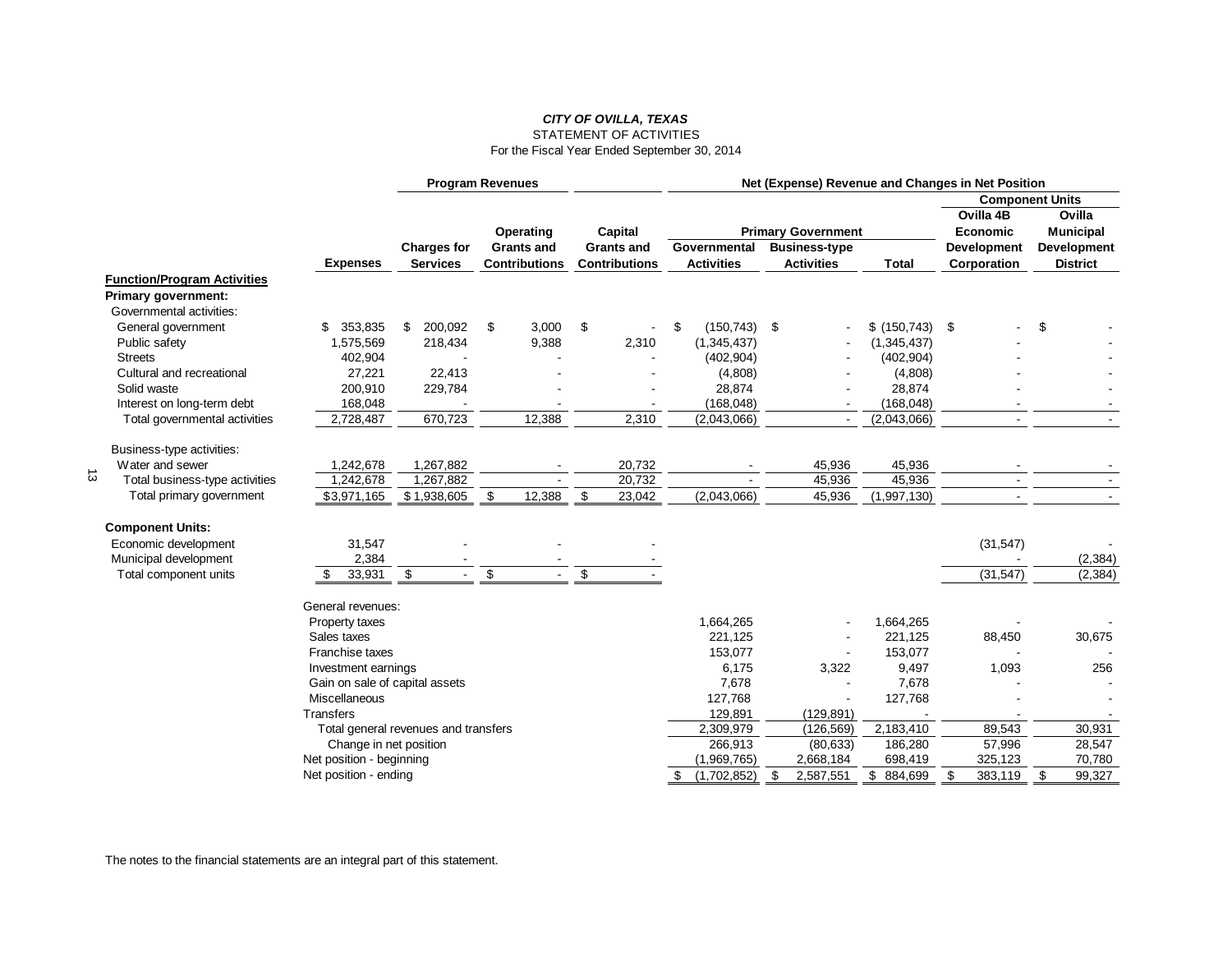#### *CITY OF OVILLA, TEXAS* BALANCE SHEET GOVERNMENTAL FUNDS September 30, 2014

|                                                                                                           |              |                | <b>Other</b> | <b>Total</b>        |
|-----------------------------------------------------------------------------------------------------------|--------------|----------------|--------------|---------------------|
|                                                                                                           |              | <b>Debt</b>    | Governmental | <b>Governmental</b> |
|                                                                                                           | General      | <b>Service</b> | <b>Funds</b> | <b>Funds</b>        |
| <b>ASSETS</b>                                                                                             |              |                |              |                     |
| Cash and cash equivalents                                                                                 | \$1,273,622  | \$21,658       | \$<br>61,109 | \$<br>1,356,389     |
| Investments                                                                                               | 304,656      |                |              | 304,656             |
| Receivables (net of allowance for uncollectibles)                                                         | 80,871       | 3,816          |              | 84,687              |
| Due from other funds                                                                                      | 105,060      | 61,800         |              | 166,860             |
| <b>Total assets</b>                                                                                       | \$1,764,209  | \$87,274       | \$<br>61,109 | \$<br>1,912,592     |
| <b>LIABILITIES</b>                                                                                        |              |                |              |                     |
| Accounts payable and other current liabilities                                                            | \$<br>94,515 | \$             | \$<br>440    | \$<br>94,955        |
| Accrued payroll payable                                                                                   | 30,191       |                |              | 30,191              |
| Due to other funds                                                                                        |              | 400            |              | 400                 |
| Due to component unit                                                                                     | 6,223        |                |              | 6,223               |
| <b>Total liabilities</b>                                                                                  | 130,929      | 400            | 440          | 131,769             |
| DEFERRED INFLOWS OF RESOURCES                                                                             |              |                |              |                     |
| Unavailable revenue-property tax                                                                          | 9,859        | 3,456          |              | 13,315              |
| <b>FUND BALANCES</b>                                                                                      |              |                |              |                     |
| <b>Restricted for:</b>                                                                                    |              |                |              |                     |
| Public safety                                                                                             | 8,787        |                | 10,941       | 19,728              |
| Cultural and recreational                                                                                 | 24,131       |                | 49,728       | 73,859              |
| Debt service                                                                                              |              | 83,418         |              | 83,418              |
| <b>Unassigned</b>                                                                                         | 1,590,503    |                |              | 1,590,503           |
| <b>Total fund balances</b>                                                                                | 1,623,421    | 83,418         | 60,669       | 1,767,508           |
| Total liabilities, deferred inflows of resources,                                                         |              |                |              |                     |
| and fund balances                                                                                         | \$1,764,209  | \$87,274       | \$<br>61,109 |                     |
| contract the reserved for asymptote lost the section of the section of not position are different because |              |                |              |                     |

Amounts reported for governmental activities in the statement of net position are different because:

| Capital assets used in governmental activities are not financial resources and, therefore, are not<br>reported in the funds.                         |    |             |  | 1,639,478     |  |  |  |  |
|------------------------------------------------------------------------------------------------------------------------------------------------------|----|-------------|--|---------------|--|--|--|--|
| Other long-term assets are not available to pay for current period expenditures and, therefore,<br>are reported as unavailable revenue in the funds. |    |             |  |               |  |  |  |  |
| Long-term liabilities, including bonds payable, are not due and payable in the current period and,<br>therefore, are not reported in the funds.      |    |             |  |               |  |  |  |  |
| Accrued interest payable                                                                                                                             | \$ | (21, 131)   |  |               |  |  |  |  |
| Due within one year                                                                                                                                  |    | (333,049)   |  |               |  |  |  |  |
| Due in more than one year                                                                                                                            |    | (4,768,973) |  | (5, 123, 153) |  |  |  |  |
| Net position of governmental activities                                                                                                              |    |             |  | (1,702,852)   |  |  |  |  |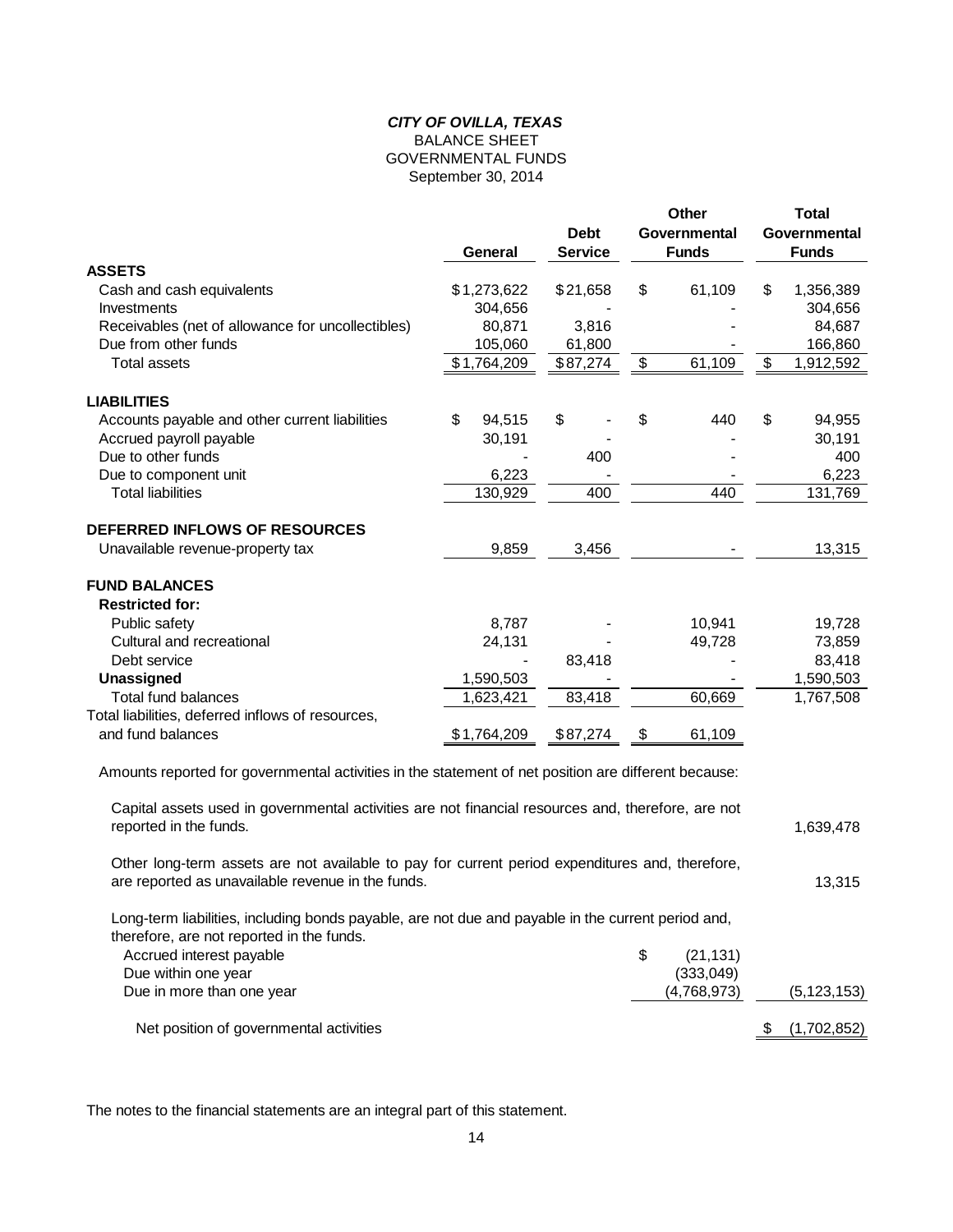# *CITY OF OVILLA, TEXAS* STATEMENT OF REVENUES, EXPENDITURES, AND CHANGES IN FUND BALANCES GOVERNMENTAL FUNDS For the Fiscal Year Ended September 30, 2014

|                                         |                 | <b>Debt</b>    | <b>Other</b><br>Governmental | <b>Total</b><br>Governmental |  |  |
|-----------------------------------------|-----------------|----------------|------------------------------|------------------------------|--|--|
|                                         | General         | <b>Service</b> | <b>Funds</b>                 | <b>Funds</b>                 |  |  |
| <b>REVENUES</b>                         |                 |                |                              |                              |  |  |
| Property taxes                          | 1,245,694<br>\$ | \$421,915      | \$                           | \$<br>1,667,609              |  |  |
| Sales taxes                             | 221,125         |                |                              | 221,125                      |  |  |
| Franchise taxes                         | 153,077         |                |                              | 153,077                      |  |  |
| Licenses and permits                    | 195,404         |                |                              | 195,404                      |  |  |
| Fines and forfeitures                   | 54,903          |                |                              | 54,903                       |  |  |
| Charges for current services            | 398,003         |                |                              | 398,003                      |  |  |
| Revenues from use of money and property | 5,464           | 642            | 69                           | 6,175                        |  |  |
| Miscellaneous                           | 127,762         |                | 22,413                       | 150,175                      |  |  |
| Intergovernmental                       | 4,988           |                |                              | 4,988                        |  |  |
| Contributions and donations             | 3,000           |                | 4,400                        | 7,400                        |  |  |
| <b>Total revenues</b>                   | 2,409,420       | 422,557        | 26,882                       | 2,858,859                    |  |  |
| <b>EXPENDITURES</b>                     |                 |                |                              |                              |  |  |
| Current:                                |                 |                |                              |                              |  |  |
| General government                      | 346,449         |                |                              | 346,449                      |  |  |
| Public safety                           | 1,401,367       |                | 9,156                        | 1,410,523                    |  |  |
| <b>Streets</b>                          | 370,393         |                |                              | 370,393                      |  |  |
| Cultural and recreational               | 25,329          |                |                              | 25,329                       |  |  |
| Solid waste                             | 200,910         |                |                              | 200,910                      |  |  |
| Debt service:                           |                 |                |                              |                              |  |  |
| Principal retirement                    |                 | 285,323        |                              | 285,323                      |  |  |
| Interest and fiscal charges             |                 | 175,150        |                              | 175,150                      |  |  |
| <b>Total expenditures</b>               | 2,344,448       | 460,473        | 9,156                        | 2,814,077                    |  |  |
| Excess (deficiency) of revenues over    |                 |                |                              |                              |  |  |
| (under) expenditures                    | 64,972          | (37, 916)      | 17,726                       | 44,782                       |  |  |
| <b>OTHER FINANCING SOURCES (USES)</b>   |                 |                |                              |                              |  |  |
| Sale of capital assets                  | 7,678           |                |                              | 7,678                        |  |  |
| Transfers in                            | 118,643         | 11,248         |                              | 129,891                      |  |  |
| Total other financing sources (uses)    | 126,321         | 11,248         |                              | 137,569                      |  |  |
| Net change in fund balances             | 191,293         | (26, 668)      | 17,726                       | 182,351                      |  |  |
| Fund balances-beginning of year         | 1,432,128       | 110,086        | 42,943                       | 1,585,157                    |  |  |
| Fund balances-end of year               | 1,623,421<br>\$ | \$<br>83,418   | \$<br>60,669                 | \$<br>1,767,508              |  |  |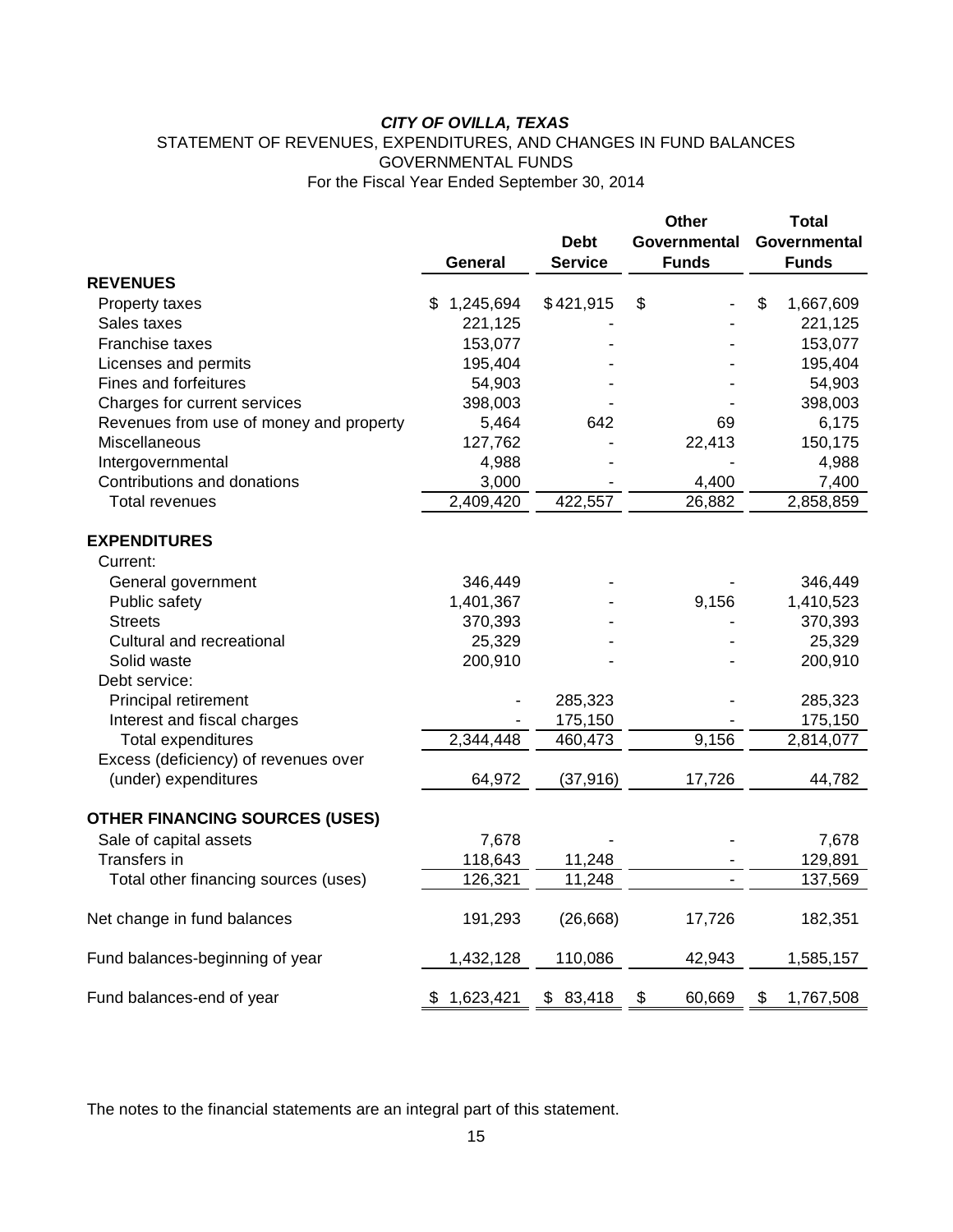# *CITY OF OVILLA, TEXAS* RECONCILIATION OF THE STATEMENT OF REVENUES, EXPENDITURES, AND CHANGES IN FUND BALANCES OF GOVERNMENTAL FUNDS TO THE STATEMENT OF ACTIVITIES For the Fiscal Year Ended September 30, 2014

Amounts reported for governmental activities in the statement of activities (page 13) are different because:

| Net Change in Fund Balances - total governmental funds (page 15)                                                                                                                                                                                                                                                                                                                                                                                                                                                                                                                                                                                                                                                                                                           | \$<br>182,351 |
|----------------------------------------------------------------------------------------------------------------------------------------------------------------------------------------------------------------------------------------------------------------------------------------------------------------------------------------------------------------------------------------------------------------------------------------------------------------------------------------------------------------------------------------------------------------------------------------------------------------------------------------------------------------------------------------------------------------------------------------------------------------------------|---------------|
| Governmental funds report capital outlays as expenditures. However, in the statement of<br>activities, the cost of these assets is allocated over their estimated useful lives and<br>reported as depreciation expense. This is the amount by which capital outlays exceeded<br>depreciation expense in the current period.                                                                                                                                                                                                                                                                                                                                                                                                                                                | 30,562        |
| Depreciation expense on capital assets is reported in the government-wide statement of<br>activities and changes in net position, but they do not require the use of current financial<br>resources. Therefore, depreciation expense is not reported as expenditure in<br>governmental funds.                                                                                                                                                                                                                                                                                                                                                                                                                                                                              | (230, 317)    |
| The issuance of long-term debt (e.g., bonds) provides current financial resources to<br>governmental funds, while the repayment of the principal of long-term debt consumes<br>the current financial resources of governmental funds. Neither transaction, however, has<br>any effect on net position. Also, governmental funds report the effect of issuance costs,<br>premiums, discounts, and similar items when debt is first issued, whereas these<br>amounts are deferred and amortized in the statement of activities. This amount is the net<br>effect of these differences in the treatment of long-term debt and related items.<br>Bond principal repayments<br>\$<br>285,323<br>Amortization of bond discount<br>(773)<br>Amortization of bond premium<br>7,162 | 291,712       |
| Payment of compensated absences is reported as expenditures in the governmental<br>funds when actually paid. However, on the government-wide statement of changes in<br>net position compensated absences are expensed as they are accrued. Change in the<br>compensated absences liability.                                                                                                                                                                                                                                                                                                                                                                                                                                                                               | 1,157         |
| Some property tax will not be collected for several months after the City's fiscal year<br>end. These are not considered "available" revenues in the governmental funds until<br>received. Change in unavailable revenue on fund statements.                                                                                                                                                                                                                                                                                                                                                                                                                                                                                                                               | (3, 342)      |
| Accrued interest expense on long-term debt is reported in the government-wide<br>statement of activities and changes in net position, but does not require the use of<br>current financial resources; therefore, accrued interest expense is not reported as<br>expenditures in governmental funds. Change in accrued interest.                                                                                                                                                                                                                                                                                                                                                                                                                                            | 714           |
| Change in net position of governmental activities (page 13)                                                                                                                                                                                                                                                                                                                                                                                                                                                                                                                                                                                                                                                                                                                | 266,913       |
|                                                                                                                                                                                                                                                                                                                                                                                                                                                                                                                                                                                                                                                                                                                                                                            |               |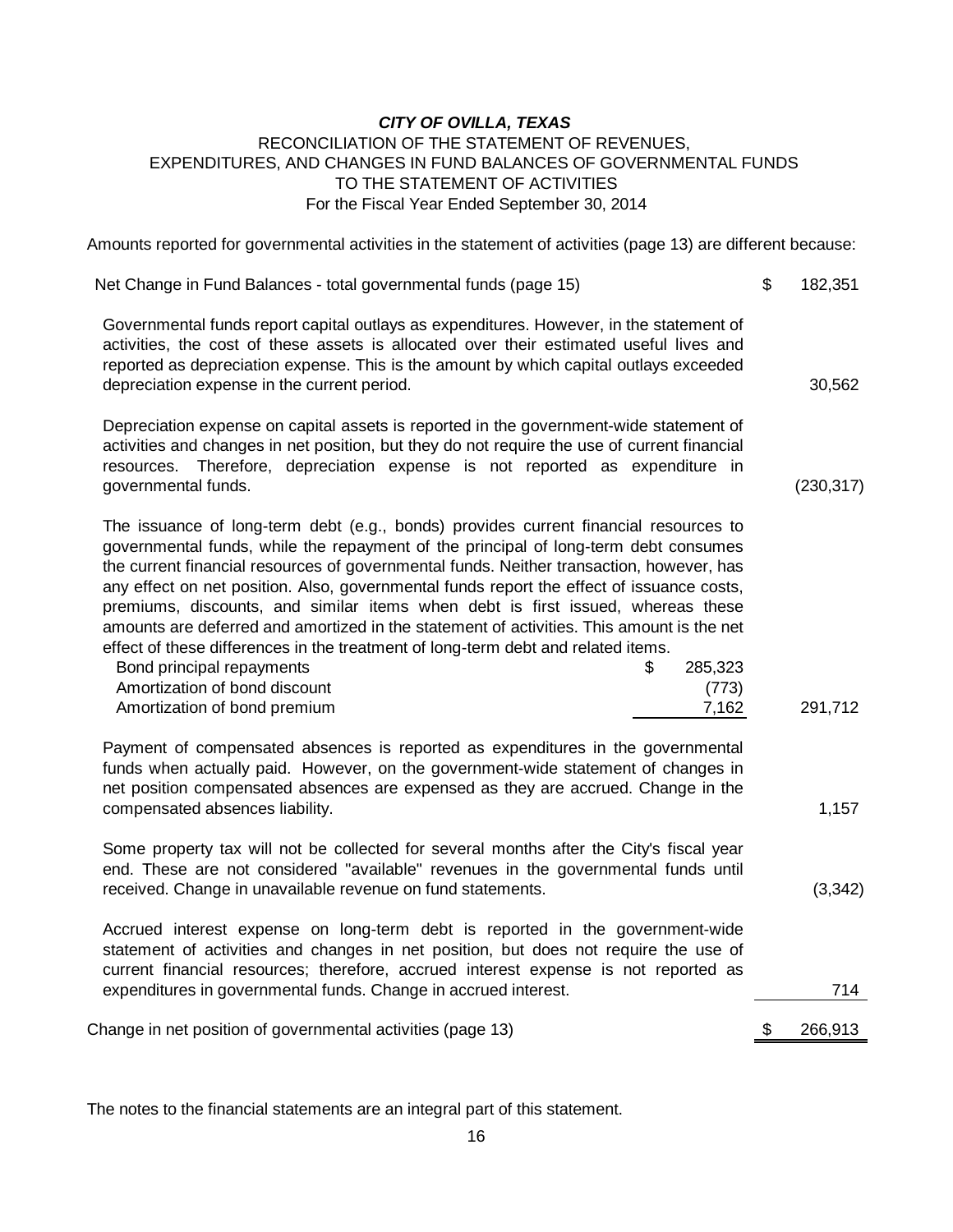# *CITY OF OVILLA, TEXAS* STATEMENT OF NET POSITION PROPRIETARY FUND

September 30, 2014

|                                                                    | <b>Business-type</b><br><b>Activities - Enterprise</b><br>(Water and Sewer)<br><b>Fund</b> |           |  |  |  |
|--------------------------------------------------------------------|--------------------------------------------------------------------------------------------|-----------|--|--|--|
| ASSETS                                                             |                                                                                            |           |  |  |  |
| Current assets:                                                    |                                                                                            |           |  |  |  |
| Cash and cash equivalents                                          | \$                                                                                         | 971,309   |  |  |  |
| Investments                                                        |                                                                                            | 1,145     |  |  |  |
| Receivables (net of allowance for uncollectibles)                  |                                                                                            | 267,908   |  |  |  |
| Inventory                                                          |                                                                                            | 17,198    |  |  |  |
| <b>Total current assets</b>                                        |                                                                                            | 1,257,560 |  |  |  |
| Noncurrent assets:                                                 |                                                                                            |           |  |  |  |
| <b>Restricted assets:</b>                                          |                                                                                            |           |  |  |  |
| Cash and cash equivalents                                          |                                                                                            | 241,720   |  |  |  |
| Investments                                                        |                                                                                            | 4,855     |  |  |  |
| <b>Total restricted assets</b>                                     |                                                                                            | 246,575   |  |  |  |
| Capital assets (net, where applicable of accumulated depreciation) |                                                                                            | 2,693,775 |  |  |  |
| <b>Total noncurrent assets</b>                                     |                                                                                            | 2,940,350 |  |  |  |
| <b>Total assets</b>                                                |                                                                                            | 4,197,910 |  |  |  |
| <b>LIABILITIES</b>                                                 |                                                                                            |           |  |  |  |
| <b>Current liabilities:</b>                                        |                                                                                            |           |  |  |  |
| Accounts payable and other current liabilities                     |                                                                                            | 126,045   |  |  |  |
| Accrued payroll payable                                            |                                                                                            | 9,722     |  |  |  |
| Due to other funds                                                 |                                                                                            | 166,460   |  |  |  |
| Accrued interest payable                                           |                                                                                            | 5,160     |  |  |  |
| Compensated absences                                               |                                                                                            | 10,611    |  |  |  |
| Customer deposits payable                                          |                                                                                            | 55,070    |  |  |  |
| Bonds payable                                                      |                                                                                            | 71,640    |  |  |  |
| <b>Total current liabilities</b>                                   |                                                                                            | 444,708   |  |  |  |
| Noncurrent liabilities:                                            |                                                                                            |           |  |  |  |
| Bonds payable                                                      |                                                                                            | 1,165,651 |  |  |  |
| <b>Total noncurrent liabilities</b>                                |                                                                                            | 1,165,651 |  |  |  |
| <b>Total liabilities</b>                                           |                                                                                            | 1,610,359 |  |  |  |
| <b>NET POSITION</b>                                                |                                                                                            |           |  |  |  |
| Net investment in capital assets                                   |                                                                                            | 1,587,982 |  |  |  |
| Restricted for infrastructure improvements                         |                                                                                            | 115,077   |  |  |  |
| Unrestricted                                                       |                                                                                            | 884,492   |  |  |  |
| Total net position                                                 | \$                                                                                         | 2,587,551 |  |  |  |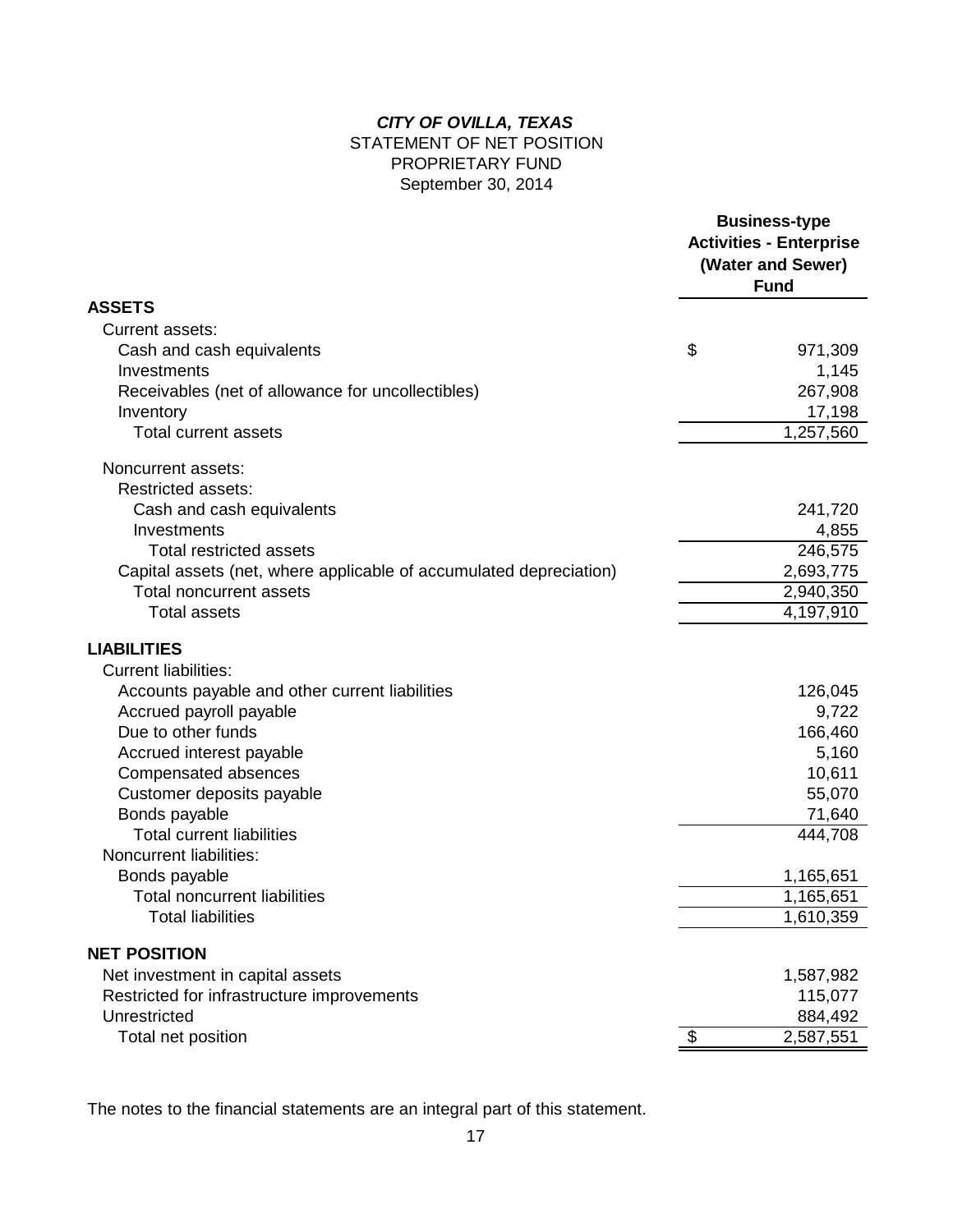# *CITY OF OVILLA, TEXAS* STATEMENT OF REVENUES, EXPENSES, AND CHANGES IN FUND NET POSITION PROPRIETARY FUND For the Fiscal Year Ended September 30, 2014

|                                                   | <b>Business-type</b><br><b>Activities - Enterprise</b><br>(Water and Sewer)<br><b>Fund</b> |            |  |  |
|---------------------------------------------------|--------------------------------------------------------------------------------------------|------------|--|--|
| Operating revenues:                               |                                                                                            |            |  |  |
| Water sales                                       | \$                                                                                         | 831,451    |  |  |
| Sewer service charge                              |                                                                                            | 264,658    |  |  |
| Impact fees                                       |                                                                                            | 5,285      |  |  |
| Infrastructure improvement fees                   |                                                                                            | 135,386    |  |  |
| Miscellaneous                                     |                                                                                            | 31,102     |  |  |
| Total operating revenues                          |                                                                                            | 1,267,882  |  |  |
| Operating expenses:                               |                                                                                            |            |  |  |
| Water administration                              |                                                                                            | 120,976    |  |  |
| Water                                             |                                                                                            | 539,126    |  |  |
| Sewer                                             |                                                                                            | 360,251    |  |  |
| Depreciation                                      |                                                                                            | 181,496    |  |  |
| Total operating expenses                          |                                                                                            | 1,201,849  |  |  |
| Operating income                                  |                                                                                            | 66,033     |  |  |
| Nonoperating revenue (expenses)                   |                                                                                            |            |  |  |
| Investment earnings                               |                                                                                            | 3,322      |  |  |
| Interest and fiscal charges                       |                                                                                            | (40, 829)  |  |  |
| Total nonoperating revenue (expenses)             |                                                                                            | (37, 507)  |  |  |
| Income before capital contributions and transfers |                                                                                            | 28,526     |  |  |
| Capital contributions                             |                                                                                            | 20,732     |  |  |
| <b>Transfer out</b>                               |                                                                                            | (129, 891) |  |  |
| Change in net position                            |                                                                                            | (80, 633)  |  |  |
| Net position - beginning                          |                                                                                            | 2,668,184  |  |  |
| Net position - ending                             | \$                                                                                         | 2,587,551  |  |  |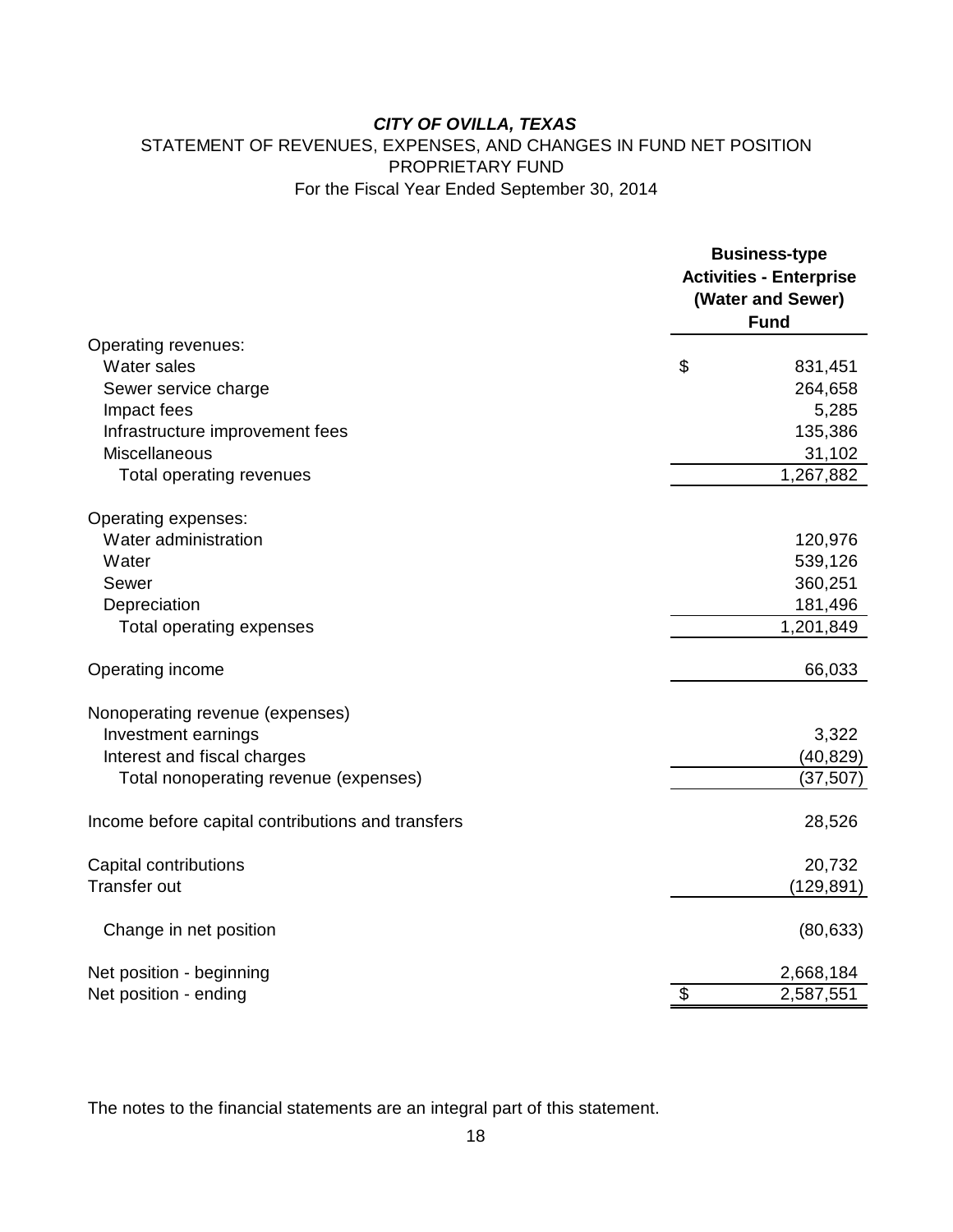# STATEMENT OF CASH FLOWS

### PROPRIETARY FUND

# For the Fiscal Year Ended September 30, 2014

|                                                                                                       | <b>Business-type</b><br><b>Activities - Enterprise</b><br>(Water and Sewer)<br><b>Fund</b> |            |  |  |
|-------------------------------------------------------------------------------------------------------|--------------------------------------------------------------------------------------------|------------|--|--|
| <b>CASH FLOWS FROM OPERATING ACTIVITIES</b>                                                           |                                                                                            |            |  |  |
| Receipts from customers and users                                                                     | \$                                                                                         | 1,259,446  |  |  |
| Payments to suppliers                                                                                 |                                                                                            | (798, 604) |  |  |
| Payments to employees                                                                                 |                                                                                            | (292, 715) |  |  |
| Net cash provided by (used for) operating activities                                                  |                                                                                            | 168,127    |  |  |
| <b>CASH FLOWS FROM NONCAPITAL FINANCING ACTIVITIES</b>                                                |                                                                                            |            |  |  |
| Advances from other funds                                                                             |                                                                                            | 166,460    |  |  |
| Transfers to other funds                                                                              |                                                                                            | (129, 891) |  |  |
| Net cash provided by (used for) noncapital financing activities                                       |                                                                                            | 36,569     |  |  |
| <b>CASH FLOWS FROM CAPITAL AND RELATED FINANCING ACTIVITIES</b>                                       |                                                                                            |            |  |  |
| Capital contribution                                                                                  |                                                                                            | 20,732     |  |  |
| Acquisition and construction of capital assets                                                        |                                                                                            | (30, 913)  |  |  |
| Principal paid on bond maturities                                                                     |                                                                                            | (69, 677)  |  |  |
| Interest and fiscal charges paid on bonds                                                             |                                                                                            | (42, 675)  |  |  |
| Net cash provided by (used for) capital and related financing activities                              |                                                                                            | (122, 533) |  |  |
| <b>CASH FLOWS FROM INVESTING ACTIVITIES</b>                                                           |                                                                                            |            |  |  |
| Interest on investments                                                                               |                                                                                            | 3,322      |  |  |
| Net cash provided by investing activities                                                             |                                                                                            | 3,322      |  |  |
| Net increase in cash and cash equivalents                                                             |                                                                                            | 85,485     |  |  |
| Cash and cash equivalents - beginning                                                                 |                                                                                            | 1,133,544  |  |  |
|                                                                                                       |                                                                                            |            |  |  |
| Cash and cash equivalents - ending                                                                    | \$                                                                                         | 1,219,029  |  |  |
| Reconciliation of operating income to net cash provided by (used for) operating activities:           |                                                                                            |            |  |  |
| Operating income                                                                                      | \$                                                                                         | 66,033     |  |  |
| Adjustments to reconcile operating income to net cash provided by (used for)<br>operating activities: |                                                                                            |            |  |  |
| Depreciation                                                                                          |                                                                                            | 181,496    |  |  |
| (Increase) decrease in accounts receivable                                                            |                                                                                            | (17, 876)  |  |  |
| (Increase) decrease in inventory                                                                      |                                                                                            | (601)      |  |  |
| Increase (decrease) in accounts payable and accrued expenses                                          |                                                                                            | (70, 365)  |  |  |
| Increase (decrease) in customer deposits                                                              |                                                                                            | 9,440      |  |  |
| Total adjustments                                                                                     |                                                                                            | 102,094    |  |  |
| Net cash provided by (used for) operating activities                                                  | \$                                                                                         | 168,127    |  |  |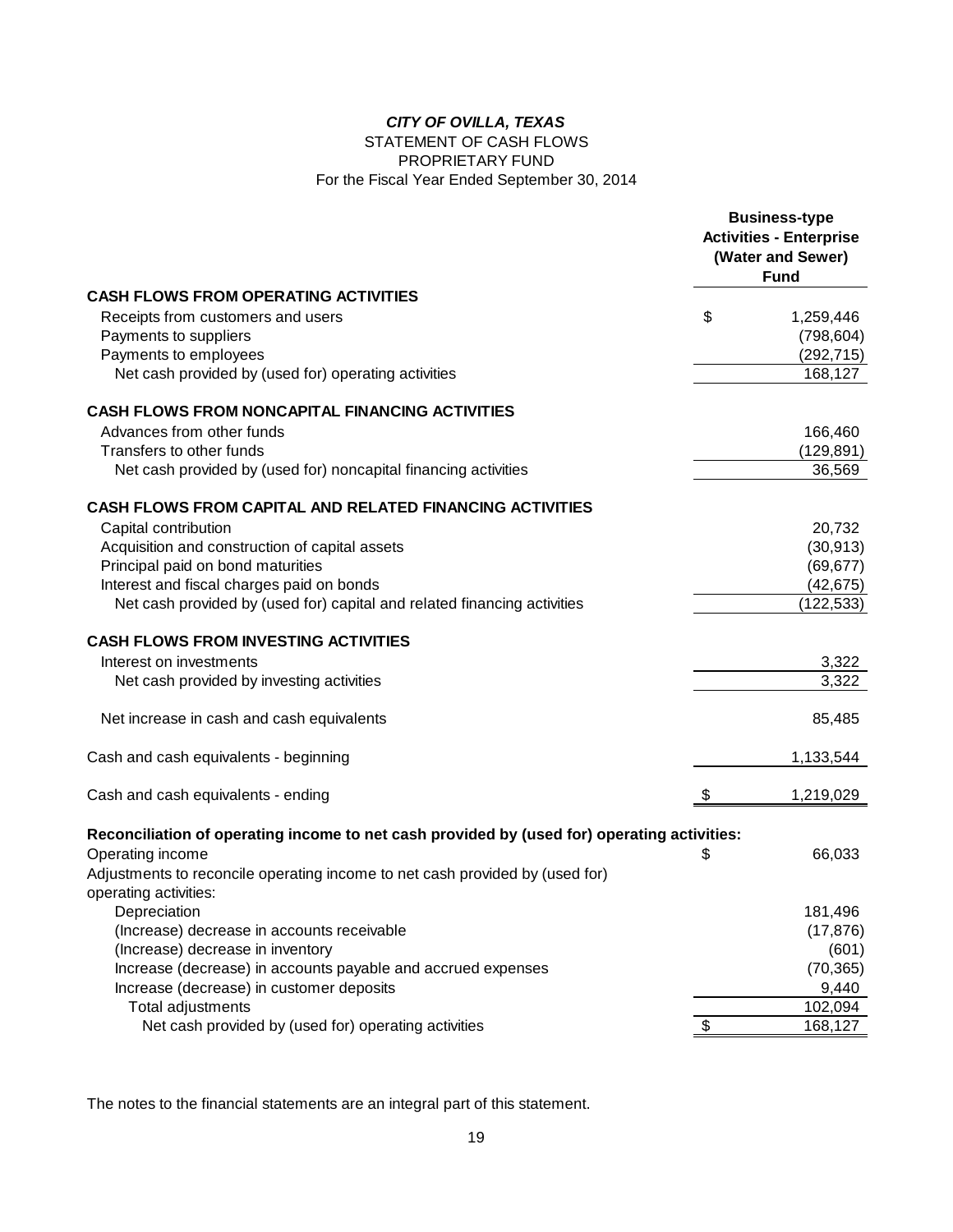# *CITY OF OVILLA, TEXAS* STATEMENT OF FIDUCIARY NET POSITION FIDUCIARY FUND September 30, 2014

|                                  | <b>Insurance Trust</b><br><b>Fund</b> |
|----------------------------------|---------------------------------------|
| <b>ASSETS</b>                    |                                       |
| Current assets:                  |                                       |
| Cash and cash equivalents        | \$<br>11,266                          |
| <b>Total assets</b>              | 11,266                                |
| <b>LIABILITIES</b>               |                                       |
| <b>NET POSITION</b>              |                                       |
| Restricted for employee benefits | 11,266                                |
| Total net position               | 11,266                                |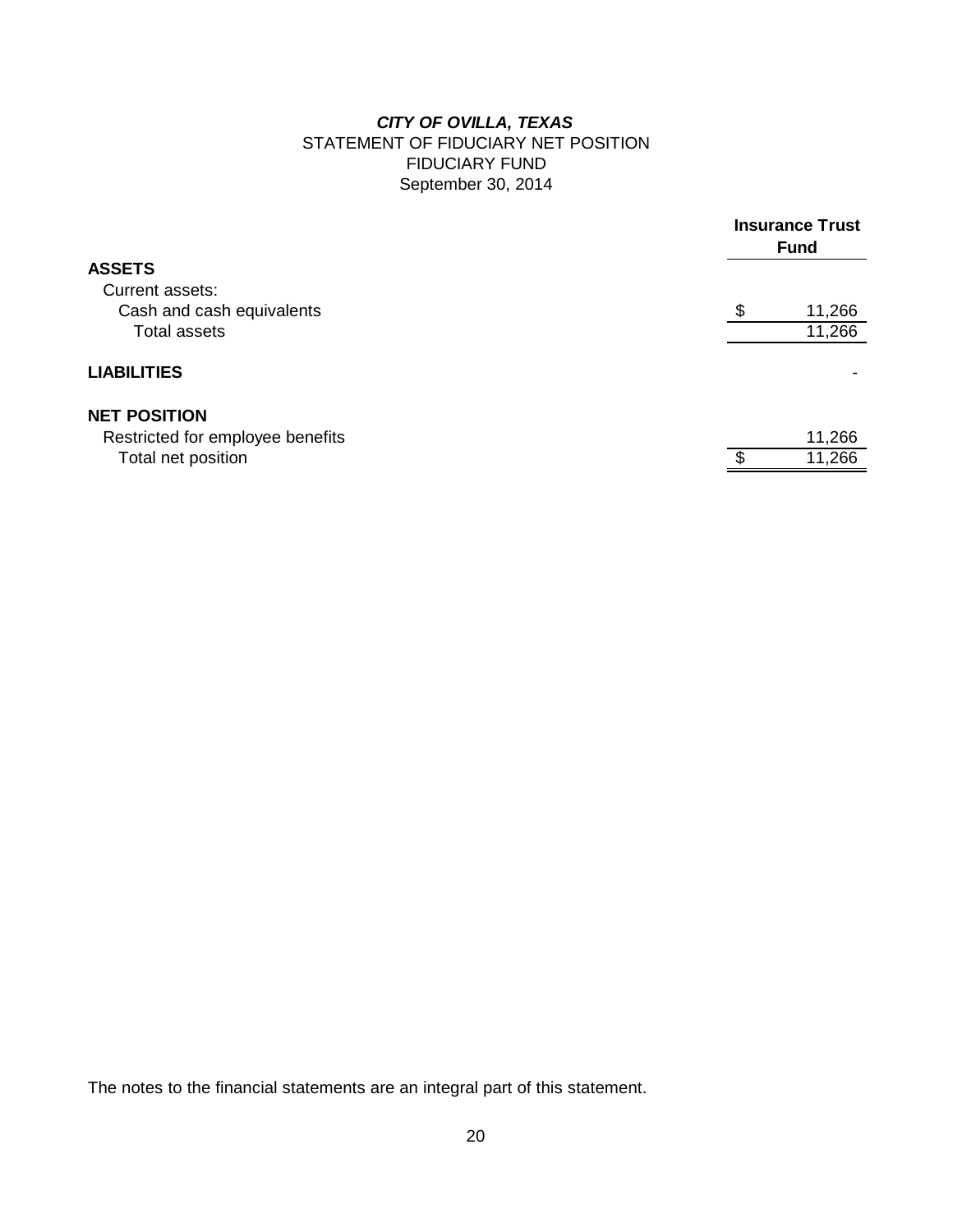# *CITY OF OVILLA, TEXAS* STATEMENT OF CHANGES IN FIDUCIARY NET POSITION FIDUCIARY FUND For the Fiscal Year Ended September 30, 2014

|                            | <b>Insurance Trust</b><br><b>Fund</b> |        |  |  |
|----------------------------|---------------------------------------|--------|--|--|
| <b>Additions</b>           |                                       |        |  |  |
| Contributions              |                                       |        |  |  |
| Employer                   | \$                                    | 11,266 |  |  |
| <b>Total contributions</b> |                                       | 11,266 |  |  |
| <b>Total additions</b>     |                                       |        |  |  |
| <b>Deductions</b>          |                                       |        |  |  |
| Change in net position     |                                       | 11,266 |  |  |
| Net position - beginning   |                                       |        |  |  |
| Net position - ending      | ¢                                     | 11,266 |  |  |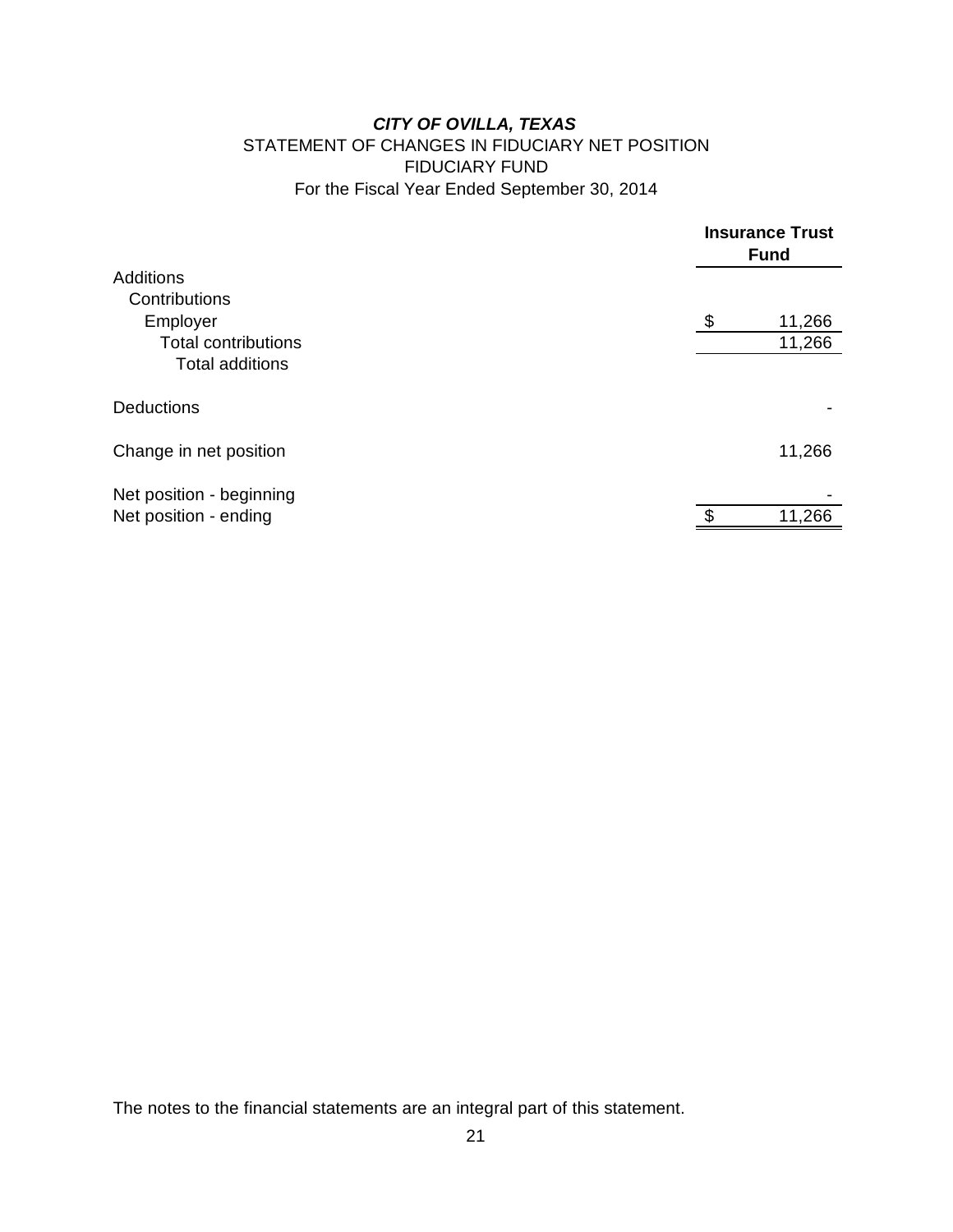# **NOTE 1 - SUMMARY OF SIGNIFICANT ACCOUNTING POLICIES**

### **A. Description of government-wide financial statements**

The government-wide financial statements (i.e., the statement of net position and the statement of activities) report information on all of the nonfiduciary activities of the primary government and its component units. *Governmental activities* , which normally are supported by taxes, intergovernmental revenues, and other nonexchange transactions, are reported separately from *business-type activities* , which rely to a significant extent on fees and charges to external customers for support. Likewise, the *primary government* is reported separately from certain legally separate *component units* for which the primary government is financially accountable.

# **B. Reporting entity**

The City of Ovilla, Texas (the "City") is a general law municipality and was incorporated in 1963. The accompanying financial statements present the City and its component units, entities for which the government is considered financially accountable. The Corporations described below are included in the City's reporting entity because the City appoints the governing body and the Corporations are fiscally dependent on the City. The Corporations are reported as discretely presented component units since their governing bodies are not substantively the same as the governing body of the City, and they provide services to the citizens of Ovilla and the surrounding area as opposed to only the primary government. To emphasize that they are legally separate from the City, they are reported in separate columns in the financial statements. Fund information for the component units may be found in the supplementary information in this report.

*Discretely presented component units. T* he *Ovilla 4B Economic Development Corporation* was created under Section 4B of the Development Corporation Act of 1979, as amended, Article 5190.6, Vernon's Texas civil statutes, as amended, and is responsible for collecting and disbursing the one-half percent sales tax to be used for economic development within the City. The members of the Corporation's board are appointed by the City. The Corporation is presented as a governmental fund type and has a September 30 year-end.

The *Ovilla Municipal Development District* was created in accordance with Chapter 377 of the Texas Local Government Code and is responsible for collecting and disbursing the one-quarter percent sales tax to be used for municipal development within the City. The members of the District's board are appointed by the City. The District is presented as a governmental fund type and has a September 30 year-end.

Separate financial statements for the Corporation and District are not issued.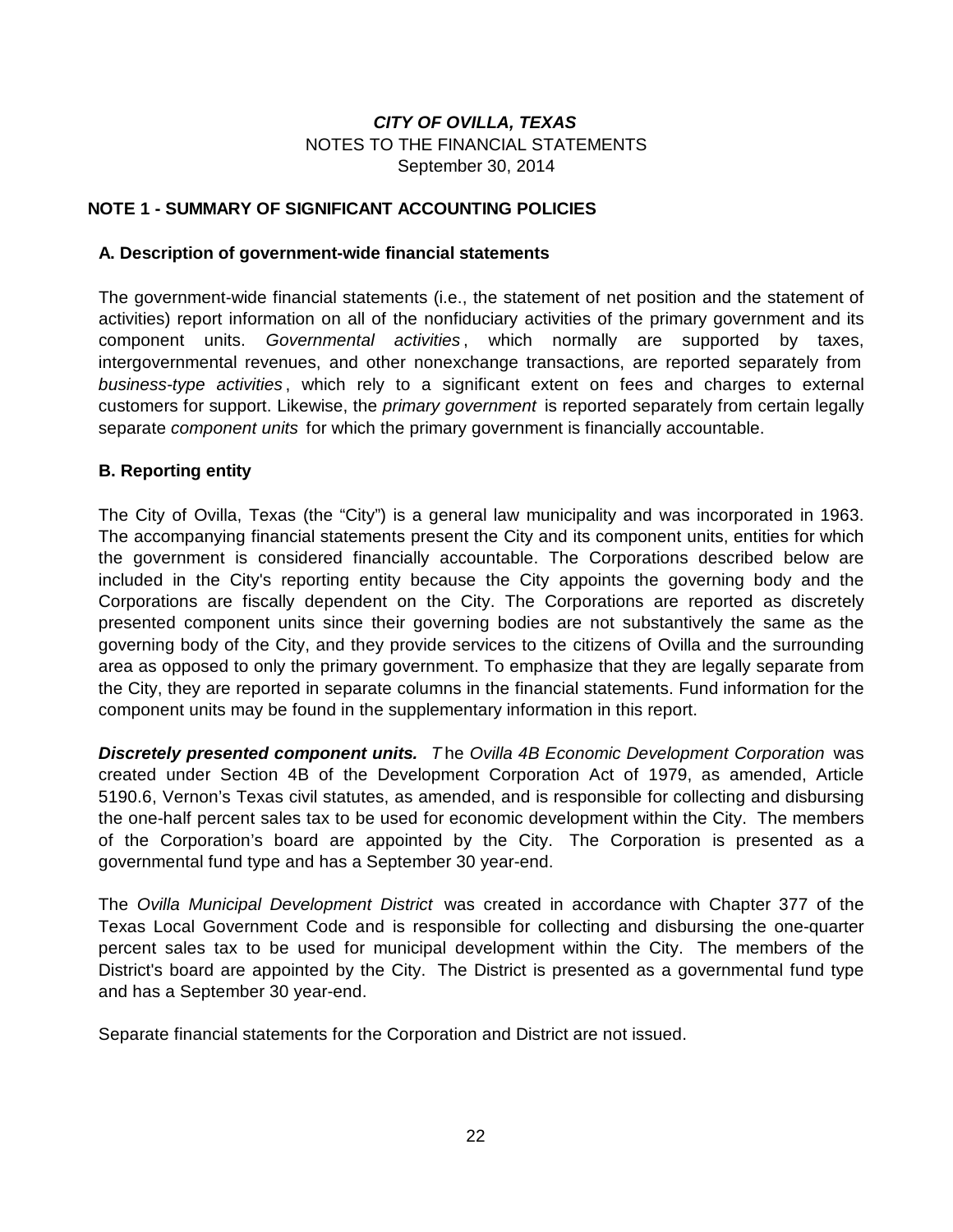# **NOTE 1 - SUMMARY OF SIGNIFICANT ACCOUNTING POLICIES (continued)**

#### **C. Basis of presentation - government-wide financial statements**

While separate government-wide and fund financial statements are presented, they are interrelated. The governmental activities column incorporates data from governmental funds, while business-type activities incorporate data from the government's enterprise funds. Separate financial statements are provided for governmental funds and proprietary funds. The statement of net position reports all financial and capital resources. The statement of activities demonstrates the degree to which the direct expenses of a given function or segment are offset by program revenues. Direct expenses are those that are clearly identifiable with a specific function or segment.

As discussed earlier, the City has two discretely presented component units. The Ovilla 4B Economic Development Corporation and Ovilla Municipal Development District are considered to be major component units and are shown in separate columns in the government-wide financial statements.

As a general rule, the effect of interfund activity has been eliminated from the government-wide financial statements. Exceptions to this general rule are charges between the City's water and sewer function and various other functions of the City. Elimination of these charges would distort the direct costs and program revenues reported for the various functions concerned.

# **D. Basis of presentation - fund financial statements**

The fund financial statements provide information about the City's funds. Separate statements for each fund category—governmental and proprietary—are presented. The emphasis of fund financial statements is on major governmental and enterprise funds, each displayed in a separate column. All remaining governmental and enterprise funds are aggregated and reported as nonmajor funds. Major individual governmental and enterprise funds are reported as separate columns in the fund financial statements.

The City reports the following major governmental funds:

The *general fund* is the City's primary operating fund. It accounts for all financial resources of the general government, except those required to be accounted for in another fund.

The *debt service fund* accounts for the resources accumulated and payments made for principal and interest and related costs on long-term general obligation debt of governmental funds.

The City reports the following major proprietary fund:

The *water and sewer fund* accounts for the activities of the sewage pumping stations and collection systems, and the water distribution system.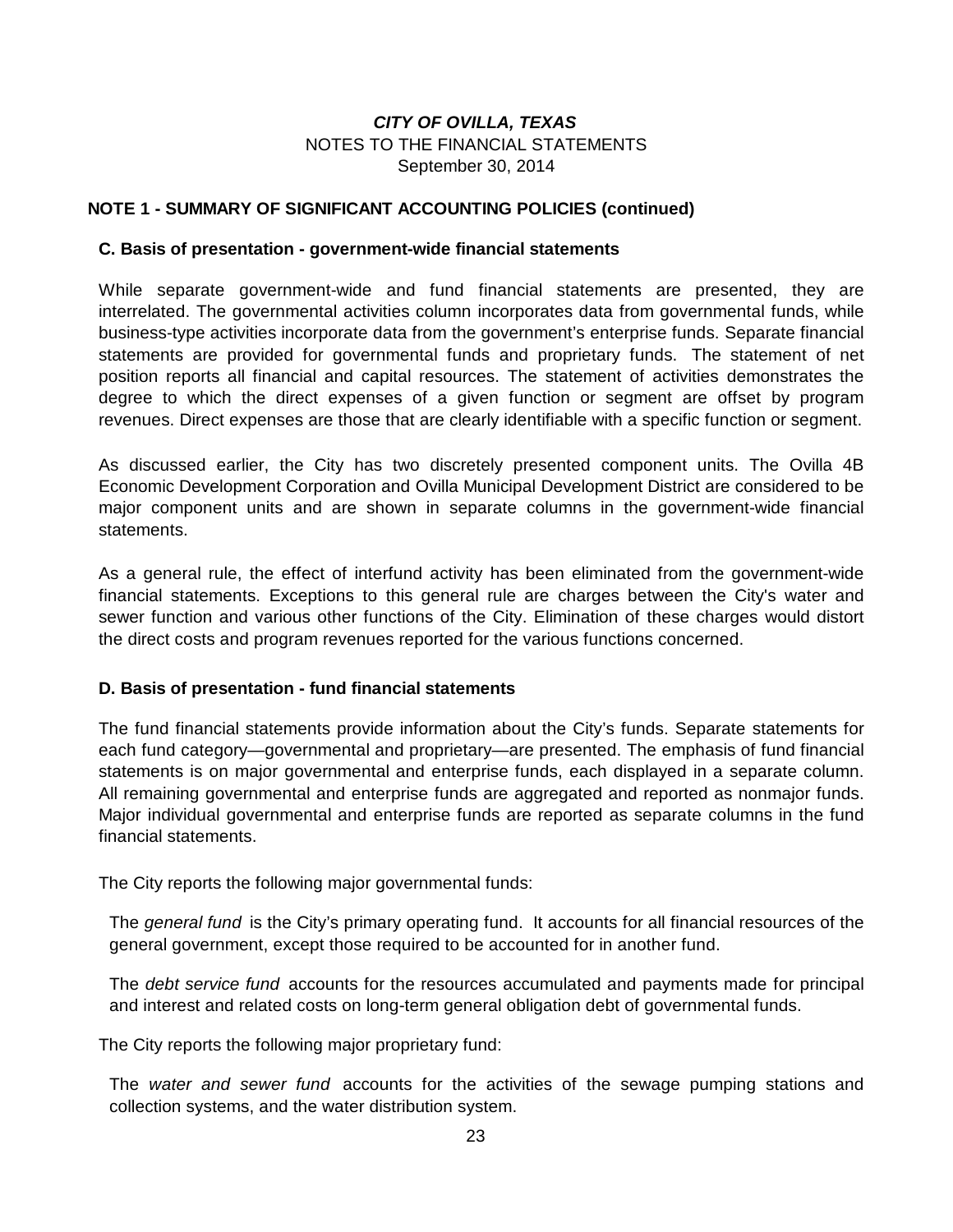# **NOTE 1 - SUMMARY OF SIGNIFICANT ACCOUNTING POLICIES (continued)**

### **D. Basis of presentation - fund financial statements (continued)**

The City reports the following fiduciary fund:

The *insurance trust fund* is used to account for the receipt, investment, and distribution of contributions used to pay premiums on insured employee welfare benefit plans.

During the course of operations the City has activity between funds for various purposes. Any residual balances outstanding at year end are reported as due from/to other funds and advances to/from other funds. While these balances are reported in fund financial statements, certain eliminations are made in the preparation of the government-wide financial statements. Balances between the funds included in governmental activities (i.e., the governmental funds) are eliminated so that only the net amount is included as internal balances in the governmental activities column.

Further, certain activity occurs during the year involving transfers of resources between funds. In fund financial statements these amounts are reported at gross amounts as transfers in/out. While reported in fund financial statements, certain eliminations are made in the preparation of the government-wide financial statements. Transfers between the funds included in governmental activities are eliminated so that only the net amount is included as transfers in the governmental activities column.

#### **E. Measurement focus and basis of accounting**

The accounting and financial reporting treatment is determined by the applicable measurement focus and basis of accounting. Measurement focus indicates the type of resources being measured such as *current financial resources* or *economic resources* . The basis of accounting indicates the timing of transactions or events for recognition in the financial statements.

The government-wide financial statements are reported using the *economic resources measurement focus* and the *accrual basis of accounting* , as are the proprietary fund financial statements. Revenues are recorded when earned and expenses are recorded when a liability is incurred, regardless of the timing of related cash flows. Property taxes are recognized as revenues in the year for which they are levied. Grants and similar items are recognized as revenue as soon as all eligibility requirements imposed by the provider have been met.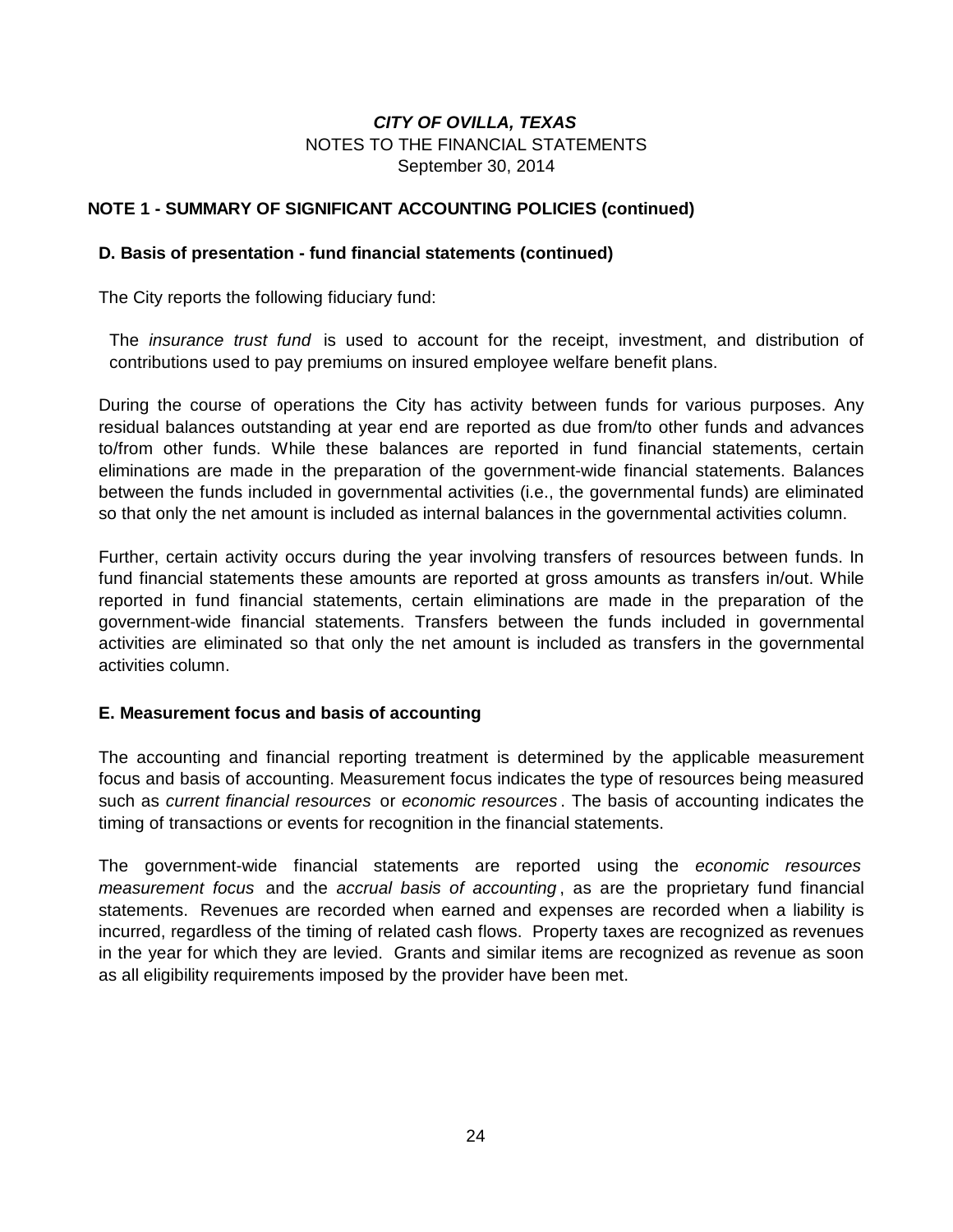# **NOTE 1 - SUMMARY OF SIGNIFICANT ACCOUNTING POLICIES (continued)**

### **E. Measurement focus and basis of accounting (continued)**

The governmental fund financial statements are reported using the *current financial resources measurement focus* and the *modified accrual basis of accounting* . Revenues are recognized as soon as they are both measurable and available. Revenues are considered to be available when they are collectible within the current period or soon enough thereafter to pay liabilities of the current period. For this purpose, the City considers revenues to be available if they are collected within 60 days of the end of the current fiscal period. Expenditures generally are recorded when a liability is incurred, as under accrual accounting. However, debt service expenditures, as well as expenditures related to compensated absences, are recorded only when payment is due. General capital asset acquisitions are reported as expenditures in governmental funds. Issuance of longterm debt and acquisitions under capital leases are reported as other financing sources.

Property taxes, sales taxes, franchise taxes, licenses and permits, charges for services, and interest associated with the current fiscal period are all considered to be susceptible to accrual and so have been recognized as revenues of the current fiscal period, if available. Expenditure-driven grants are recognized as revenue when the qualifying expenditures have been incurred and all other eligibility requirements have been met, and the amount is received during the period or within the availability period for this revenue source (within 60 days of year end). All other revenue items are considered to be measurable and available only when cash is received by the City.

# **F. Budgetary information**

# *1. Budgetary basis of accounting*

Annual budgets for the general, debt service and water and sewer funds are adopted on the budgetary basis of accounting. All annual appropriations lapse at fiscal year end. The legal level of budgetary control is the fund level.

#### *2. Compliance with finance related legal and contractual provisions*

The City has no material violations of finance related legal and contractual provisions, including the Texas Public Funds Investment Act.

#### **G. Assets, liabilities, deferred inflows of resources, and net position/fund balance**

#### *1. Cash and cash equivalents*

For purposes of the statement of cash flows the City's cash and cash equivalents are considered to be cash on hand, demand deposits, certificates of deposit, and short-term investments with a maturity of three months or less from the date of acquisition.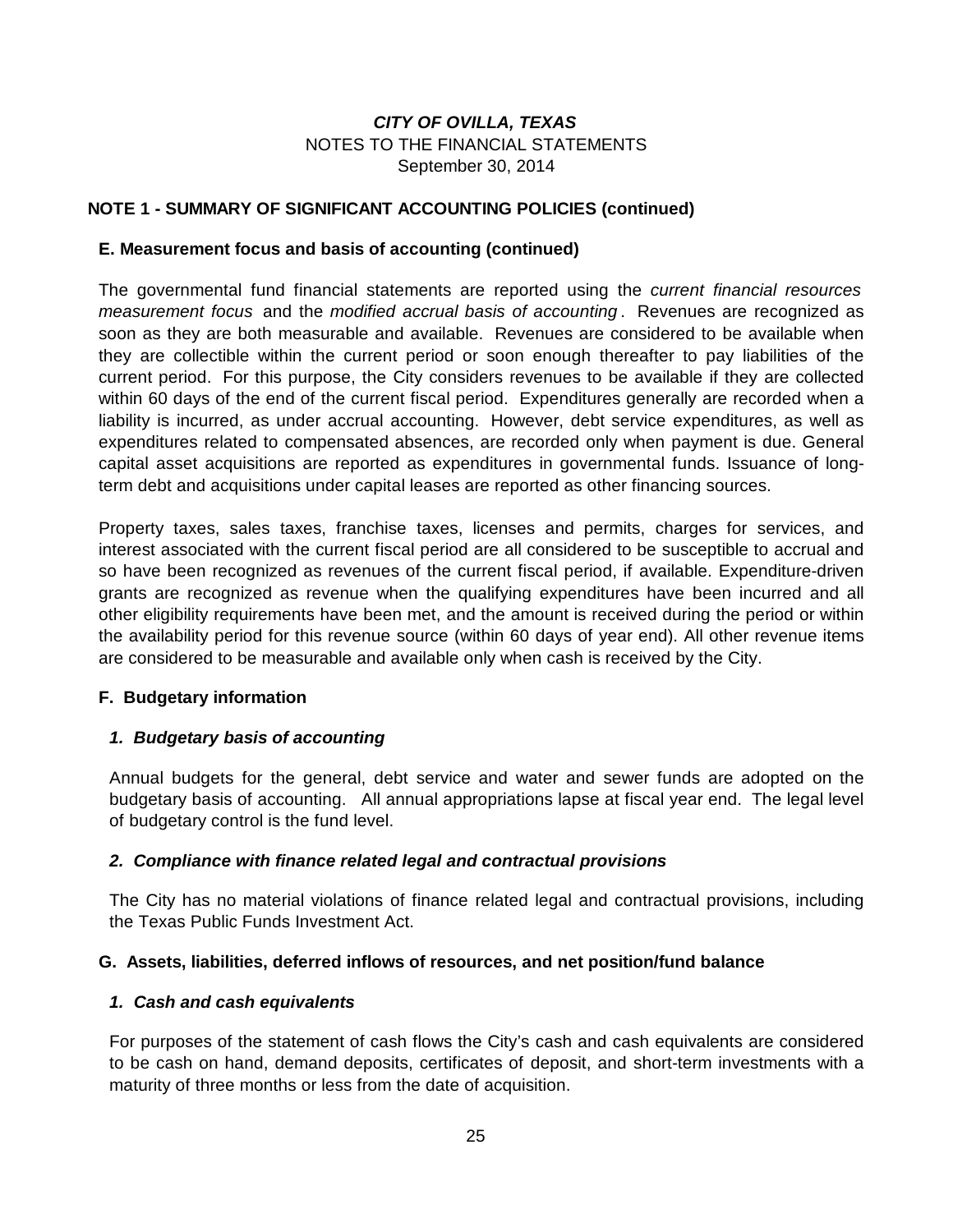# **NOTE 1 - SUMMARY OF SIGNIFICANT ACCOUNTING POLICIES (continued)**

# **G. Assets, liabilities, deferred inflows of resources, and net position/fund balance (continued)**

### *2. Investments*

Investments for the City are reported at fair value (generally based on quoted market prices) except for the position in TexPool and TexSTAR.

In accordance with state law, TexPool operates in conformity with all of the requirements of the Securities and Exchange Commission's (SEC) Rule 2a7 as promulgated under the Investment Company Act of 1940, as amended. Accordingly, TexPool qualifies as a 2a7-like pool and is reported at the net asset value per share (which approximates fair value) even though it is calculated using the amortized cost method. TexPool is subject to regulatory oversight by the State Treasurer, although it is not registered with the SEC.

The State Comptroller of Public Accounts oversees TexPool. Federated Investors is the full service provider to the pools managing the assets, providing participant services, and arranging for all custody and other functions in support of the pools operations under a contract with the Comptroller.

TexPool is managed conservatively to provide a safe, efficient, and liquid investment alternative to Texas governments. The pools seek to maintain a \$1.00 value per share as required by the Texas Public Funds Investment Act. TexPool investments consist exclusively of U.S. Government securities, repurchase agreements collateralized by U.S. Government securities, and AAA-rated no-load money market mutual funds. TexPool is rated AAAm by Standard & Poor's, the highest rating a local government investment pool can achieve. The weighted average maturities of the pools cannot exceed 60 days, with the maximum maturity of any investment limited to 13 months. TexPool , like its participants, is governed by the Texas Public Funds Investment Act, and is in full compliance with the Act.

TexSTAR is a local government investment pool created under the Interlocal Cooperation Act specifically tailored to meet Texas state and local government investment objectives of preservation of principal, daily liquidity and competitive yield. The fund is rated AAAm by Standard and Poor's and maintains a maturity of 60 days or less, with a maximum maturity of 13 months for any individual security. The fund seeks to maintain a constant dollar objective and fulfills all requirements of the Texas PFIA for local government investment pools.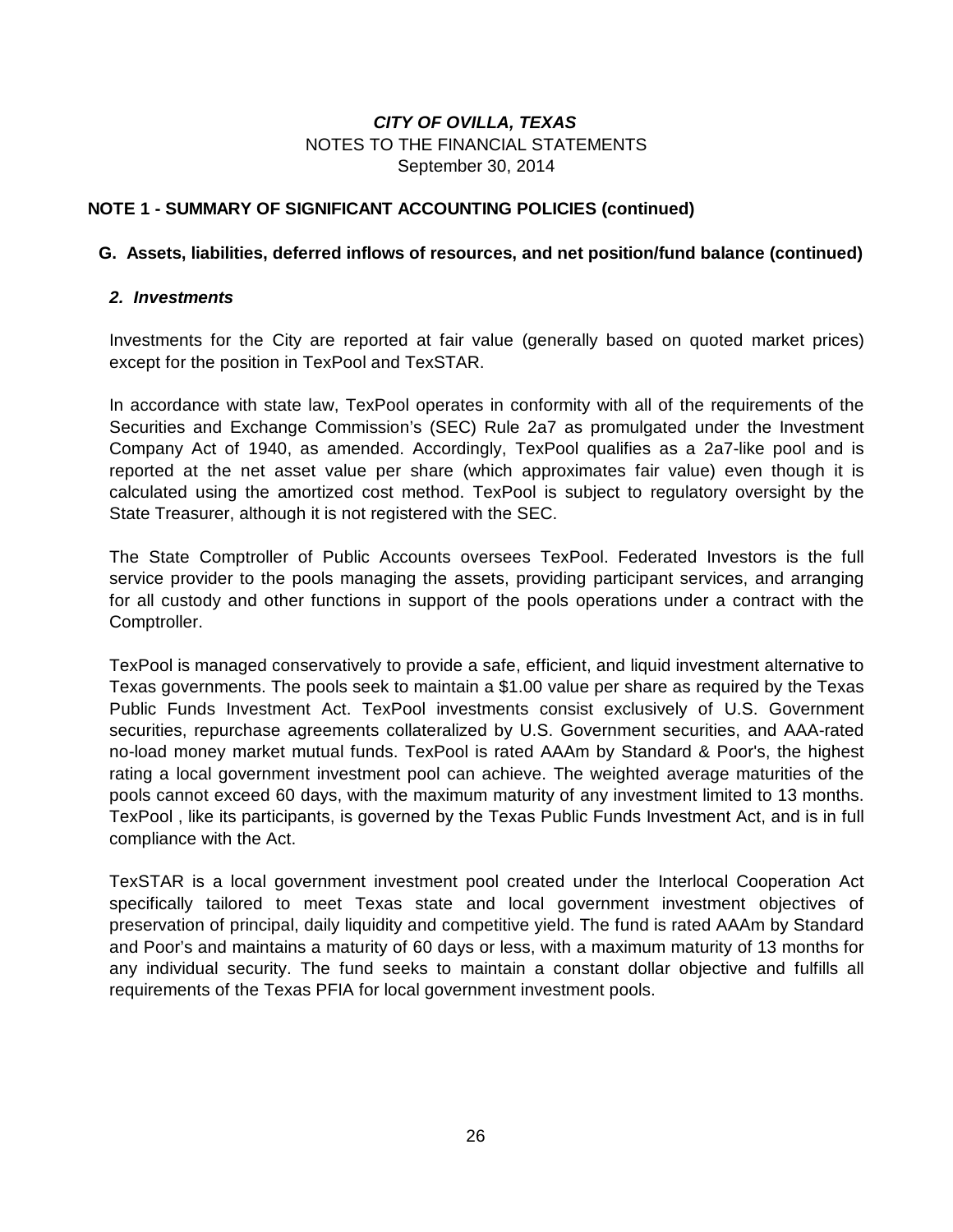# **NOTE 1 - SUMMARY OF SIGNIFICANT ACCOUNTING POLICIES (continued)**

# **G. Assets, liabilities, deferred inflows of resources, and net position/fund balance (continued)**

J.P. Morgan Investment Management Inc. ("JPMIM" or the "investment manager") and First Southwest Company ("FSC") serve as co-administrators for TEXSTAR. JPMIM provides investment management services, and FSC provides participant services and marketing. Custodial, fund accounting and depository services are provided by JPMorgan Chase Bank, N.A. and/or its subsidiary J.P. Morgan Investor Services Co. Transfer agency services are provided by Boston Financial Data Services, Inc. ("BFDS" or the "Transfer Agent"). Each of JPMIM, FSC, BFDS and JPMorgan Chase Bank, N.A. may provide certain services, including those described herein, through the use of subcontractors and/or delegates.

### *3. Receivables and Allowances for Doubtful Accounts*

All trade and property tax receivables are shown net of an allowance for uncollectibles. Trade accounts receivable in excess of ninety days comprise the trade accounts receivable allowance for uncollectibles. The property tax receivable allowance is the lesser of .2 percent of the tax levy for each fiscal year or the outstanding property taxes for each fiscal year at year end.

#### *4. Inventories*

Inventories are valued at cost using the first-in/first-out (FIFO) method and consist of expendable supplies. The cost of such inventories is recorded as expenditures/expenses when consumed rather than when purchased.

#### *5. Restricted assets*

Certain proceeds of the City's enterprise fund bonds are classified as restricted assets on the statement of net assets because they are maintained in separate bank accounts and their use is limited by applicable bond covenants. The "bond construction" account is used to report those proceeds of bond issuances that are restricted for use in construction. The "infrastructure impact fees" account is used to segregate resources accumulated for infrastructure improvements.

#### *6. Capital assets*

Capital assets, which include property, plant, equipment and infrastructure assets (e.g., roads, bridges, curbs and gutters, streets and sidewalks, drainage systems, lighting systems and similar items), are reported in the applicable governmental or business-type activities columns in the government-wide financial statements. Capital assets are defined by the City as assets with an initial, individual cost of more than \$2,000 and an estimated useful life in excess of one year.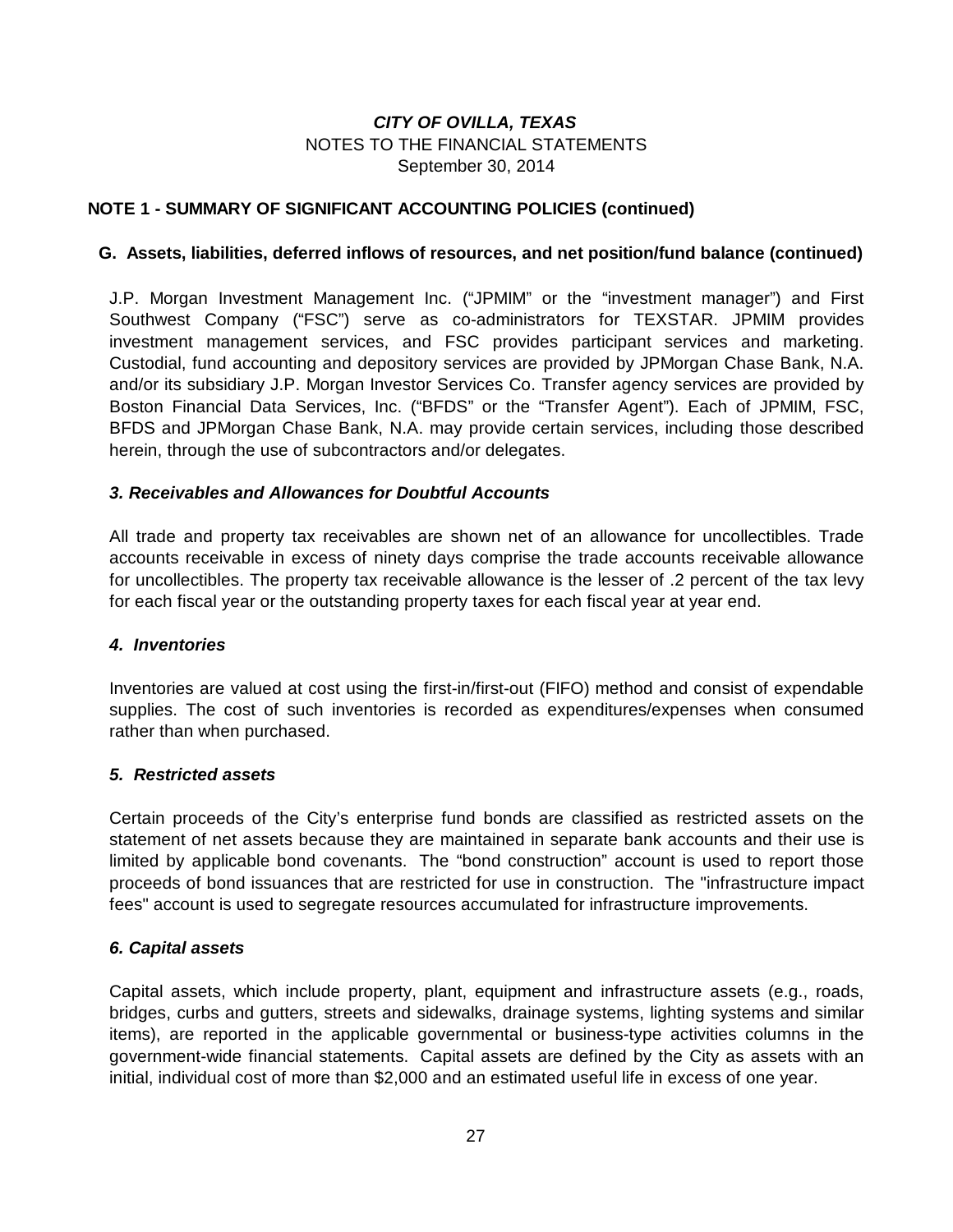# **NOTE 1 - SUMMARY OF SIGNIFICANT ACCOUNTING POLICIES (continued)**

#### **G. Assets, liabilities, deferred inflows of resources, and net position/fund balance (continued)**

As the City constructs or acquires additional capital assets each period, they are capitalized and reported at historical cost. The reported value excludes normal maintenance and repairs which are essentially amounts spent in relation to capital assets that do not increase the capacity or efficiency of the item or increase its estimated useful life. Donated capital assets are recorded at their estimated fair value at the date of donation.

Interest incurred during the construction phase of capital assets of enterprise funds is included as part of the capitalized value of the assets constructed. The amount of interest capitalized depends on the specific circumstances. No interest was capitalized during 2014.

Land and construction in progress are not depreciated. The other property, plant, equipment, and infrastructure of the primary government are depreciated using the straight line method over the following estimated useful lives:

| Capital asset classes   | Lives     |
|-------------------------|-----------|
| <b>Buildings</b>        | $30-40$   |
| Improvements            | 7-40      |
| Machinery and equipment | $3 - 15$  |
| Infrastructure          | $15 - 40$ |

# *7. Deferred Inflows of Resources*

In addition to liabilities, the statement of financial position will sometimes report a separate section for deferred inflows of resources. This separate financial statement element, *deferred inflows of resources* , represents an acquisition of net position that applies to a future period(s) and so will not be recognized as an inflow of resources (revenue) until that time. The City has only one type of item, which arises only under a modified accrual basis of accounting, that qualifies for reporting in this category. Accordingly, the item, unavailable revenue, is reported only in the governmental funds balance sheet. This amount is deferred and recognized as an inflow of resources in the period that the amount becomes available.

# *8. Net position flow assumption*

Sometimes the City will fund outlays for a particular purpose from both restricted (e.g., restricted bond or grant proceeds) and unrestricted resources. In order to calculate the amounts to report as restricted – net position and unrestricted – net position in the government-wide and proprietary fund financial statements, a flow assumption must be made about the order in which the resources are considered to be applied. It is the City's policy to consider restricted – net position to have been depleted before unrestricted – net position is applied.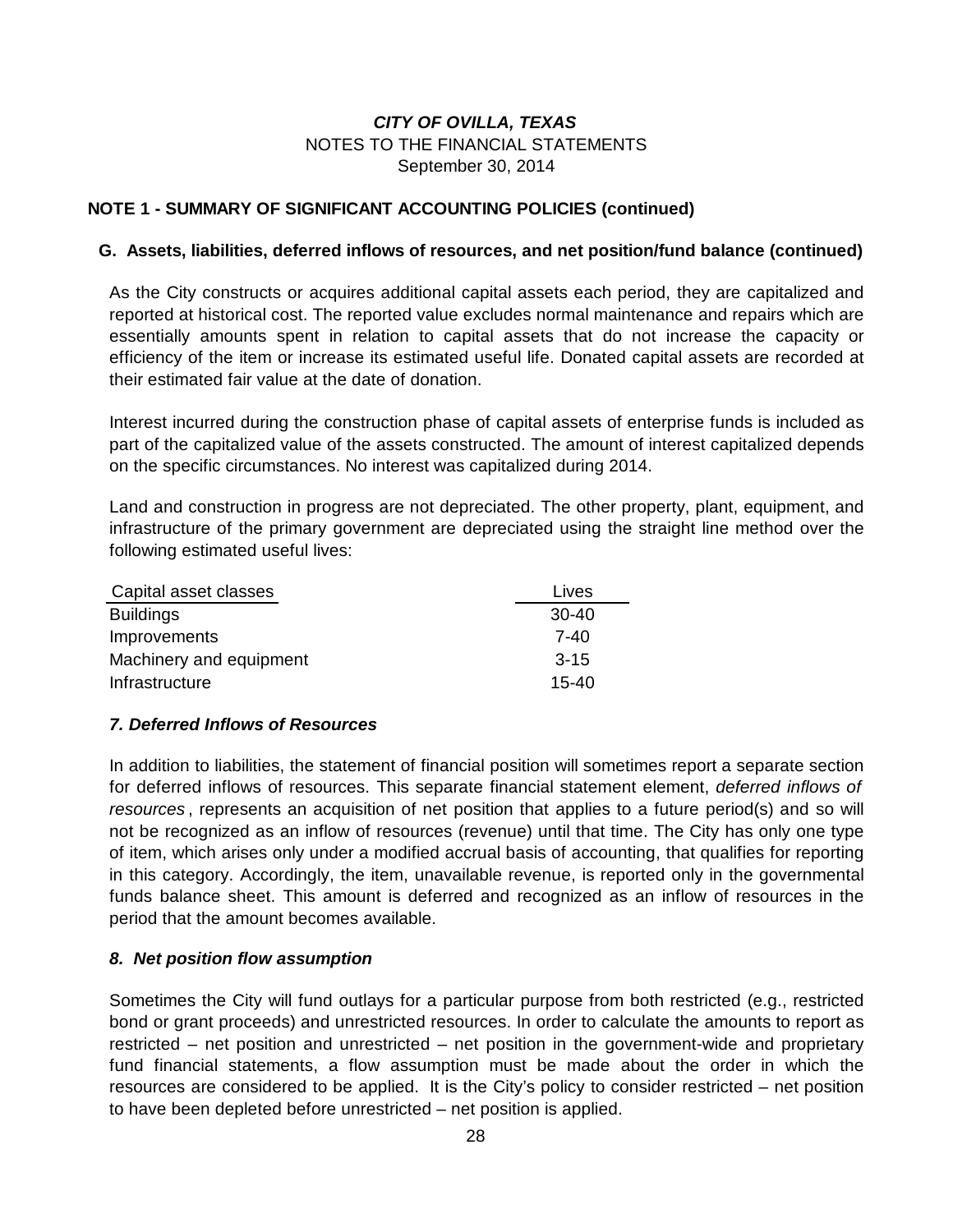# **NOTE 1 - SUMMARY OF SIGNIFICANT ACCOUNTING POLICIES (continued)**

### **G. Assets, liabilities, deferred inflows of resources, and net position/fund balance (continued)**

Net positions are classified in the following categories:

*Net investment in capital assets* —This amount consists of capital assets net of accumulated depreciation and reduced by outstanding debt that is attributed to the acquisition, construction, or improvement of the assets.

*Restricted net position* —This amount is restricted by creditors, grantors, contributors, or laws or regulations of other governments.

*Unrestricted net position* —This amount is the net position that does not meet the definition of "net investment in capital assets" or "restricted net position".

### *9. Fund balance flow assumption*

Sometimes the government will fund outlays for a particular purpose from both restricted and unrestricted resources (the total of committed, assigned, and unassigned fund balance). In order to calculate the amounts to report as restricted, committed, assigned, and unassigned fund balance in the governmental fund financial statements a flow assumption must be made about the order in which the resources are considered to be applied. It is the City's policy to consider restricted fund balance to have been depleted before using any of the components of unrestricted fund balance. Further, when the components of unrestricted fund balance can be used for the same purpose, committed fund balance is depleted first, followed by assigned fund balance. Unassigned fund balance is applied last.

#### *10. Fund balance policies*

The governmental fund financial statement present fund balance categorized based on the nature and extent of the constraints placed on the specific purposes for which a government's funds may be spent. The following classifications describe the relative strength of the spending constraints:

*Restricted fund balance* —amounts constrained to specific purposes by their providers (such as grantors, bondholders, and higher levels of government), through constitutional provisions, or by enabling legislation.

*Unassigned fund balance—* amounts that represent fund balance that has not been assigned to other funds and that has not been restricted, committed, or assigned to specific purposes within the general fund. Other governmental funds might report a negative balance in this classification, as the result of overspending for specific purposes for which amounts had been restricted, committed, or assigned. Positive balances are reported only in the general fund.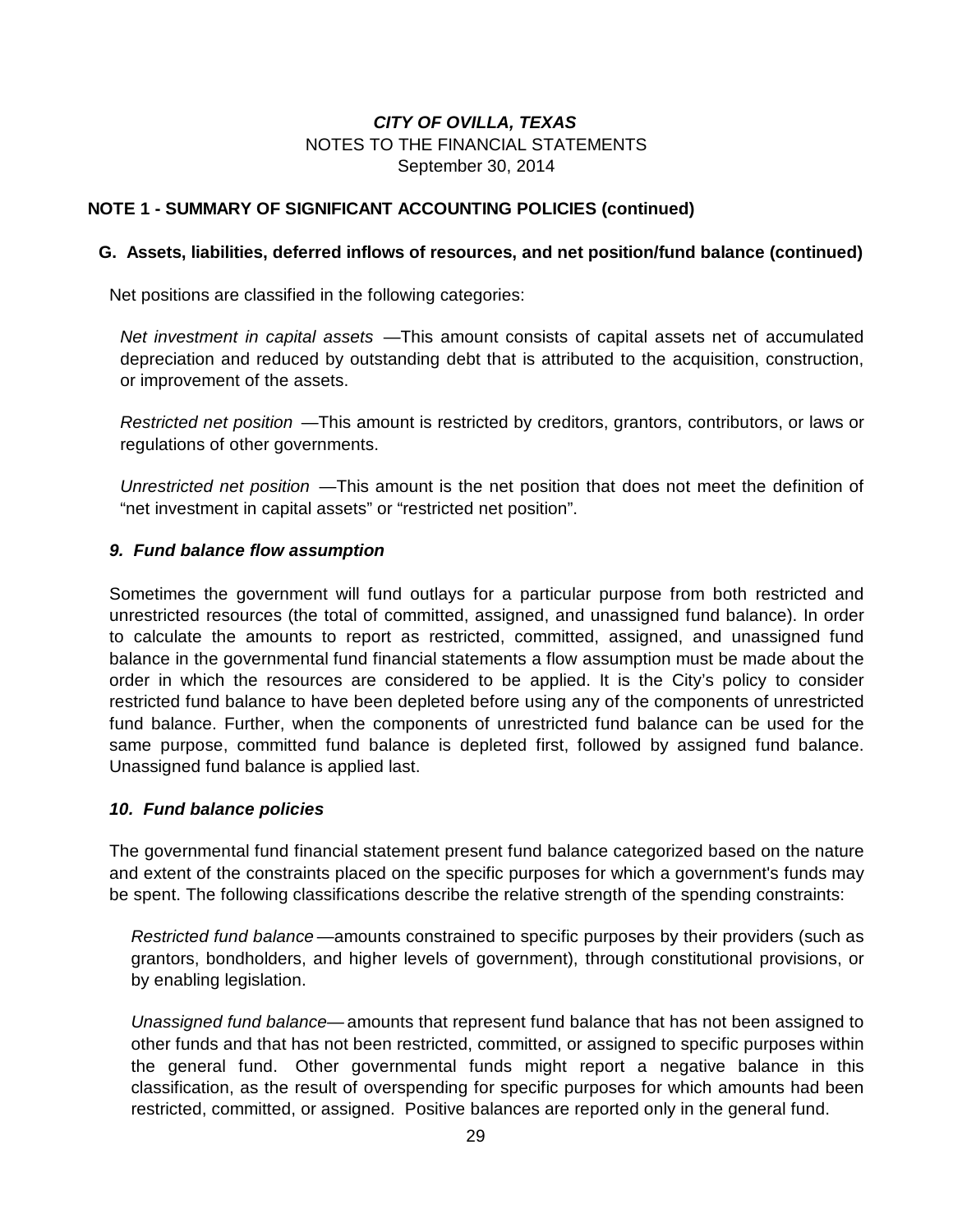# **NOTE 1 - SUMMARY OF SIGNIFICANT ACCOUNTING POLICIES (continued)**

# **G. Assets, liabilities, deferred inflows of resources, and net position/fund balance (continued)**

The City's goal is to maintain an unassigned fund balance in the general fund equal to twenty-five percent of budgeted expenditures less budgeted capital equipment items and any amounts budgeted as reserves.

### **H. Revenues and expenditures/expenses**

#### *1. Program revenues*

Amounts reported as *program revenues* include 1) charges to customers or applicants who purchase, use, or directly benefit from goods, services, or privileges provided by a given function or segment and 2) grants and contributions (including special assessments) that are restricted to meeting the operational or capital requirements of a particular function or segment. All taxes, including those dedicated for specific purposes, and other internally dedicated resources are reported as general revenues rather than as program revenues.

### *2. Property taxes*

Property taxes attach as an enforceable lien on real property and are levied as of October 1st on the assessed value listed as of the prior January 1st for all real and personal property. Appraised values are established by the Ellis Appraisal District as market value and assessed at 100% of appraised value. The Ellis County Tax Assessor/Collector bills and collects the City's property taxes, which are due October 1. Full payment can be made prior to the next January 31 to avoid penalty and interest charges. Over time substantially all property taxes are collected.

#### *3. Compensated absences*

The City's policy permits employees to accumulate earned but unused vacation pay benefits. The liability for such unused vacation is reported as incurred in the government-wide and proprietary fund financial statements. A liability for those amounts is recorded in the governmental funds only if the liability has matured as a result of employee resignations or retirements. The liability for compensated absences includes salary-related benefits, where applicable. Unused vacation shall be taken during the year following its accumulation.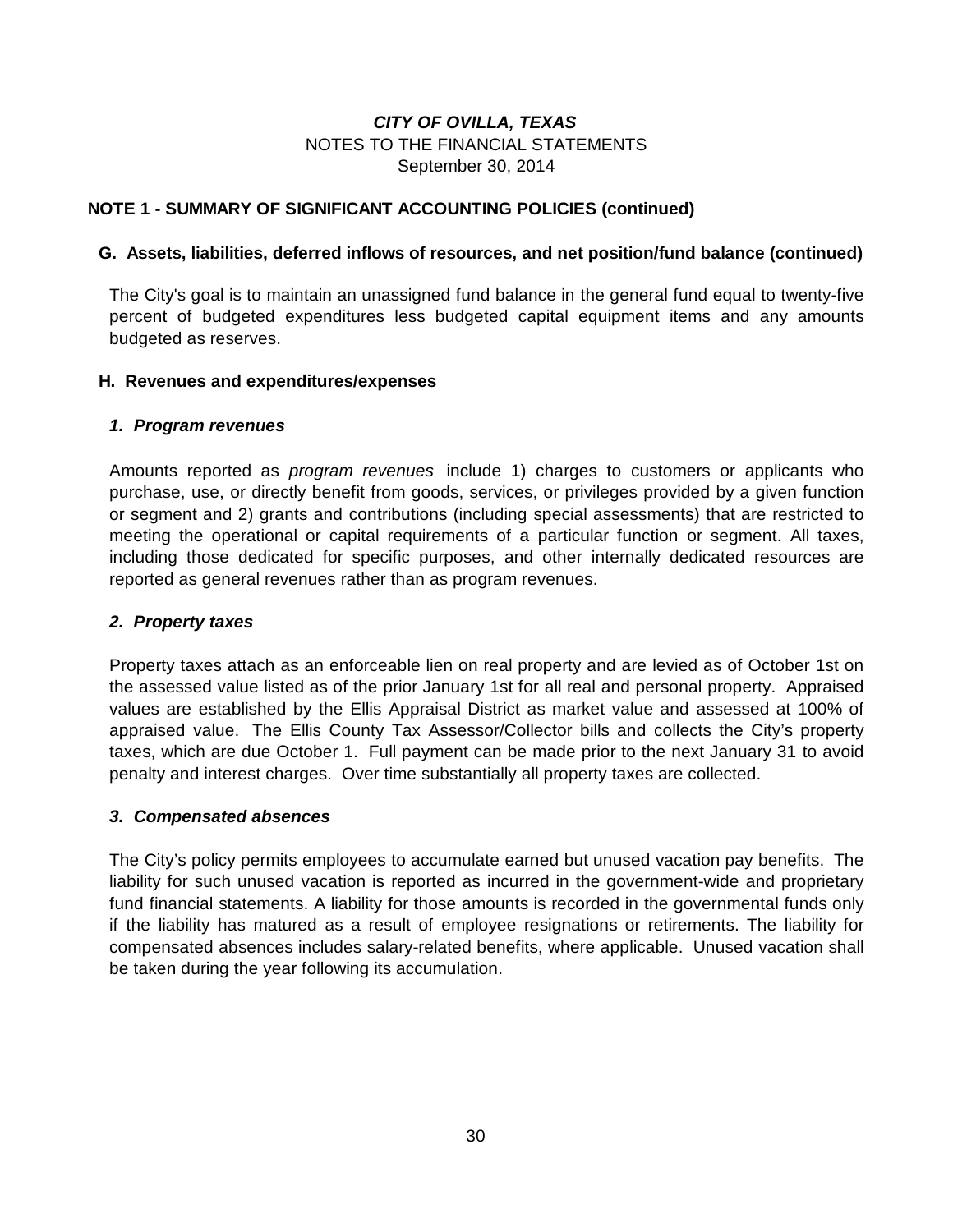# **NOTE 1 - SUMMARY OF SIGNIFICANT ACCOUNTING POLICIES (continued)**

# **H. Revenues and expenditures/expenses (continued)**

### *4. Proprietary funds operating and nonoperating revenues and expenses*

Proprietary funds distinguish *operating* revenues and expenses from *nonoperating* items. Operating revenues and expenses generally result from providing services and producing and delivering goods in connection with a proprietary fund's principal ongoing operations. The principal operating revenues of the water and wastewater fund are charges to customers for sales and services. Operating expenses for the water and wastewater fund includes the cost of sales and services, administrative expenses, and depreciation on capital assets. All revenues and expenses not meeting this definition are reported as nonoperating revenues and expenses.

### *5. Long-term obligations*

In the government-wide financial statements, and proprietary fund types in the fund financial statements, long-term debt and other long-term obligations are reported as liabilities in the applicable governmental activities, business-type activities, or proprietary fund type statement of net position. Bond premiums and discounts are deferred and amortized over the life of the bonds using the effective interest method. Bonds payable are reported net of the applicable bond premium or discount.

In the fund financial statements, governmental fund types recognize bond premiums and discounts during the current period. The face amount of debt issued is reported as other financing sources. Premiums received on debt issuances are reported as other financing sources while discounts on debt issuances are reported as other financing uses.

# **NOTE 2 – DETAILED NOTES ON ALL ACTIVITIES AND FUNDS**

#### **A. Cash deposits with financial institutions**

*Custodial credit risk-deposits* . In the case of deposits, this is the risk that in the event of a bank failure, the City's deposits may not be returned to it. State statutes require that all deposits in financial institutions be fully insured or collateralized by U.S. Government obligations or obligations of Texas and its agencies that have a market value of not less than the principal amount of the deposits. At year-end, the City's bank balance was \$2,881,505. Of the bank balance, \$709,571 was covered by federal depository insurance and the remaining balance, \$2,171,934 was covered by collateral pledged in the City's name. The collateral was held in the City's name by the safekeeping departments of the pledging bank's agent and had a fair value of approximately \$4,086,000.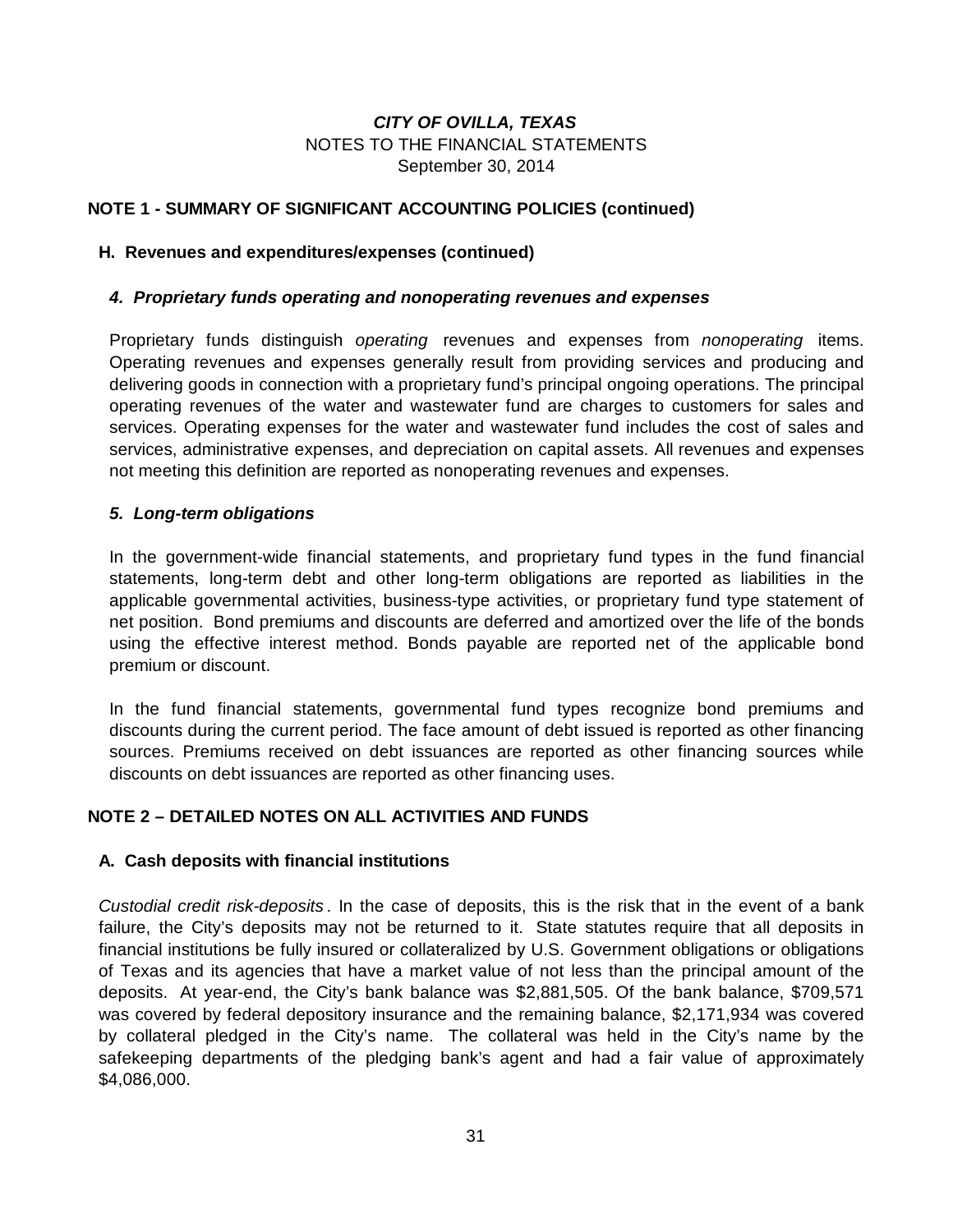# **NOTE 2 – DETAILED NOTES ON ALL ACTIVITIES AND FUNDS (continued)**

### **B. Investments**

Public funds of the City of Ovilla may be invested in the following obligations: (1) obligations of the United States or its agencies and instrumentalities, excluding mortgage-backed securities and including or any obligation fully guaranteed or insured by the FDIC, (2) direct obligations of the State of Texas, or its agencies and instrumentalities, (3) other obligations which are unconditionally guaranteed or insured by, or backed by the full faith and credit of, the State of Texas or the United States or their respective agencies and instrumentalities, excluding mortgage-related securities, (4) fully insured or collateralized certificates of deposits at a national or state bank with FDIC membership, domiciled within the State of Texas, (5) investment pools meeting the criteria established by section 2256.016 of the Texas Government Code, (6) repurchase agreements, reverse repurchase agreements, bankers' acceptances, and commercial paper provided these instruments are authorized for the City to the extent that they are contained in the portfolios of approved public funds investment pools in which the City invests, and (7) regulated no-load money market mutual funds.

The State Treasurer's Investment Pools (TexPool and TexSTAR) operate in accordance with state law, which requires it to meet all of the requirements of Rule 2a-7 of the Securities and Exchange Commission. See note I.G.2, Investments, for a discussion of how the shares in the Pool are valued. The Pools have a credit rating of AAA from Standard & Poor's Financial Services. Local government investment pools in this rating category meet the highest standards for credit quality, conservative investment policies, and safety of principal. TexPool and TexSTAR invest in a high quality portfolio of debt securities investments legally permissible for municipalities and school districts in the state.

| <b>Investment Type</b>  | <b>Fair Value</b> |         |
|-------------------------|-------------------|---------|
| TexPool                 | \$.               | 308     |
| <b>TexSTAR</b>          |                   | 10,345  |
| Certificates of deposit |                   | 300,003 |
|                         |                   | 310,656 |

Generally, *credit risk* is the risk that an issuer of an investment will not fulfill its obligation to the holder of the investment. This is measured by the assignment of a rating by a nationally recognized statistical rating organization. As of September 30, 2014, the City's investment in both TexPool and TexSTAR are rated AAAm by Standard & Poor's

*Concentration of credit risk.* The City's investment policy contains no limitations on the amount that can be invested in authorized local government investment pools.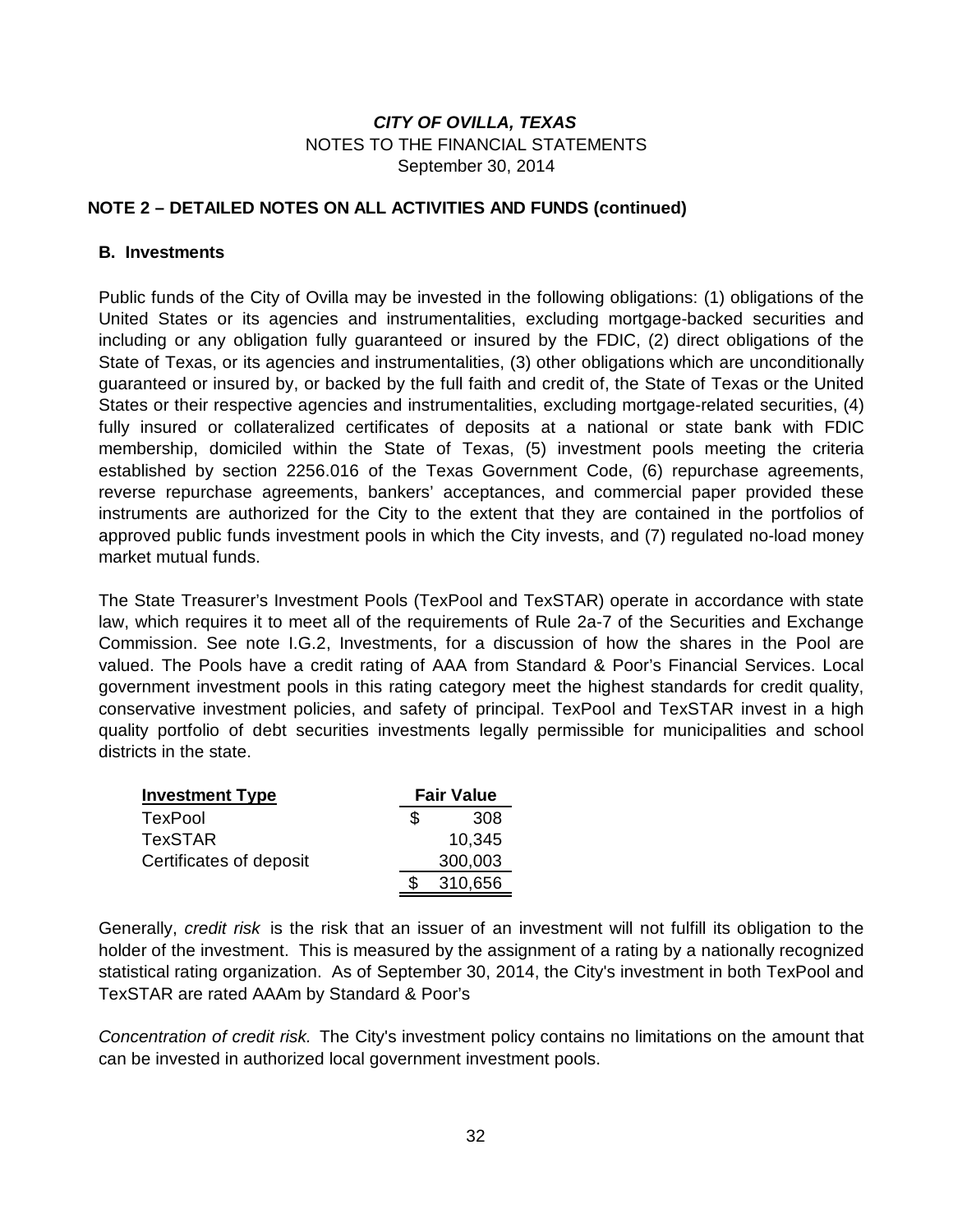### **NOTE 2 – DETAILED NOTES ON ALL ACTIVITIES AND FUNDS (continued)**

### **C. Restricted assets**

The balances of the restricted asset accounts in the proprietary fund are as follows:

| Bond construction account  | \$ 131,498 |
|----------------------------|------------|
| Infrastructure impact fees | 115,077    |
|                            | \$ 246,575 |
|                            |            |

# **D. Receivables**

Amounts are aggregated into a single accounts receivable (net of allowance for uncollectibles) line for certain funds and aggregated columns. Below is the detail of receivables for the general, debt service, and water and sewer funds, including the applicable allowances for uncollectible accounts:

|                                    |              | <b>Debt</b>    | <b>Water and</b>         |              |
|------------------------------------|--------------|----------------|--------------------------|--------------|
| <b>Receivables:</b>                | General      | <b>Service</b> | <b>Sewer</b>             | <b>Total</b> |
| Taxes                              | \$<br>75,502 | 10,216         | $\overline{\phantom{0}}$ | 85,718       |
| Accounts                           | 21,711       | ۰              | 277,532                  | 299,243      |
| Gross receivables                  | 97,213       | 10,216         | 277,532                  | 384,961      |
| Less: allowance for uncollectibles | (16, 342)    | (6,400)        | (9,624)                  | (32, 366)    |
| Net total receivables              | 80,871       | 3,816          | 267,908                  | 352,595      |

# **E. Capital assets**

Capital asset activity for the year ended September 30, 2014, was as follows:

#### **Governmental activities:**

|                                              | Beginning      |   |            |           |           | Ending         |  |
|----------------------------------------------|----------------|---|------------|-----------|-----------|----------------|--|
|                                              | <b>Balance</b> |   | Increases  | Decreases |           | <b>Balance</b> |  |
| Capital assets not being depreciated:        |                |   |            |           |           |                |  |
| Land                                         | \$<br>147,035  | S |            | S         |           | 147,035        |  |
| Total capital assets not being depreciated   | 147,035        |   |            |           |           | 147,035        |  |
| Capital assets being depreciated:            |                |   |            |           |           |                |  |
| <b>Buildings</b>                             | 317,819        |   |            |           |           | 317,819        |  |
| Machinery and equipment                      | 2,763,300      |   | 24,638     |           | (79, 178) | 2,708,760      |  |
| Infrastructure                               | 1,116,210      |   | 5,924      |           |           | 1,122,134      |  |
| Totals capital assets being depreciated      | 4,197,329      |   | 30,562     |           | (79, 178) | 4,148,713      |  |
| Less accumulated depreciation for:           |                |   |            |           |           |                |  |
| <b>Buildings</b>                             | (143, 384)     |   | (10, 594)  |           |           | (153, 978)     |  |
| Machinery and equipment                      | (2, 105, 328)  |   | (184,049)  |           | 73,254    | (2, 216, 123)  |  |
| Infrastructure                               | (250, 495)     |   | (35,674)   |           |           | (286,169)      |  |
| Total accumulated depreciation               | (2,499,207)    |   | (230,317)  |           | 73,254    | (2,656,270)    |  |
| Total capital assets, being depreciated, net | 1,698,122      |   | (199,755)  |           | (5,924)   | 1,492,443      |  |
| Governmental activities capital assets, net  | 1,845,157      | S | (199, 755) |           | (5, 924)  | 1,639,478      |  |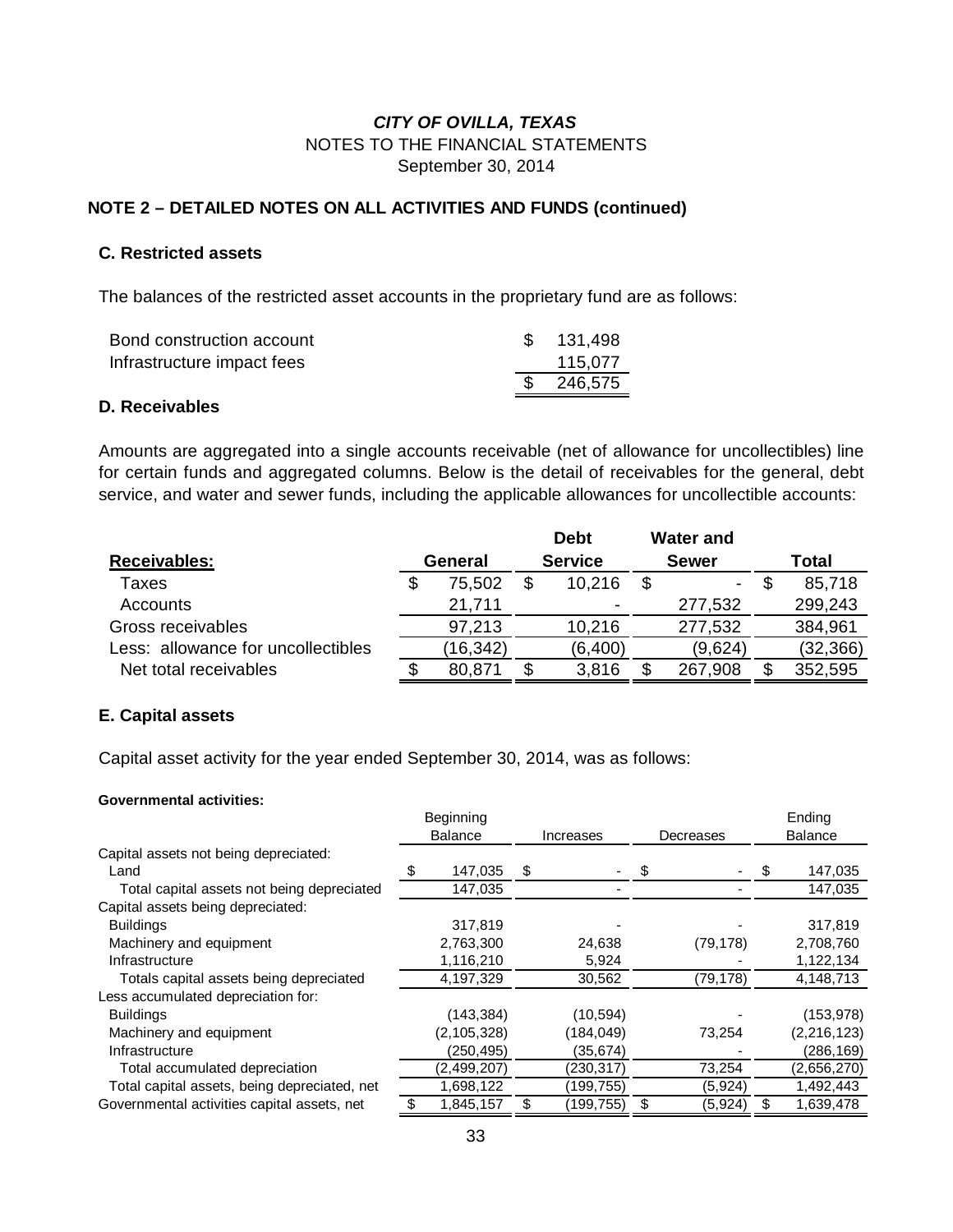# **NOTE 2 - DETAILED NOTES ON ALL ACTIVITIES AND FUNDS (continued)**

### **E. Capital assets (continued)**

Depreciation expense was charged to the functions/programs of the governmental activities of the primary government as follows:

# **Governmental activities:**

| General government                                   | \$. | 12.598  |
|------------------------------------------------------|-----|---------|
| Public safety                                        |     | 164.413 |
| <b>Streets</b>                                       |     | 51.414  |
| Cultural and recreational                            |     | 1,892   |
| Total depreciation expense - governmental activities |     | 230,317 |

#### **Business-type activities:**

|                                             |    | Beginning      |                  |           |           |   | Ending         |
|---------------------------------------------|----|----------------|------------------|-----------|-----------|---|----------------|
|                                             |    | <b>Balance</b> | Increases        | Decreases |           |   | <b>Balance</b> |
| Capital assets not being depreciated:       |    |                |                  |           |           |   |                |
| Land                                        | \$ | 86,700         | \$               | S         |           | S | 86,700         |
| Construction in progress                    |    | 14,740         |                  |           |           |   | 14,740         |
| Total capital assets not being depreciated  |    | 101,440        |                  |           |           |   | 101,440        |
| Capital assets being depreciated:           |    |                |                  |           |           |   |                |
| <b>Buildings</b>                            |    | 85.084         |                  |           |           |   | 85,084         |
| Improvements                                |    | 4,856,192      | 28,833           |           |           |   | 4,885,025      |
| Machinery and equipment                     |    | 328,852        | 2,080            |           | (75, 456) |   | 255,476        |
| Total capital assets being depreciated      |    | 5,270,128      | 30,913           |           | (75, 456) |   | 5,225,585      |
| Less accumulated depreciation for:          |    |                |                  |           |           |   |                |
| <b>Buildings</b>                            |    | (22, 965)      | (2, 331)         |           |           |   | (25, 296)      |
| Improvements                                |    | (2,278,869)    | (165, 645)       |           |           |   | (2,444,514)    |
| Machinery and equipment                     |    | (225,376)      | (13,520)         |           | 75,456    |   | (163,440)      |
| Total accumulated depreciation              |    | (2,527,210)    | (181,496)        |           | 75,456    |   | (2,633,250)    |
| Total capital assets being depreciated, net |    | 2,742,918      | (150, 583)       |           |           |   | 2,592,335      |
| Business-type capital assets, net           | æ  | 2,844,358      | \$<br>(150, 583) | \$        |           |   | 2,693,775      |

# **F. Significant commitments**

The City has entered into a memorandum of agreement with the City of Dallas, Texas to purchase treated water for a term of thirty years, expiring in 2039. The City pays for water based on the volume received at a flat rate as determined under the contract. The City of Dallas agrees to provide potable water to meet volume and demand requirements of the City. Delivery of potable water are subject to and limited to available system supply and system deliverability, as determined by the Director of Water Utilities of Dallas. If the City ceases to take water from the City of Dallas because other surface water supplies have been developed or acquired, the City shall for five years or the balance of this contract, whichever is less, remain liable for demand charges at the billing level in effect at such cessation.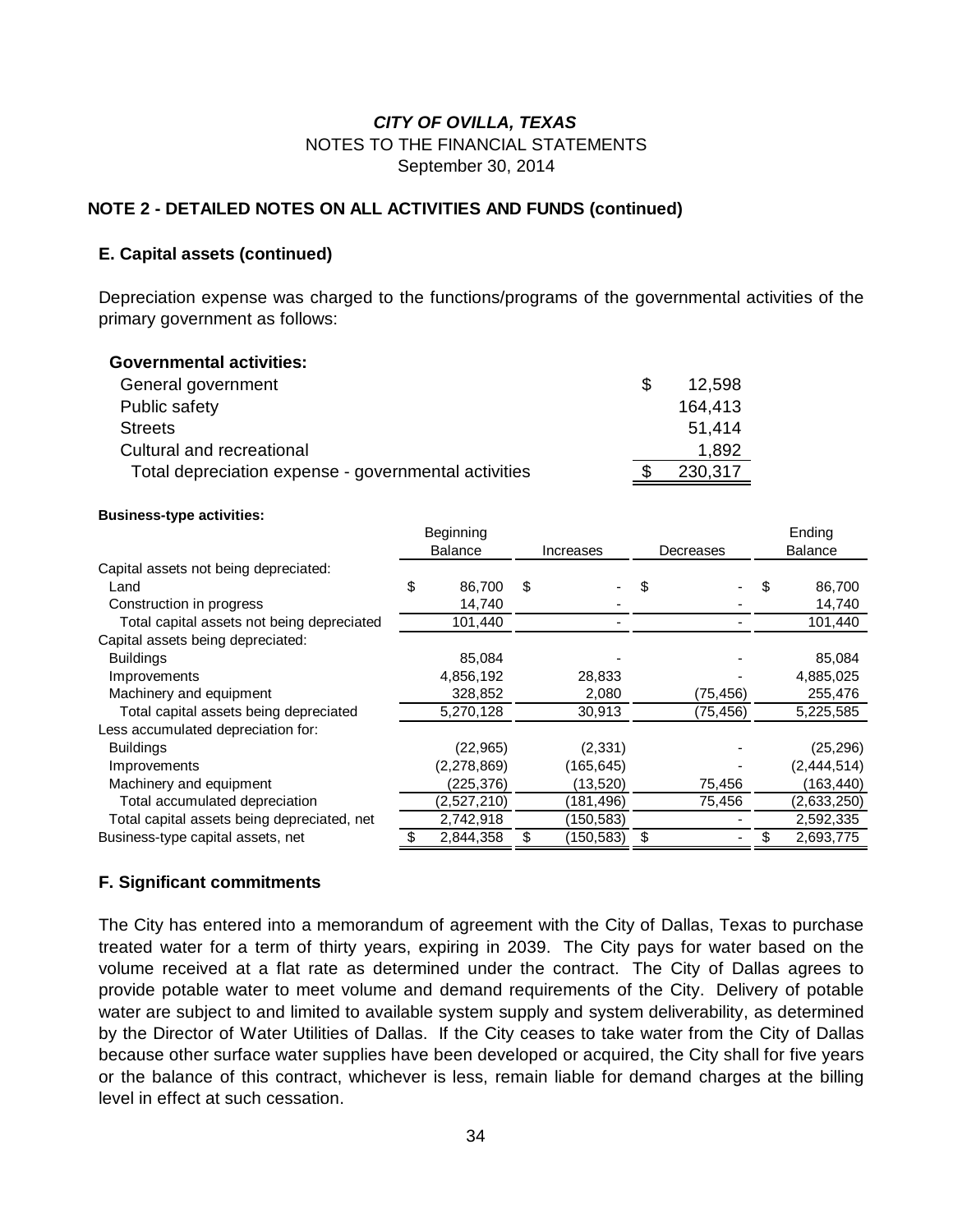# **NOTE 2 - DETAILED NOTES ON ALL ACTIVITIES AND FUNDS (continued)**

### **F. Significant commitments (continued)**

Actual payments for the year ended September 30, 2014 were \$313,814.

The City has entered into a contract with the Trinity River Authority of Texas - Red Oak Creek Regional Wastewater System to obtain wastewater treatment services, expiring in 2017. In the contract, the Authority agreed to acquire and construct a regional wastewater treatment system to serve the City and other contractual parties, in the area of the watershed or drainage basin of Red Oak Creek, being a tributary of the Trinity River, and located in Ellis and Dallas Counties, Texas. The Trinity River Authority (TRA) is a governmental agency, which is controlled by directors appointed by the governor.

The City is responsible for a proportionate share of the system's annual operation, maintenance and debt service costs for the term of the contract. These costs are determined annually and are payable in monthly installments. A current schedule of estimated future contractual payments due to the Authority is shown below:

| Year Ending |               |
|-------------|---------------|
| $30-Sep$    | Amount        |
| 2015        | 223,992<br>\$ |
| 2016        | 223,992       |
| 2017        | 14,000        |
|             | \$<br>461,984 |

Actual payments for the year ended September 30, 2014 were \$263,554.

The payments to be received from the City of Ovilla, Texas are used as collateral for the bonds issued by TRA to construct the facility.

Complete separate financial statements for the Trinity River Authority may be obtained at Trinity River Authority of Texas, 5300 South Collins, P.O. Box 60, Arlington, Texas 76004.

The City has entered into a contract with Progressive Waste Solutions of TX, Inc. that grants the exclusive right to operate and maintain the collection, transportation and recycling or disposal of municipal solid waste, expiring in 2018. At which time there is an option for a one-year renewal for each of the two following years.

Actual payments for the year ended September 30, 2014 were \$200,910.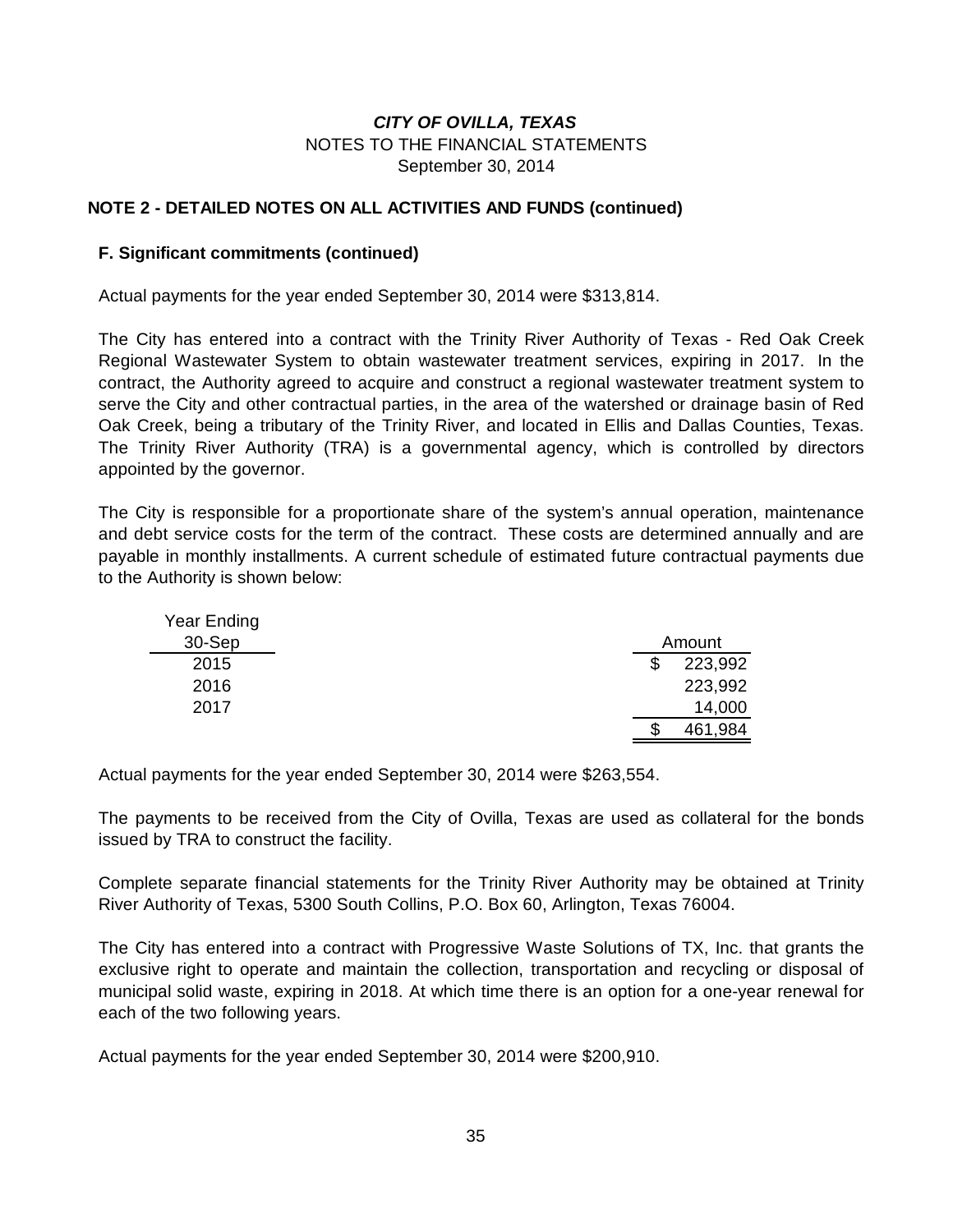### **NOTE 2 - DETAILED NOTES ON ALL ACTIVITIES AND FUNDS (continued)**

### **G. Pension obligations**

### *Texas Municipal Retirement System (TMRS)*

*Plan Description.* The City provides pension benefits for all of its eligible employees through a nontraditional, joint contributory, hybrid defined benefit plan in the state-wide Texas Municipal Retirement System (TMRS), an agent multiple-employer public employee retirement system. The plan provisions that have been adopted by the City are within the options available in the governing state statutes of TMRS.

TMRS issues a publicly available comprehensive annual financial report that includes financial statements and required supplementary information (RSI) for TMRS; the report also provides detailed explanations of the contributions, benefits, and actuarial methods and assumptions used by the System. This report may be obtained from TMRS' website at www.TMRS.com.

The plan provisions are adopted by the governing body of the City, within the options available in the state statutes governing TMRS. Plan provisions for the City were as follows:

|                                                    | Plan Year 2013                | Plan Year 2014                |
|----------------------------------------------------|-------------------------------|-------------------------------|
| Employee deposit rate                              | 7.0%                          | $7.0\%$                       |
| Matching ratio (City to employee)                  | $2$ to 1                      | $2$ to 1                      |
| Years required for vesting                         | 5                             | 5                             |
| Service retirement eligibility (expressed as age / |                               |                               |
| years of service)                                  | 60/5, 0/20                    | 60/5, 0/20                    |
| <b>Updated Service Credit</b>                      | 100% Repeating,               | 100% Repeating,               |
| Annuity Increase (to retirees)                     | <b>Transfers</b><br>0% of CPI | <b>Transfers</b><br>0% of CPI |

*Contributions.* Under the state law governing TMRS, the contribution rate for each city is determined annually by the actuary, using the Entry Age Normal (EAN) cost method (EAN was first used in the December 31, 2013 valuation; previously, the Projected Unit Credit actuarial cost method had been used). This rate consists of the normal cost contribution rate and the prior service cost contribution rate, which is calculated to be a level percent of payroll from year to year. The normal cost contribution rate for an employee is the contribution rate which, if applied to a member's compensation throughout their period of anticipated covered service with the municipality, would be sufficient to meet all benefits payable on their behalf. The salary-weighted average of the individual rates is the total normal cost rate. The prior service contribution rate amortizes the unfunded (overfunded) actuarial liability (asset) over the plan's 25.0-year amortization period. Both the normal cost and prior service contribution rates include recognition of the projected impact of annually repeating benefits, such as Updated Service Credits and Annuity Increases.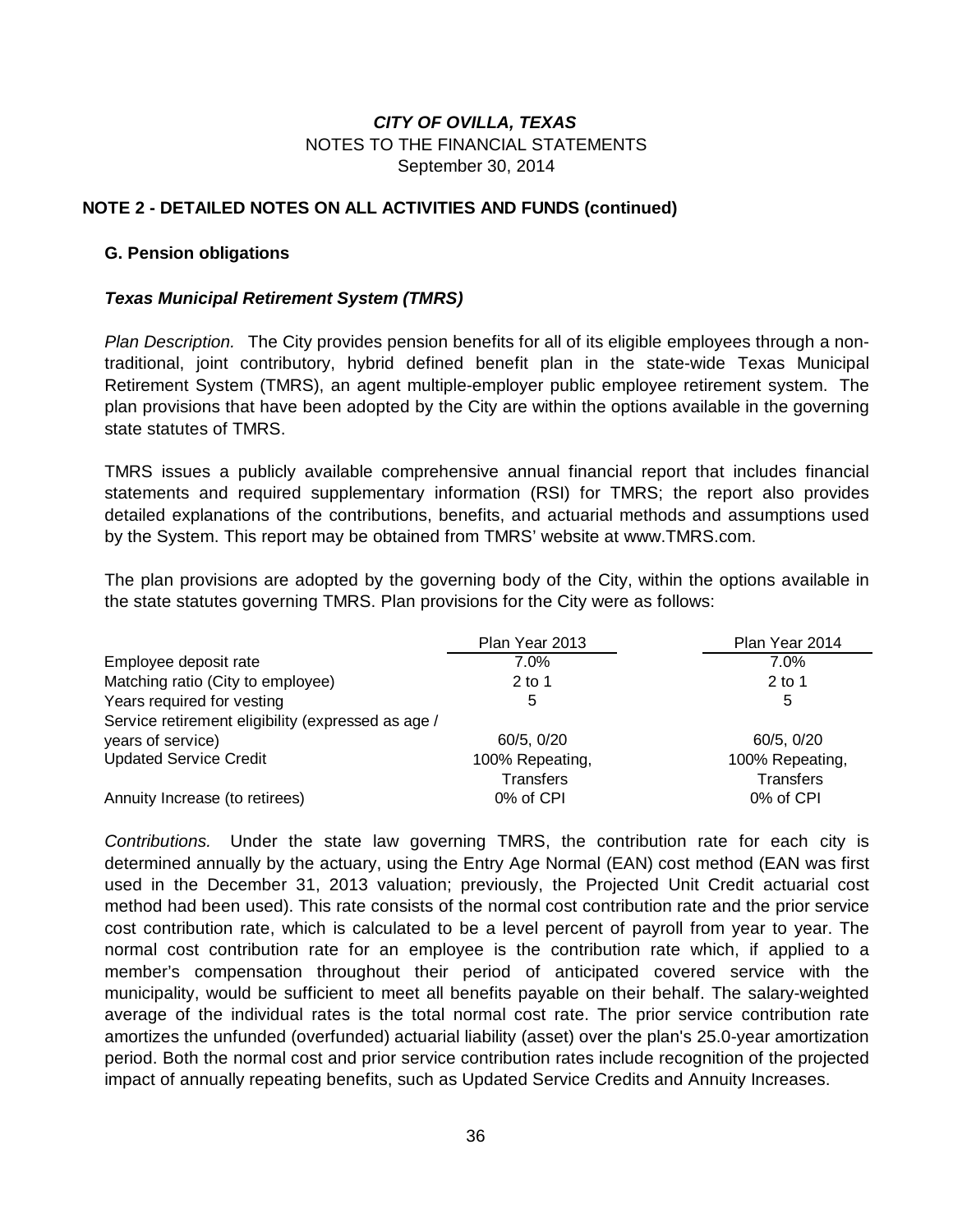### **NOTE 2 - DETAILED NOTES ON ALL ACTIVITIES AND FUNDS (continued)**

#### **G. Pension obligations (continued)**

The City contributes to the TMRS Plan at an actuarially determined rate, which for 2014 and 2013 was 5.54% and 5.72%, respectively. Both the employees and the City make contributions monthly. Since the City needs to know its contribution rate in advance for budgetary purposes, there is a oneyear delay between the actuarial valuation that serves as the basis for the rate and the calendar year when the rate goes into effect (i.e., the December 31, 2013 valuation will determine the contribution rate beginning January 1, 2015). The annual pension cost and net pension obligation/(asset) are as follows:

| Annual Required Contribution (ARC)                | 52.626    |
|---------------------------------------------------|-----------|
| Interest on Net Pension Obligation                |           |
| Adjustment to the ARC                             |           |
| Annual Pension Cost (APC)                         | 52.626    |
| <b>Contributions Made</b>                         | (52, 626) |
| Increase (decrease) in net pension obligation     |           |
| Net Pension Obligation/(Asset), beginning of year |           |
| Net Pension Obligation/(Asset), end of year       |           |
|                                                   |           |

Six-year trend information is as follows:

|                    | Annual       |   | Actual       | Percentage  | <b>Net Pension</b> |   |
|--------------------|--------------|---|--------------|-------------|--------------------|---|
| <b>Fiscal Year</b> | Pension      |   | Contribution | of APC      | Obligation/        |   |
| Ending             | Cost (APC)   |   | Made         | Contributed | (Asset)            |   |
| 2009               | \$<br>48.420 | S | 48,420       | 100%        | \$                 |   |
| 2010               | 49.069       |   | 49,069       | 100%        |                    |   |
| 2011               | 51,525       |   | 51,525       | 100%        |                    |   |
| 2012               | 48,607       |   | 48,607       | 100%        |                    | - |
| 2013               | 50,623       |   | 50,623       | 100%        |                    |   |
| 2014               | 52.626       |   | 52.626       | 100%        |                    |   |

The required contribution rates for fiscal year 2014 were determined as part of the December 31, 2011 and 2012 actuarial valuations. Additional information as of the latest actuarial valuation, December 31, 2013, also follows: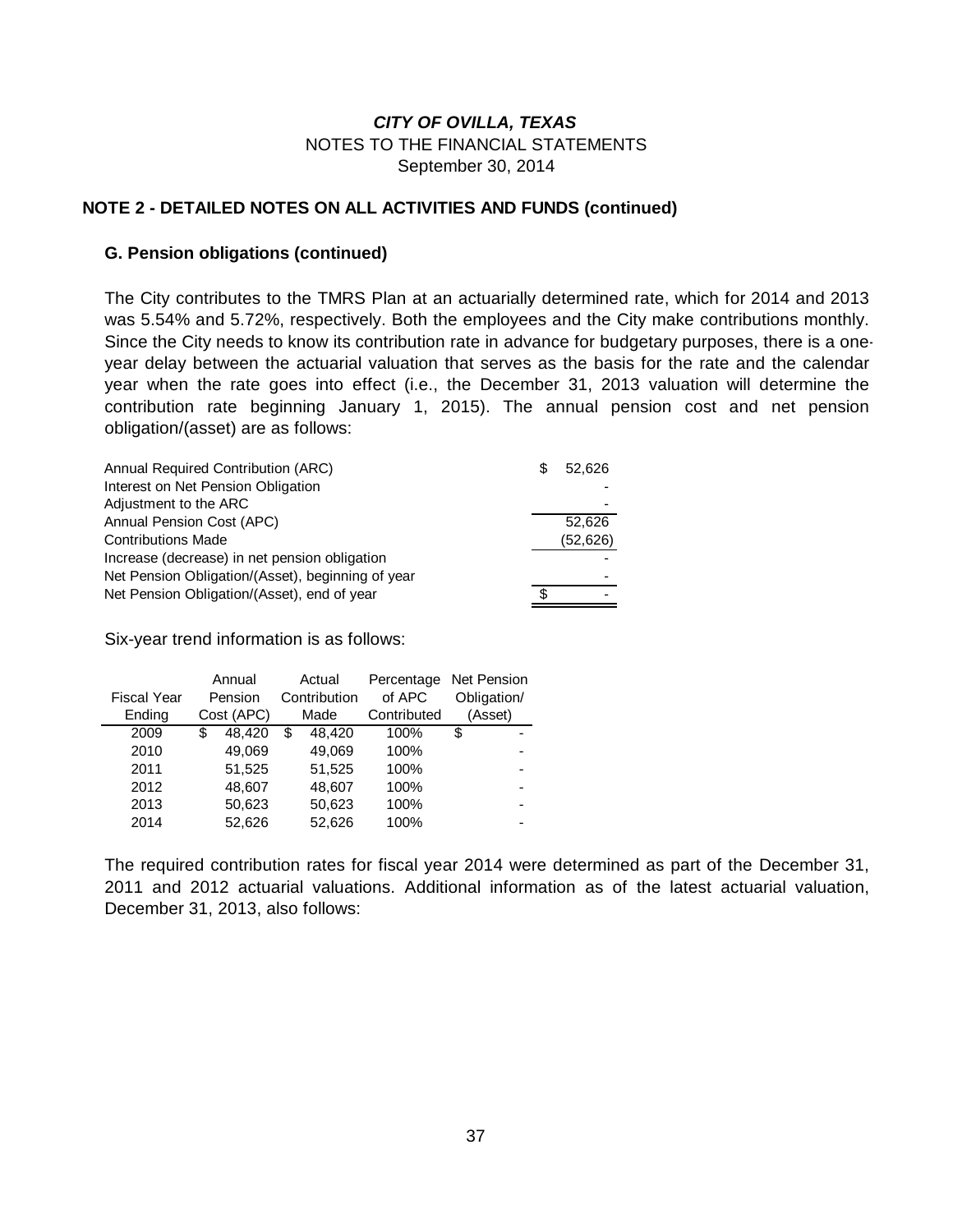### **NOTE 2 - DETAILED NOTES ON ALL ACTIVITIES AND FUNDS (continued)**

#### **G. Pension obligations (continued)**

| <b>Valuation Date</b>                       | 12/31/2011                   | 12/31/2012                   | 12/31/2013       |
|---------------------------------------------|------------------------------|------------------------------|------------------|
| <b>Actuarial Cost Method</b>                | <b>Projected Unit Credit</b> | <b>Projected Unit Credit</b> | Entry Age Normal |
| <b>Amortization Method</b>                  | Level Percent                | Level Percent                | Level Percent    |
|                                             | of Payroll                   | of Payroll                   | of Payroll       |
| GASB 25 Equivalent Single                   | 23.8 years;                  | $23.1$ years;                | 30.0 years;      |
| Amortization Period                         | closed period                | closed period                | closed period    |
| Amortization Period for new<br>Gains/Losses | 25 years                     | 25 years                     | 22 years         |
| <b>Asset Valuation Method</b>               | 10-year Smoothed             | 10-year Smoothed             | 10-year Smoothed |
|                                             | Market                       | Market                       | Market           |
| <b>Actuarial Assumptions:</b>               |                              |                              |                  |
| Investment Rate of Return*                  | 7.0%                         | 7.0%                         | 7.0%             |
| Projected Salary Increases*                 | Varies by                    | Varies by                    | Varies by        |
|                                             | age and service              | age and service              | age and service  |
| * Includes Inflation at                     | 3.0%                         | 3.0%                         | 3.0%             |
| Cost-of-Living Adjustments                  | 0%                           | 0%                           | 0%               |

*Funded Status and Funding Progress* – In October 2013, the TMRS Board approved actuarial changes in (a) the funding method from Projected Unit Credit to Entry Age Normal, (b) the postretirement mortality assumptions used in calculating liabilities and contribution rates and in the development of the Annuity Purchase Rate factors, and (c) the amortization policy. These actuarial changes were effective with the December 31, 2013 actuarial valuation. For a complete description of the new actuarial cost method and assumptions, please see the December 31, 2013 TMRS Comprehensive Annual Financial Report (CAFR).

The funded status as of December 31, 2013, the most recent actuarial valuation date, is presented as follows:

|            |              | Actuarial      |        |               |              | UAAL as a  |
|------------|--------------|----------------|--------|---------------|--------------|------------|
| Actuarial  | Actuarial    | Accrued        |        | Unfunded      |              | Percentage |
| Valuation  | Value of     | Liability      | Funded | AAL           | Covered      | of Covered |
| Date       | Assets       | (AAL)          | Ratio  | (UAAL)        | Payroll      | Payroll    |
| 12/31/2008 | 722,820<br>S | 844,686<br>\$. | 85.6%  | 121,866<br>\$ | 854,190<br>S | 14.3%      |
| 12/31/2009 | 857.209      | 976.704        | 87.8%  | 119.495       | 845.619      | 14.1%      |
| 12/31/2010 | 1.274.261    | 1,495,042      | 85.2%  | 220,781       | 895,775      | 24.6%      |
| 12/31/2011 | 1.417.592    | 1,641,208      | 86.4%  | 223.616       | 891.271      | 25.1%      |
| 12/31/2012 | 1.593.975    | 1,739,542      | 91.6%  | 145.567       | 914.994      | 15.9%      |
| 12/31/2013 | 1,774,669    | 1,843,952      | 96.2%  | 69.283        | 894.924      | 7.7%       |

Actuarial valuations involve estimates of the value of reported amounts and assumptions about the probability of events far into the future. Actuarially determined amounts are subject to continual revision as actual results are compared to past expectations and new estimates are made about the future.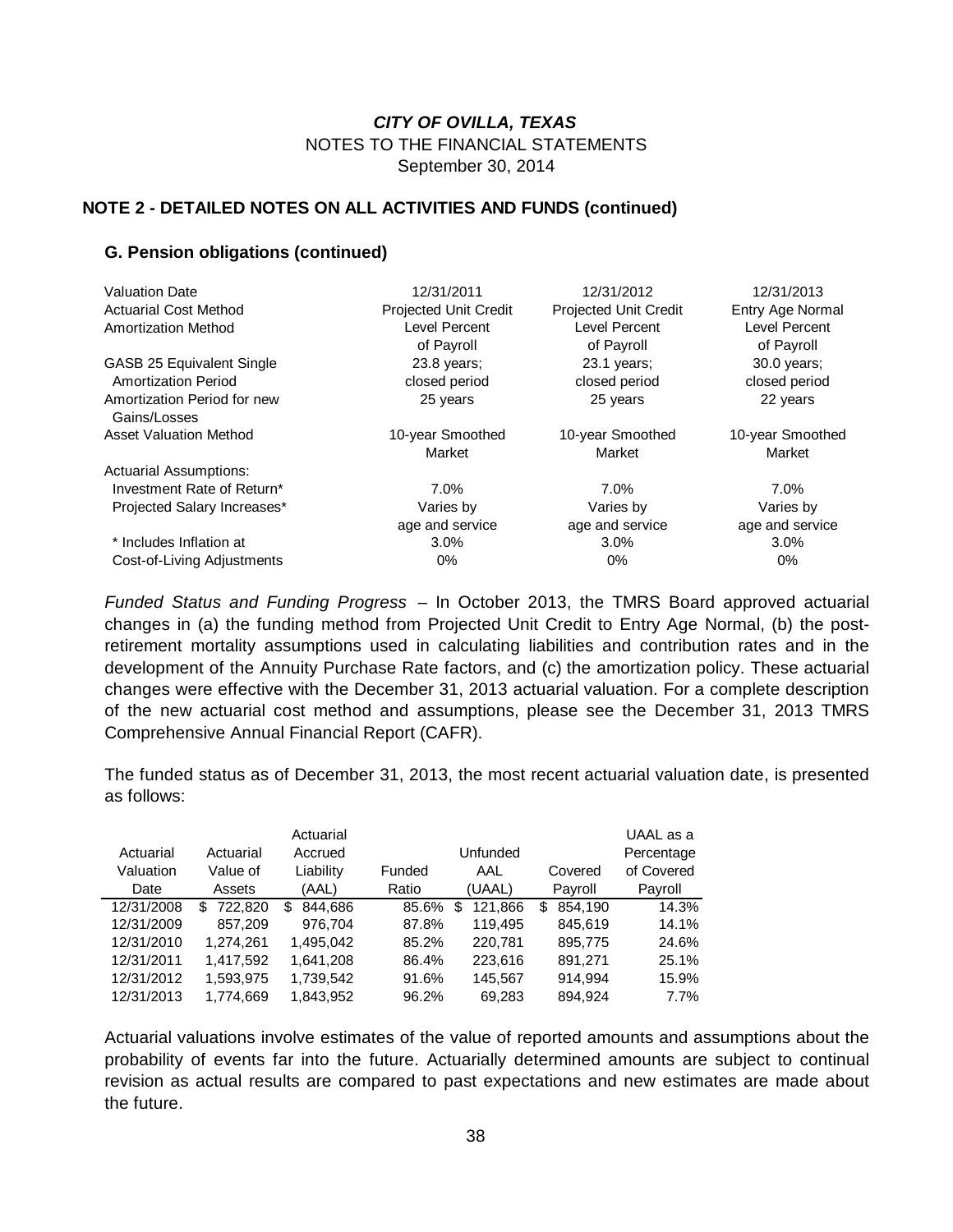### **NOTE 2 - DETAILED NOTES ON ALL ACTIVITIES AND FUNDS (continued)**

### **G. Pension obligations (continued)**

Actuarial calculations are based on the benefits provided under the terms of the substantive plan in effect at the time of each valuation, and reflect a long-term perspective. Consistent with that perspective, actuarial methods and assumptions used include techniques that are designed to reduce short-term volatility in actuarial accrued liabilities and the actuarial value of assets.

#### *Texas Emergency Services Retirement System*

*Plan Description.* The Texas Emergency Services Retirement System (TESRS) administers a costsharing multiple employer pension system (the System) established and administered by the State of Texas to provide pension benefits for emergency services personnel who serve without significant monetary remuneration. Direct financial activity for the System is classified in the financial statements as pension trust funds. Of the nine member state board of trustees, at least five trustees must be active members of the pension system, one of whom must represent emergency medical services personnel. One trustee may be a retiree of the pension system, and three trustees must be persons who have experience in the fields of finance, securities investment, or pension administration. At August 31, 2014, there were 198 contributing fire and/or emergency services department members participating in TESRS. Eligible participants include volunteer emergency services personnel who are members in good standing of a participating department.

At August 31, 2014, the pension system membership consisted of:

| Retirees and Beneficiaries Currently Receiving Benefits*                | 3,073 |
|-------------------------------------------------------------------------|-------|
| Terminated Participants Entitled to Benefits but Not Yet Receiving Them | 2,161 |
| Active Participants (Vested and Nonvested)                              | 4.036 |

Senate Bill 411, 65th Legislature, Regular Session (1977), created TESRS and established the applicable benefit provisions. The 79th Legislature, Regular Session (2005), recodified the provisions and gave the TESRS Board of Trustees authority to establish vesting requirements, contribution levels, benefit formulas, and eligibility requirements by board rule. The benefit provisions include retirement benefits as well as death and disability benefits. Members are 50% vested after the tenth year of service, with the vesting percent increasing 10% for each of the next five years of service so that a member becomes 100% vested with 15 years of service.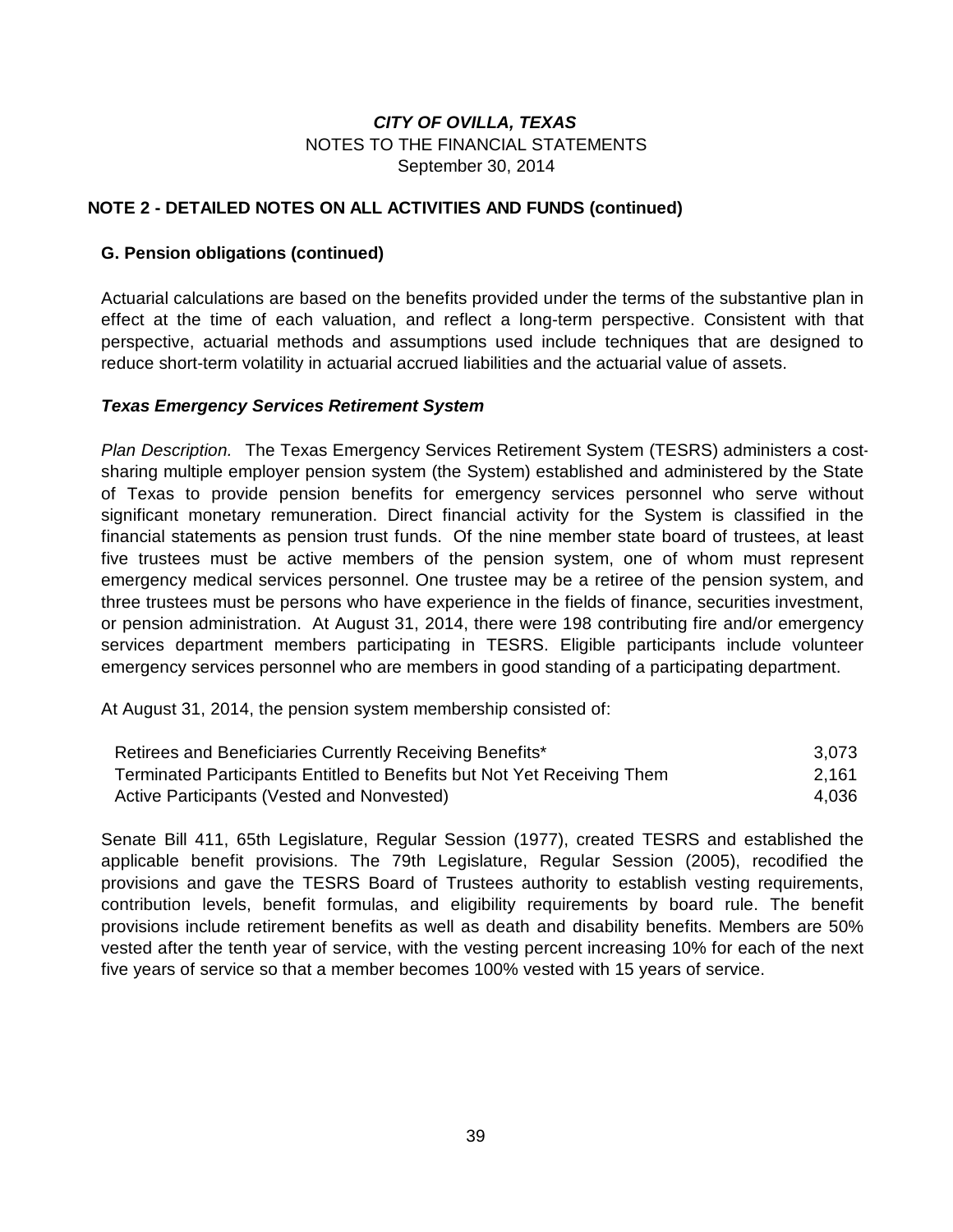### **NOTE 2 - DETAILED NOTES ON ALL ACTIVITIES AND FUNDS (continued)**

### **G. Pension obligations (continued)**

Upon reaching age 55, each vested member may retire and receive a monthly pension equal to his vested percent multiplied by six times the governing body's average monthly contribution over the member's years of qualified service. For years of service in excess of 15 years, this monthly benefit is increased at the rate of 6.2% compounded annually. There is no provision for automatic postretirement benefit increases.

On and off-duty death benefits and on-duty disability benefits are dependent on whether or not the member was engaged in the performance of duties at the time of death or disability. Death benefits include a lump sum amount and continuing monthly payments to a member's surviving spouse and dependent children.

*Funding Policy.* Contributions are made by governing bodies for the participating departments. No contributions are required from the individuals who are members of the System, nor are they allowed. The governing bodies of each participating department are required to make contributions for each month a member performs emergency services for a department (this minimum contribution is \$36 per member and the department may make a higher monthly contribution for its members). This is referred to as a Part One contribution, which is the legacy portion of the System contribution that directly impacts future retiree annuities.

The state is required to contribute an amount necessary to make the System "actuarially sound" each year, which may not exceed one-third of the total of all contributions made by participating governing bodies in a particular year.

The board rule defining contributions was amended effective July 27, 2014 to add the potential for actuarially determined Part Two contributions that would be required only if the expected future annual contributions from the state are not enough with the Part One contributions to provide an adequate contribution arrangement as determined by the most recent actuarial valuation. This Part Two portion, which is actuarially determined as a percent of the Part One portion (not to exceed 15%), is to be actuarially adjusted near the end of each even-numbered calendar year based on the most recent actuarial valuation. Based on the actuarial valuation as of August 31, 2014, the Part Two contribution rate was 0%, since the first actuarial valuation report after adoption of the rules showed the System to have an adequate contribution arrangement without any Part Two contributions.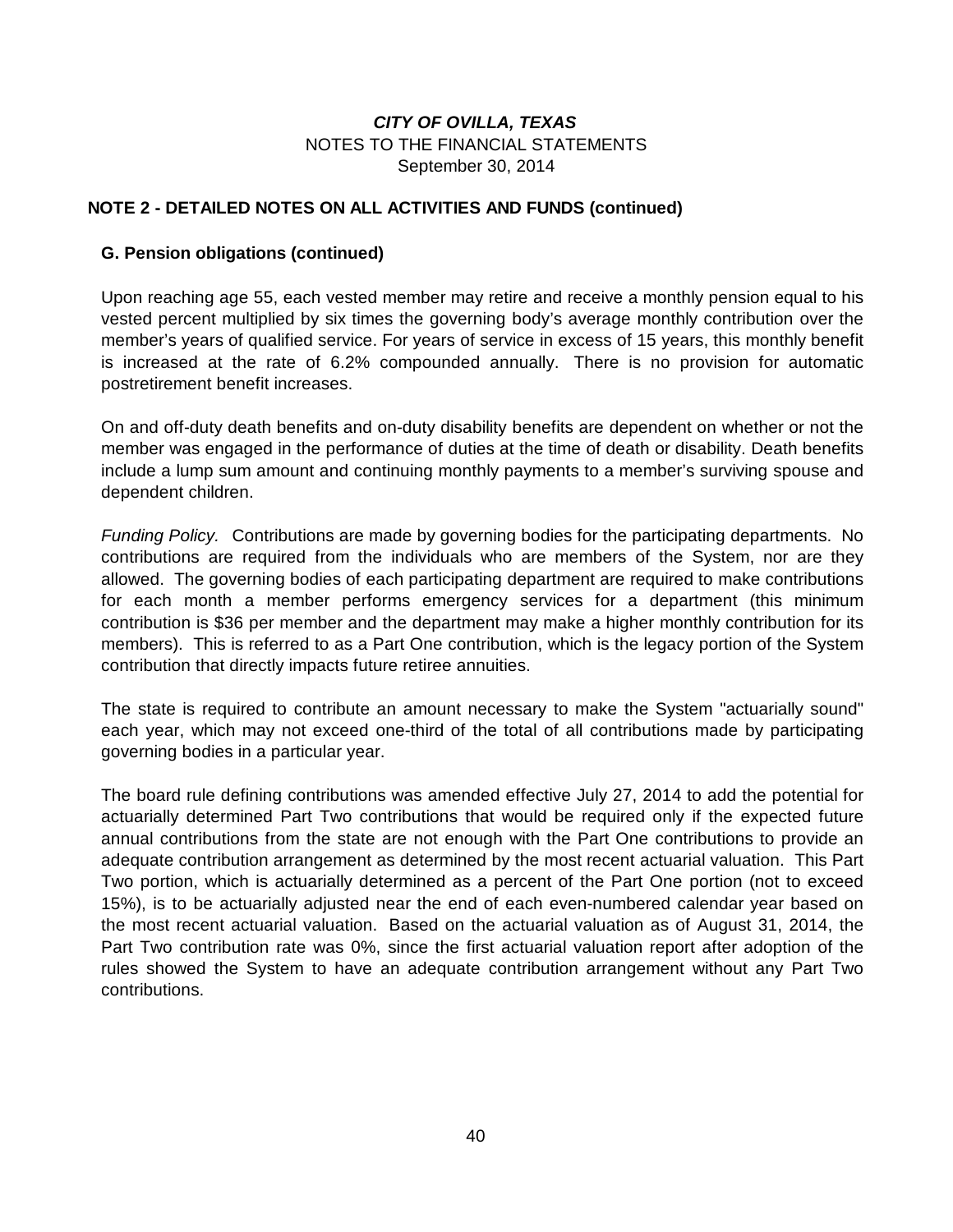# **NOTE 2 - DETAILED NOTES ON ALL ACTIVITIES AND FUNDS (continued)**

### **G. Pension obligations (continued)**

Additional contributions may be made by governing bodies within two years of joining the System, to grant up to ten years of credit for service per member. Prior service purchased must have occurred before the department began participation in the System.

A small subset of participating departments have a different contribution arrangement which is being phased out over time. In this arrangement, contributions made in addition to the monthly contributions for active members, are made by local governing bodies on a pay-as-you-go basis for members who were pensioners when their respective departments merged into the System. There is no actuarial impact associated with this arrangement as the pay-as-you-go contributions made by these governing bodies are always equal to benefit payments paid by the System.

*Contributions Required and Contributions Made.* The contribution requirement per active emergency services personnel member per month is not actuarially determined. Rather, the minimum contribution provisions were set by board rule. For the fiscal year ending August 31, 2014 total contributions (dues, prior service, and interest on prior service financing) of \$4,176,659 were paid into TESRS by the political subdivisions served by the member volunteer emergency services personnel. The state appropriated \$1,530,343 for the fiscal year ended August 31, 2014.

The purpose of the biennial actuarial valuation is to determine if the contribution arrangement is adequate to pay the benefits that are promised. Actuarial assumptions are disclosed below.

The actuarial valuation as of August 31, 2014 stated that TESRS has an adequate contribution arrangement for the benefit provisions recognized in the valuation based on the expected total contributions, including the expected contributions both from the governing body of each participating department and from the state. The expected contributions from the state are state appropriations equal to (1) the maximum state annual contribution (one-third of all contributions to TESRS by governing bodies of participating departments in a year) as needed in accordance with state law governing TESRS and (2) approximately \$625,000 each year to help pay for part of the System's administrative expenses. On August 31, 2014 the actuarial liabilities exceeded the actuarial assets by \$26,093,761.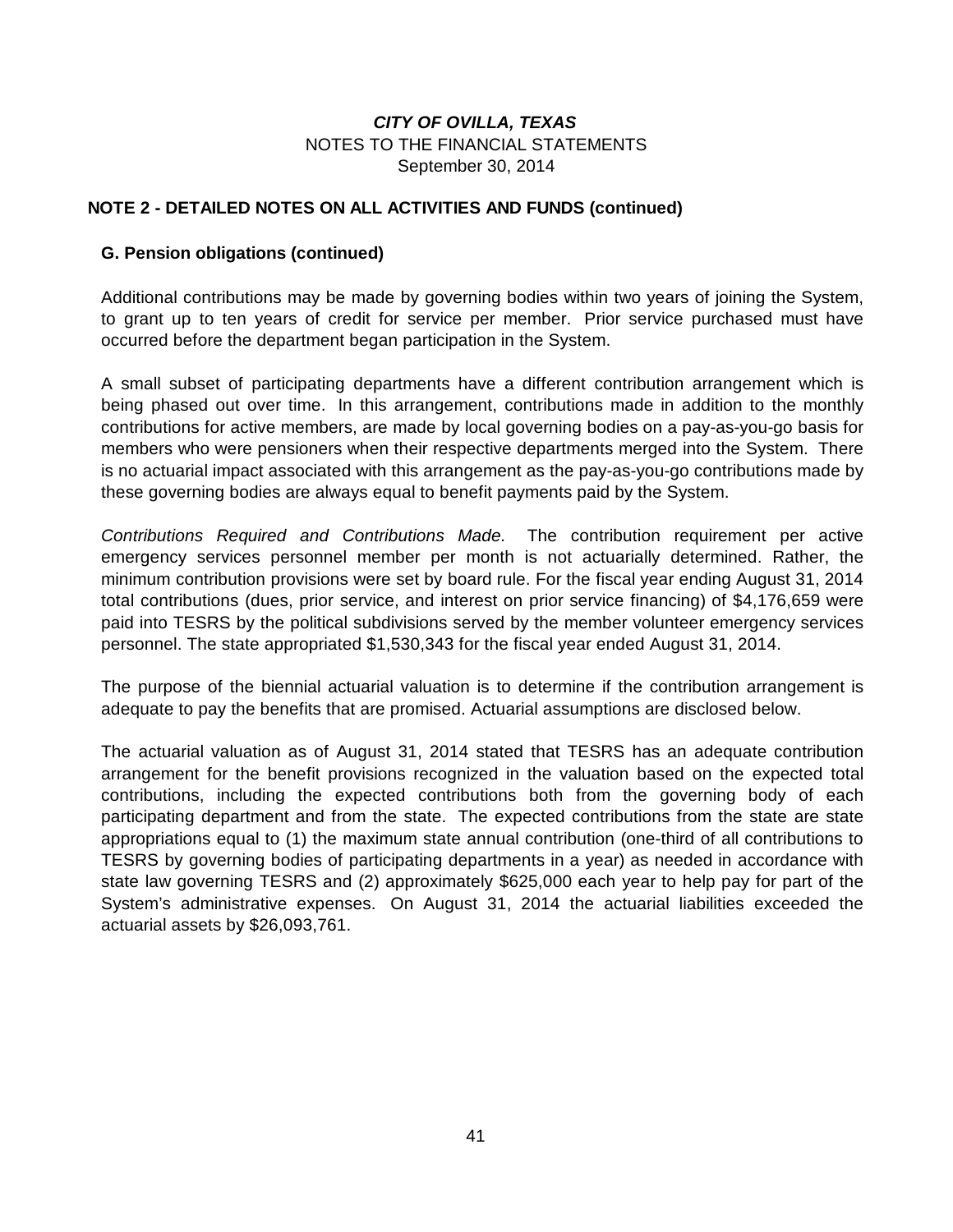# **NOTE 2 - DETAILED NOTES ON ALL ACTIVITIES AND FUNDS (continued)**

### **G. Pension obligations (continued)**

*Actuarial Assumptions.* The total pension liability in the August 31, 2014 actuarial valuation was determined using the following actuarial assumptions, applied to all periods included in the measurement:

| Inflation                 | $3.50\%$                              |
|---------------------------|---------------------------------------|
| Salary increases          | N/A                                   |
| Investment rate of return | 7.75%, net of pension plan investment |
|                           | expense, including inflation          |

Mortality rates were based on the RP-2000 Combined Healthy Lives Mortality Tables for males and females projected to 2018 by scale AA.

The long-term expected rate of return on pension plan investments was determined using a building-block method in which expected future net real rates of return (expected returns, net of pension plan investment expense and inflation) are developed for each major asset class. These components are combined to produce the long-term expected rate of return by weighting the expected future real rates of return by the target asset allocation percentage and by adding expected inflation (3.50%). In addition, the final 7.75% assumption reflected a reduction of 0.20% for adverse deviation. The target allocation and expected arithmetic real rates of return for each major asset class are summarized in the following table:

|                            | Target     | Long-Term Expected Net     |
|----------------------------|------------|----------------------------|
| <b>Asset Class</b>         | Allocation | <b>Real Rate of Return</b> |
| Equities                   |            |                            |
| Large cap domestic         | 32%        | 5.2%                       |
| Small cap domestic         | 10         | 5.8                        |
| Developed international    | 21         | 5.5                        |
| <b>Emerging markets</b>    | 6          | 5.4                        |
| Master limited partnership | 5          | 7.1                        |
| Fixed income               |            |                            |
| Domestic                   | 21         | 1.4                        |
| International              | 5          | 1.6                        |
| Cash                       | 0          | 0.0                        |
| Total                      | 100%       |                            |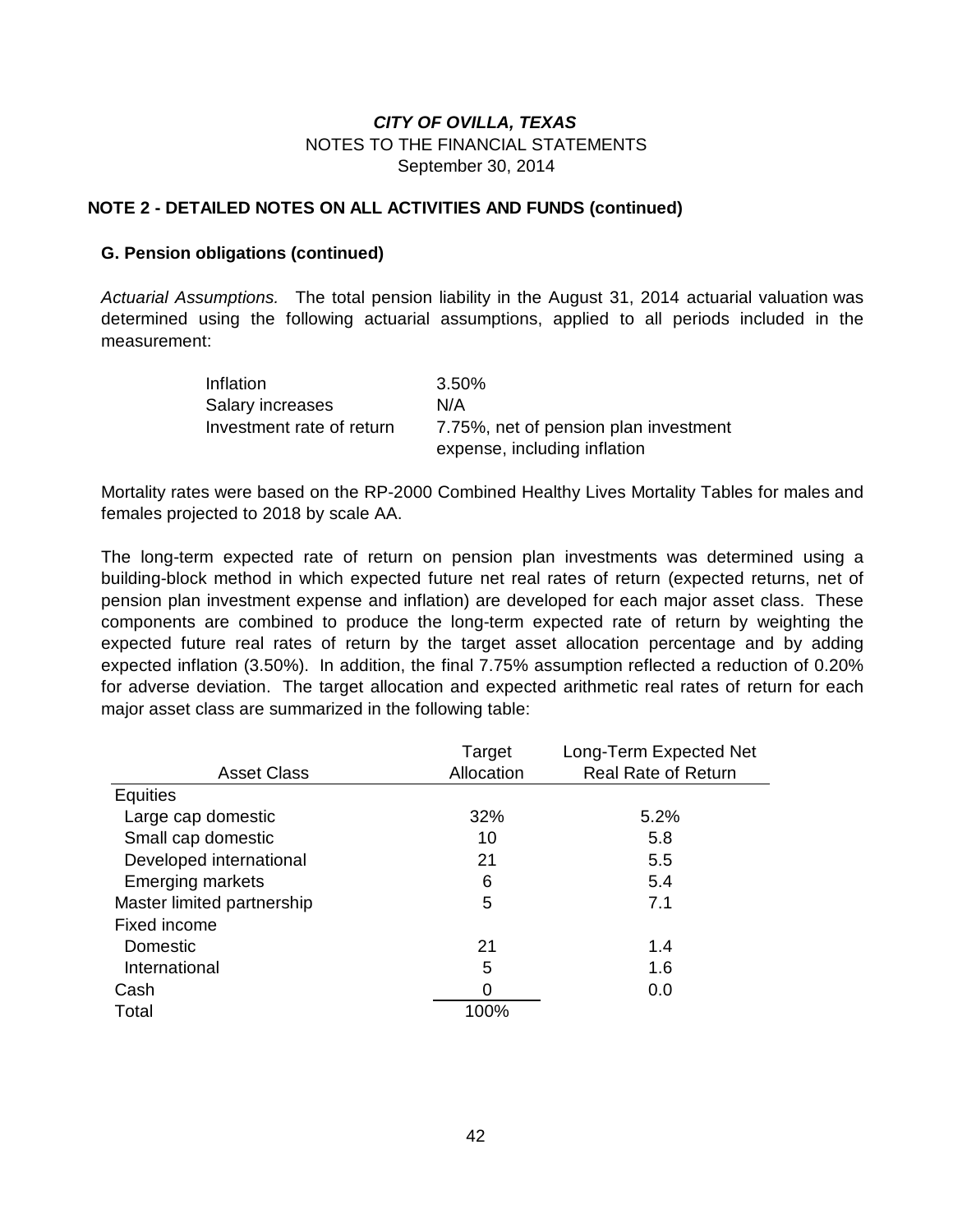# **NOTE 2 - DETAILED NOTES ON ALL ACTIVITIES AND FUNDS (continued)**

# **G. Pension obligations (continued)**

| Schedule of Funding Progress |                |            |    |             |    |            |  |        |                |    |                 |
|------------------------------|----------------|------------|----|-------------|----|------------|--|--------|----------------|----|-----------------|
|                              | Actuarial      |            |    |             |    |            |  |        |                |    |                 |
|                              |                |            |    | Accrued     |    |            |  |        |                |    |                 |
| Actuarial                    |                | Actuarial  |    | Liability   |    | Unfunded   |  |        | Total          |    | <b>UAAL</b> Per |
| Valuation                    |                | Value of   |    | (AAL)       |    | AAL        |  | Funded | <b>Members</b> |    | Member          |
| Date                         |                | Assets     |    | - Entry Age |    | (UAAL)     |  | Ratio  | Covered        |    | Covered         |
| 08/31/2009                   |                | N/A        |    | N/A         |    | N/A        |  | N/A    | N/A            |    | N/A             |
| 08/31/2010                   | 3<br>\$        | 64,113,803 | \$ | 81,264,230  | \$ | 17,150,427 |  | 78.9%  | \$<br>8.644    | \$ | 1.984           |
| 08/31/2011                   |                | N/A        |    | N/A         |    | N/A        |  | N/A    | N/A            |    | N/A             |
| 08/31/2012                   | $\overline{2}$ | 67,987,487 |    | 101,856,042 |    | 33,868,555 |  | 66.7%  | 9.448          |    | 3,585           |
| 08/31/2013                   |                | N/A        |    | N/A         |    | N/A        |  | N/A    | N/A            |    | N/A             |
| 08/31/2014                   |                | 83,761,038 |    | 109,854,799 |    | 26,093,761 |  | 76.2%  | 9.270          |    | 2,815           |

Notes:

 $1$  The actuarial accrued liability is based upon the entry age actuarial cost method.

 $2$  Changes in actuarial assumptions were reflected in this valuation.

 $3$  Changes in actuarial assumption and method were reflected in this valuation.

Six-year trend information is as follows:

|            | Annual           |    |               |             |  |
|------------|------------------|----|---------------|-------------|--|
| Fiscal     | Required         |    |               | Percentage  |  |
| Year       | Contributions    |    | Actual        | of ARC      |  |
| Ending     | (ARC)            |    | Contributions | Contributed |  |
| 08/31/2009 | 2,698,271<br>S   | \$ | 2,698,271     | 100%        |  |
| 08/31/2010 | -2<br>2,875,103  |    | 2,875,103     | 100%        |  |
| 08/31/2011 | -2<br>3,125,329  |    | 3,125,329     | 100%        |  |
| 08/31/2012 | 3,5<br>4,423,898 |    | 3,517,455     | N/A         |  |
| 08/31/2013 | 3<br>5,020,980   |    | 5,020,980     | N/A         |  |
| 08/31/2014 | 4,6<br>5,707,002 |    | 4.176.659     | N/A         |  |

 $<sup>1</sup>$  Based on the August 31, 2008 actuarial valuation.</sup>

 $2$  Based on the revised August 31, 2010 actuarial valuation.

<sup>3</sup> Based on the August 31, 2012 actuarial valuation.

<sup>4</sup> Based on the August 31, 2014 actuarial valuation.

<sup>5</sup> Includes a requested state contribution of \$906,443.

 $6$  Includes a requested state contribution of \$1,530,343.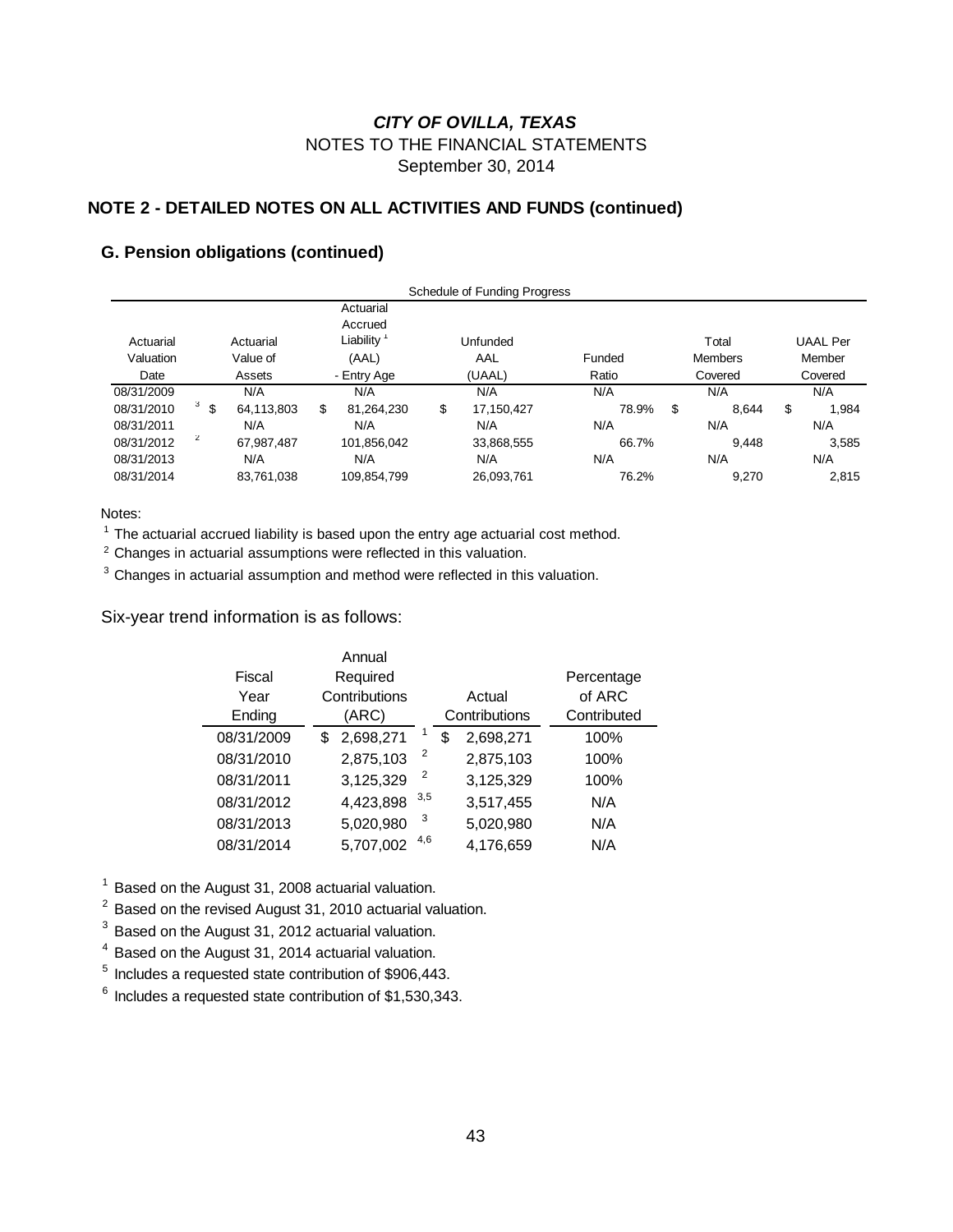# **NOTE 2 - DETAILED NOTES ON ALL ACTIVITIES AND FUNDS (continued)**

# **G. Pension obligations (continued)**

| <b>Valuation Date</b>             | 8/31/2012                                                                                                                         | 8/31/2014                                                                               |  |  |  |
|-----------------------------------|-----------------------------------------------------------------------------------------------------------------------------------|-----------------------------------------------------------------------------------------|--|--|--|
| <b>Actuarial Cost Method</b>      | Entry Age                                                                                                                         | Entry Age                                                                               |  |  |  |
| <b>Amortization Method</b>        | Level dollar, open                                                                                                                | Level dollar, open                                                                      |  |  |  |
| <b>Amortization Period</b>        | Infinity                                                                                                                          | 30 years                                                                                |  |  |  |
| <b>Asset Valuation Method</b>     | Market value smoothed by a 5- Market value smoothed by<br>deferred<br>recognition a<br>vear<br>method<br>corridor on market value | deferred<br>5-year<br>with a 80%/120% recognition method with a<br>80%/120% corridor on |  |  |  |
| <b>Actuarial Assumptions:</b>     |                                                                                                                                   |                                                                                         |  |  |  |
| Investment Rate of Return*        | 7.75%<br>net<br>vear,<br>per<br>investment expenses                                                                               | of 7.75%<br>per year, net<br>of<br>investment expenses                                  |  |  |  |
| <b>Projected Salary Increases</b> | N/A                                                                                                                               | N/A                                                                                     |  |  |  |
| * Includes Inflation at           | 3.50%                                                                                                                             | 3.50%                                                                                   |  |  |  |
| Cost-of-Living Adjustments        | None                                                                                                                              | None                                                                                    |  |  |  |

### **H. Postemployment Benefits**

# Program Description:

The City also participates in the cost sharing multiple-employer defined benefit group-term life insurance plan operated by the Texas Municipal Retirement System (TMRS) known as the Supplemental Death Benefits Fund (SDBF). The City elected, by ordinance, to provide group-term life insurance coverage to both current and retired employees. The City may terminate coverage under and discontinue participation in the SDBF by adopting an ordinance before November 1 of any year to be effective the following January 1.

TMRS issues a publicly available comprehensive annual financial report that includes financial statements and required supplementary information (RSI) for TMRS; the report also provides detailed explanations of the contributions, benefits and actuarial methods and assumptions used by the System. This report may be obtained from TMRS' website at www.TMRS.com.

The death benefit for active employees provides a lump-sum payment approximately equal to the employee's annual salary (calculated based on the employee's actual earnings, for the 12-month period preceding the month of death); retired employees are insured for \$7,500; this coverage is an "other postemployment benefit," or OPEB.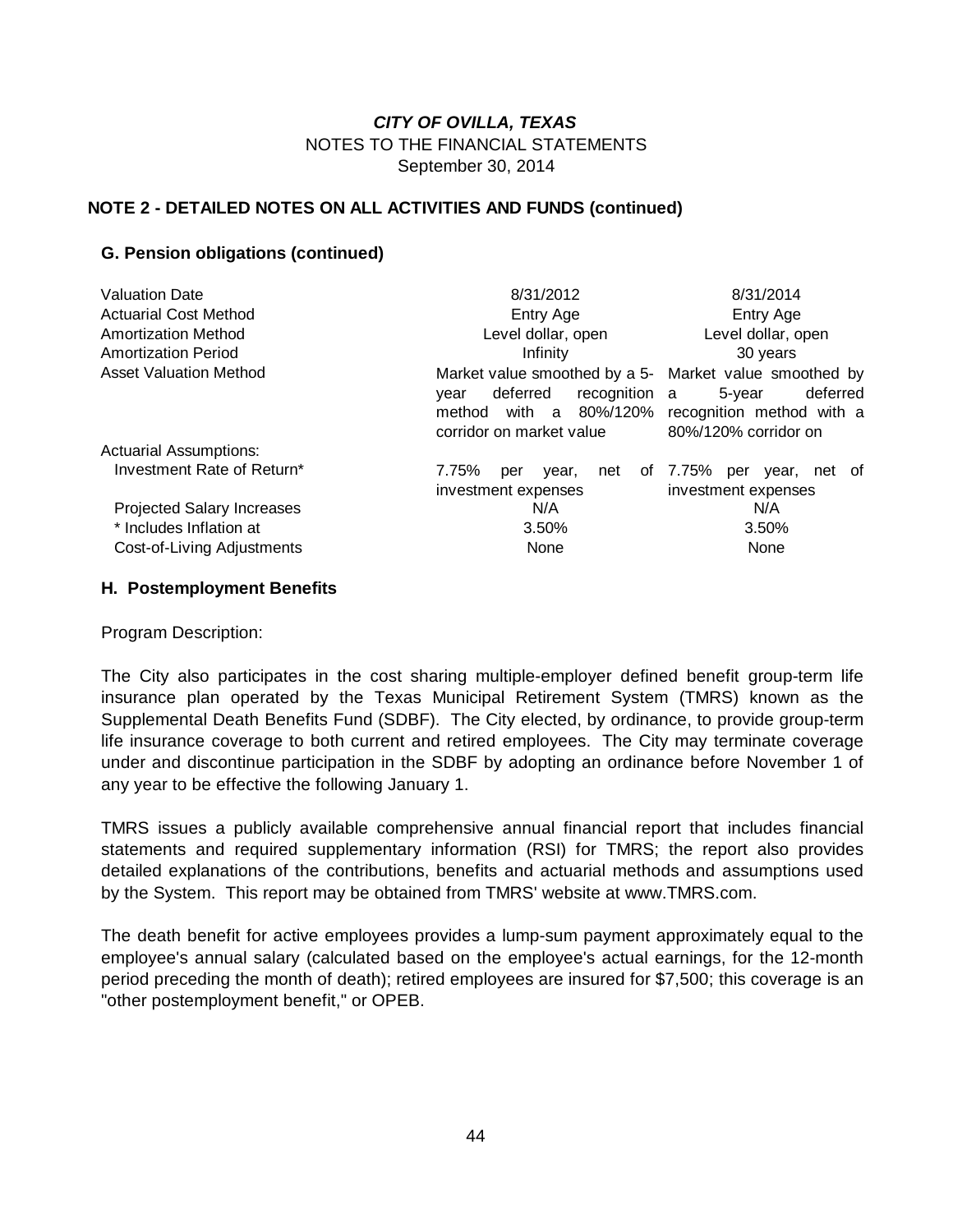### **NOTE 2 - DETAILED NOTES ON ALL ACTIVITIES AND FUNDS (continued)**

### **H. Postemployment Benefits (continued)**

The City contributes to the SDBF at a contractually required rate as determined by an annual actuarial valuation. The rate is equal to the cost of providing one-year term life insurance. The funding policy for the SDBF program is to assure that adequate resources are available to meet all death benefit payments for the upcoming year; the intent is not to pre-fund retiree term life insurance during employees' entire careers.

The City's contributions to the TMRS SDBF is as follows:

|                           |                                    | City's Contribution |                                | <b>Schedule of Contribution Rates</b><br>As a Percentage of Covered Payroll |                                |                                     |  |  |
|---------------------------|------------------------------------|---------------------|--------------------------------|-----------------------------------------------------------------------------|--------------------------------|-------------------------------------|--|--|
| Plan/<br>Calendar<br>Year | Annual<br>Required<br>Contribution |                     | Actual<br>Contribution<br>Made | Annual<br>Required<br>Contribution                                          | Actual<br>Contribution<br>Made | Percentage<br>of ARC<br>Contributed |  |  |
| 2009                      | \$                                 | 1,268               | \$<br>1,268                    | 0.15%                                                                       | 0.15%                          | 100.0%                              |  |  |
| 2010                      |                                    | 1,440               | 1,440                          | 0.15%                                                                       | 0.15%                          | 100.0%                              |  |  |
| 2011                      |                                    | 1,344               | 1,344                          | 0.19%                                                                       | 0.19%                          | 100.0%                              |  |  |
| 2012                      |                                    | 1,337               | 1,337                          | 0.15%                                                                       | 0.15%                          | 100.0%                              |  |  |
| 2013                      |                                    | 1,464               | 1,464                          | 0.16%                                                                       | 0.16%                          | 100.0%                              |  |  |
| 2014                      |                                    | 1.509               | 1.509                          | 0.16%                                                                       | 0.16%                          | 100.0%                              |  |  |

#### **I. Risk management**

The City is exposed to various risks of loss related to torts; theft of, damage to, and destruction of assets; errors and omissions; injuries to employees; and natural disasters. The City maintains commercial insurance coverage covering each of those risks of loss. Management believes such coverage is sufficient to preclude any significant uninsured losses to the City. Settled claims have not exceeded this commercial coverage in any of the past three fiscal years.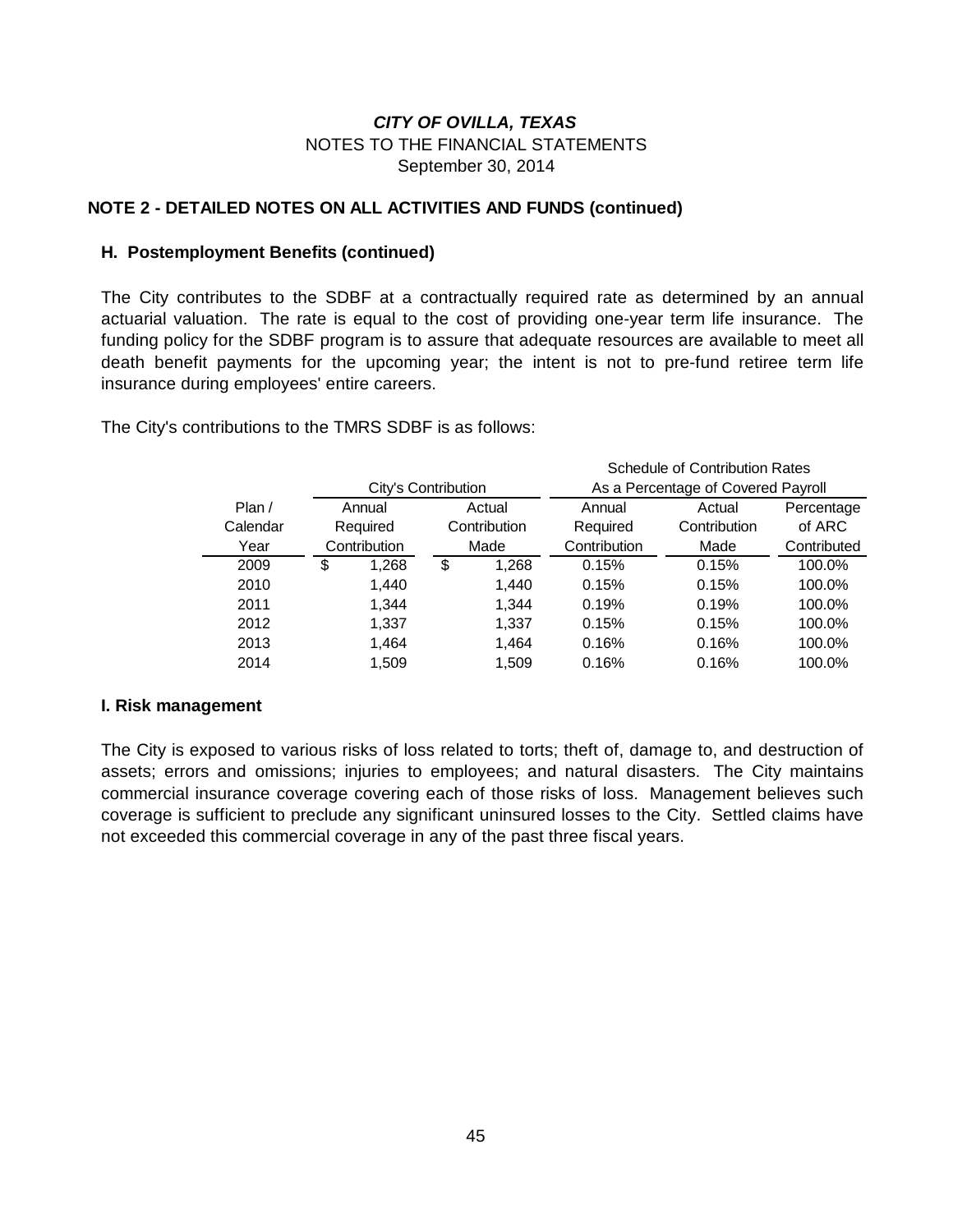### **NOTE 2 - DETAILED NOTES ON ALL ACTIVITIES AND FUNDS (continued)**

#### **J. Long-term liabilities**

#### General Obligation Bonds

The City issues general obligation bonds to provide funds for the acquisition, construction and maintenance of major capital facilities. General obligation bonds have been issued for both governmental and business-type activities. General obligation bonds are direct obligations and pledge the full faith and credit of the government. General obligation bonds outstanding at September 30, 2014 are as follows:

#### *Governmental Activities:*

|               | <b>Maturity</b>     | <b>Interest</b> | Year-end |                 |
|---------------|---------------------|-----------------|----------|-----------------|
| <b>Series</b> | <b>Issue Amount</b> | Date            | Rate     | <b>Balances</b> |
| 2011          | \$5,959,638         | 8/15/2029       | 2%-4%    | \$4,963,016     |

#### *Business-type Activities:*

|               |                     | <b>Maturity</b> | <b>Interest</b> | Year-end        |
|---------------|---------------------|-----------------|-----------------|-----------------|
| <b>Series</b> | <b>Issue Amount</b> | Date            | Rate            | <b>Balances</b> |
| 2011          | \$1,455,362         | 8/15/2029       | 2%-4%           | \$1,211,984     |

#### Changes in long-term liabilities

Changes in the City's long-term liabilities for the year ended September 30, 2014 are as follows:

|                                 | Beginning<br>Balance | Additions                      | Reductions      |   | Ending<br><b>Balance</b> |   | Due Within<br>One Year |
|---------------------------------|----------------------|--------------------------------|-----------------|---|--------------------------|---|------------------------|
| <b>Governmental activities:</b> |                      |                                |                 |   |                          |   |                        |
| Bonds payable:                  |                      |                                |                 |   |                          |   |                        |
| General obligation              |                      |                                |                 |   |                          |   |                        |
| refunding bonds                 | \$<br>5.248.339      | \$<br>$\overline{\phantom{0}}$ | \$<br>(285,323) | S | 4,963,016                | S | 293,360                |
| Less deferred amounts:          |                      |                                |                 |   |                          |   |                        |
| For issuance discount           | (8,892)              |                                | 773             |   | (8, 119)                 |   |                        |
| For issuance premium            | 114,598              |                                | (7, 162)        |   | 107,436                  |   |                        |
| Total bonds payable             | 5.354.045            |                                | (291, 712)      |   | 5,062,333                |   | 293,360                |
| Compensated absences            | 40,846               | 28,577                         | (29, 734)       |   | 39,689                   |   | 39,689                 |
| Governmental activity           |                      |                                |                 |   |                          |   |                        |
| Long-term liabilities           | 5,394,891            | \$<br>28,577                   | \$<br>(321,446) |   | 5,102,022                |   | 333.049                |

General obligation refunding bonds issued for governmental activity purposes are liquidated by the debt service fund. Governmental compensated absences will be liquidated by the general fund.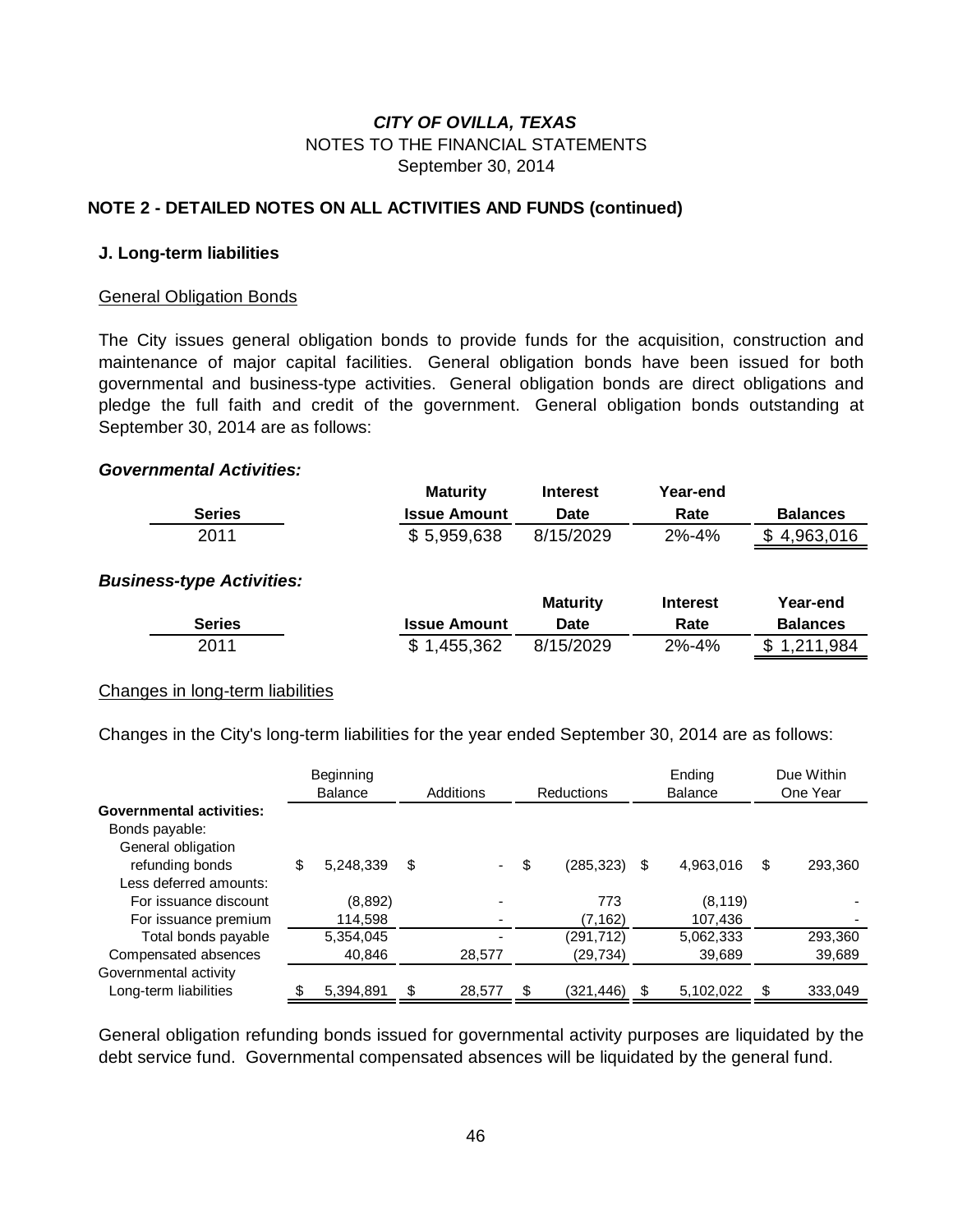# **NOTE 2 - DETAILED NOTES ON ALL ACTIVITIES AND FUNDS (continued)**

# **J. Long-term liabilities (continued)**

|                                  | Beginning       |    |           |    |                   |   | Ending         |   | Due Within |  |
|----------------------------------|-----------------|----|-----------|----|-------------------|---|----------------|---|------------|--|
|                                  | Balance         |    | Additions |    | <b>Reductions</b> |   | <b>Balance</b> |   | One Year   |  |
| <b>Business-type activities:</b> |                 |    |           |    |                   |   |                |   |            |  |
| Bonds payable:                   |                 |    |           |    |                   |   |                |   |            |  |
| General obligation               |                 |    |           |    |                   |   |                |   |            |  |
| refunding bonds                  | \$<br>1,281,661 | \$ | $\sim$    | \$ | (69, 677)         | S | 1,211,984      | S | 71,640     |  |
| Less deferred amounts:           |                 |    |           |    |                   |   |                |   |            |  |
| For issuance discount            | (1,006)         |    |           |    | 77                |   | (929)          |   |            |  |
| For issuance premium             | 27,985          |    |           |    | (1,749)           |   | 26.236         |   |            |  |
| Total bonds payable              | 1.308.640       |    |           |    | (71, 349)         |   | 1,237,291      |   | 71,640     |  |
| Compensated absences             | 15,558          |    | 9,580     |    | (14,527)          |   | 10,611         |   | 10,611     |  |
| Business-type activity           |                 |    |           |    |                   |   |                |   |            |  |
| Long-term liabilities            | 1,324,198       | \$ | 9,580     | S  | (85,876)          |   | 1,247,902      | S | 82,251     |  |

General obligation refunding bonds issued for business-type activities are repaid from those activities. Business-type compensated absences will be liquidated by those activities.

The debt service requirements for the City's bonds payable are as follows:

|                    | <b>Governmental Activities</b> |                        |    |                 | <b>Business-type Activities</b> |                        |                 |         |  |
|--------------------|--------------------------------|------------------------|----|-----------------|---------------------------------|------------------------|-----------------|---------|--|
|                    | <b>General Obligation</b>      |                        |    |                 | <b>General Obligation</b>       |                        |                 |         |  |
| <b>Year Ending</b> |                                | <b>Refunding Bonds</b> |    |                 |                                 | <b>Refunding Bonds</b> |                 |         |  |
| September 30       |                                | <b>Principal</b>       |    | <b>Interest</b> |                                 | <b>Principal</b>       | <b>Interest</b> |         |  |
| 2015               | \$                             | 293,360                | \$ | 169,045         | \$                              | 71,640                 | \$              | 41,281  |  |
| 2016               |                                | 301,398                |    | 163,178         |                                 | 73,602                 |                 | 39,848  |  |
| 2017               |                                | 301,398                |    | 157,150         |                                 | 73,602                 |                 | 38,376  |  |
| 2018               |                                | 313,454                |    | 149,614         |                                 | 76,546                 |                 | 36,536  |  |
| 2019               |                                | 321,491                |    | 140,210         |                                 | 78,509                 |                 | 32,240  |  |
| 2020-2024          |                                | 1,752,126              |    | 540,627         |                                 | 427,874                |                 | 132,023 |  |
| 2025-2029          |                                | 1,679,789              |    | 171,837         |                                 | 410,211                |                 | 41,963  |  |
|                    |                                | 4,963,016              |    | 1,491,661       |                                 | 1,211,984              | \$              | 362,267 |  |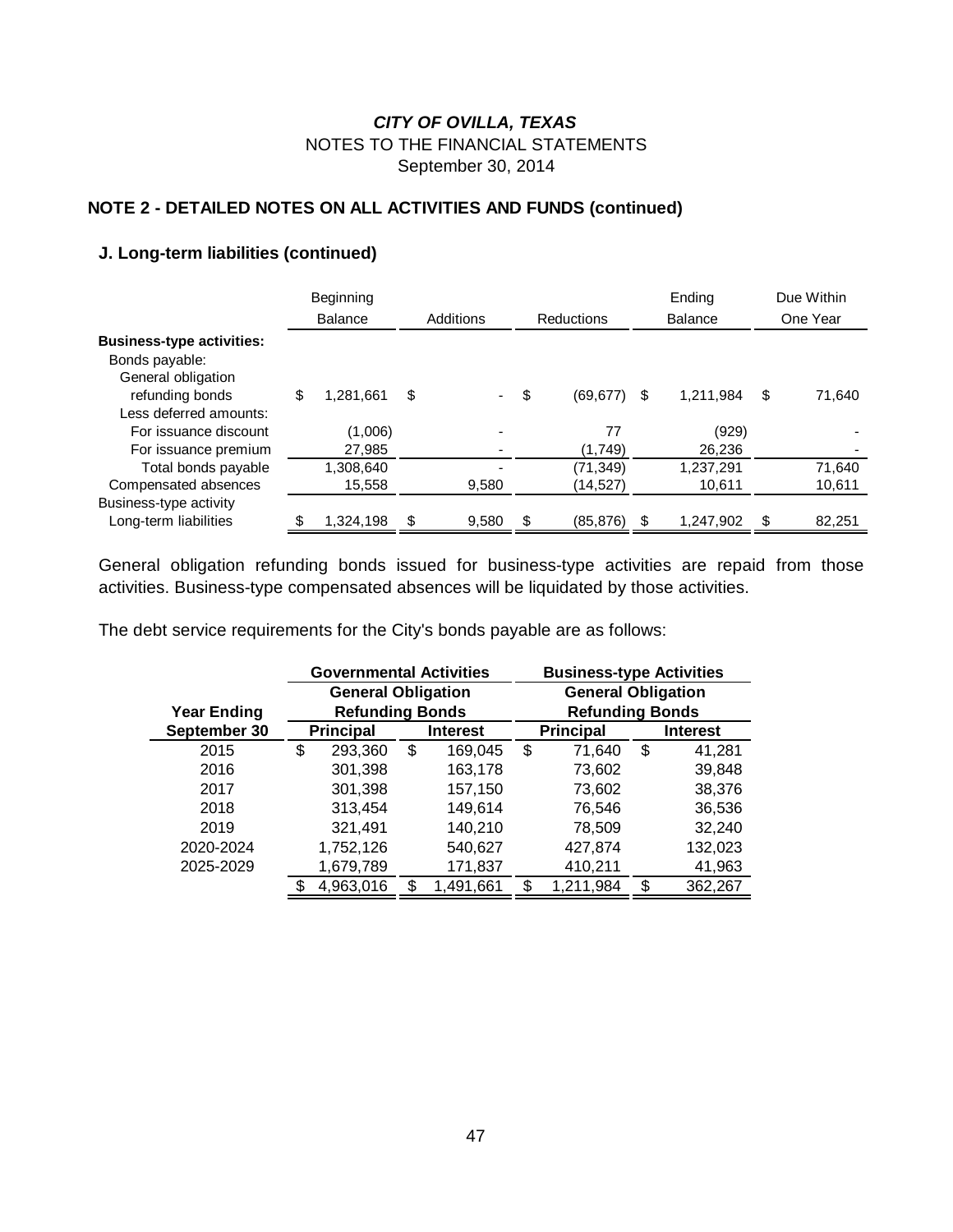# **NOTE 2 - DETAILED NOTES ON ALL ACTIVITIES AND FUNDS (continued)**

# **K. Interfund receivables and payables**

The composition of interfund balances as of September 30, 2014 is as follows:

| <b>Receivable Fund</b> | <b>Payable Fund</b> | Amount  |
|------------------------|---------------------|---------|
| General                | Debt service        | 400     |
| General                | Water and sewer     | 104.660 |
| Debt service           | Water and sewer     | 61,800  |
|                        |                     | 166,860 |

The outstanding balances between funds result mainly from the time lag between the dates that (1) interfund goods and services are provided or reimbursable expenditures occur, (2) transactions are recorded in the accounting system, and (3) payments between funds are made.

### **L. Interfund transfers**

The composition of interfund transfers as of September 30, 2014 is as follows:

|                        | Transfer In: |         |  |         |       |         |  |  |  |
|------------------------|--------------|---------|--|---------|-------|---------|--|--|--|
|                        |              |         |  | Debt    |       |         |  |  |  |
| Transfer out:          |              | General |  | Service | Total |         |  |  |  |
| <b>Water and Sewer</b> |              | 118,643 |  | 11,248  |       | 129,891 |  |  |  |
|                        |              | 118.643 |  | 11,248  |       | 129,891 |  |  |  |

Transfers were primarily used to move funds from the Water and Sewer Fund to the Debt Service Fund for the payment of bonds and from the Water and Sewer Fund to the General Fund for operations.

# **M. Contingencies**

Amounts received or receivable from grantor agencies are subject to audit and adjustment by grantor agencies. Any disallowed claims, including amounts already collected, may constitute a liability of the applicable funds. The amount, if any, of expenditures which may be disallowed by the grantor, cannot be determined at this time although the City expects such amounts, if any, to be immaterial.

# **N. Subsequent events**

Subsequent to year end, the City entered into a joint participation agreement with the Texas Department of Transportation in which the City will pay \$88,236, representing its portion of the cost of right-of-way acquisition in relation to the FM664 road expansion project.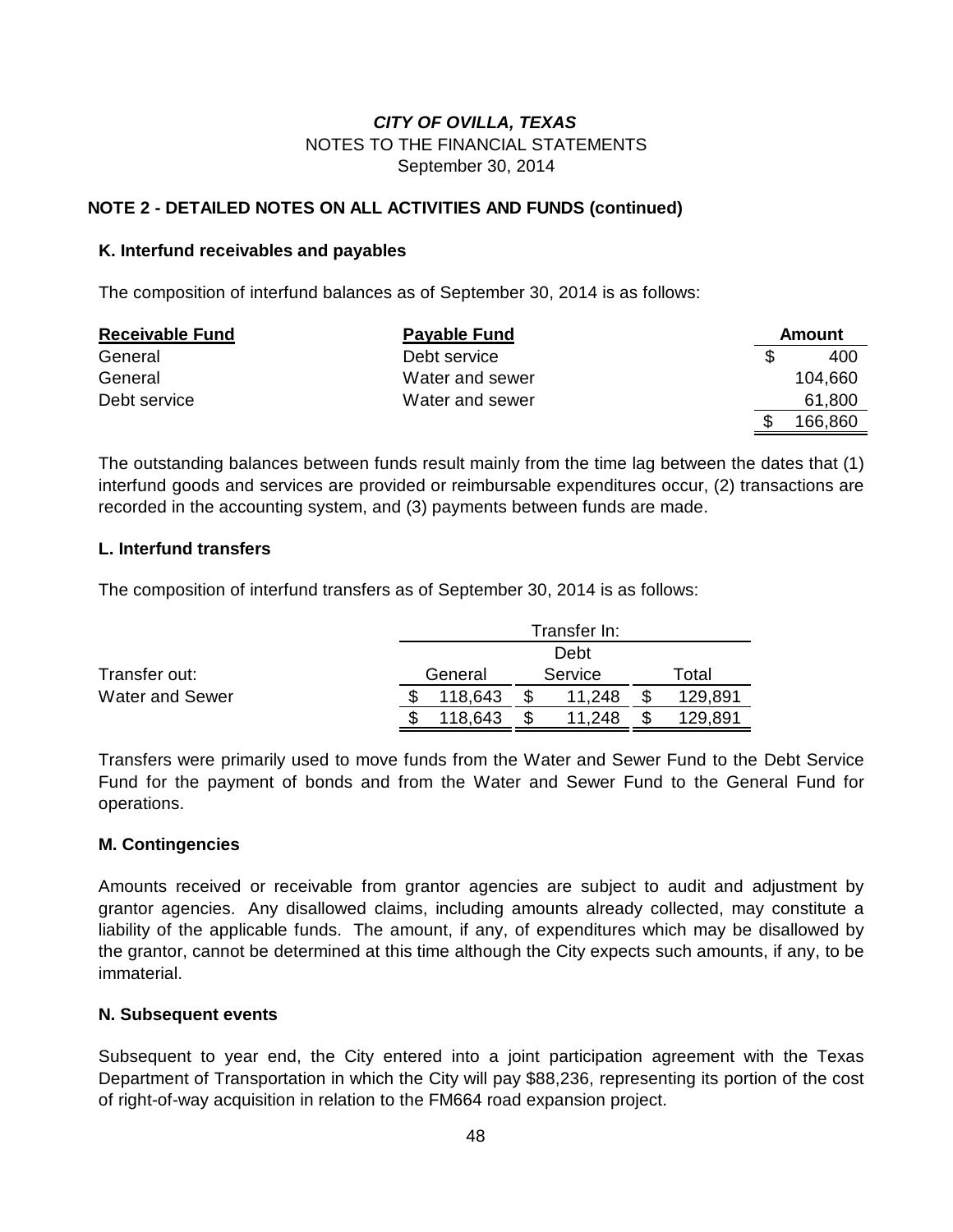# **NOTE 2 - DETAILED NOTES ON ALL ACTIVITIES AND FUNDS (continued)**

### **N. Discretely presented component units**

# *1. Ovilla 4B Economic Development Corporation*

*Custodial credit risk-deposits.* In the case of deposits, this is the risk that in the event of a bank failure, the governmental entity's deposits may not be returned to it. State statutes require that all deposits in financial institutions be fully insured or collateralized by U.S. Government obligations or obligations of Texas and its agencies that have a market value of not less than the principal amount of the deposits. At year end the band balance of Ovilla 4B Economic Development Corporation's deposits at year end was \$376,575. Of the bank balance, \$250,000 was covered by federal depository insurance and the remaining balance of \$126,575 was covered by collateral pledged in the name of the CIty of Ovilla, Texas.

# *2. Ovilla Municipal Development District*

*Custodial credit risk-deposits.* In the case of deposits, this is the risk that in the event of a bank failure, the governmental entity's deposits may not be returned to it. State statutes require that all deposits in financial institutions be fully insured or collateralized by U.S. Government obligations or obligations of Texas and its agencies that have a market value of not less than the principal amount of the deposits. At year end the bank balance of Ovilla Municipal Development District's deposits was \$94,872. Of the bank balance, \$94,872 was covered by federal depository insurance.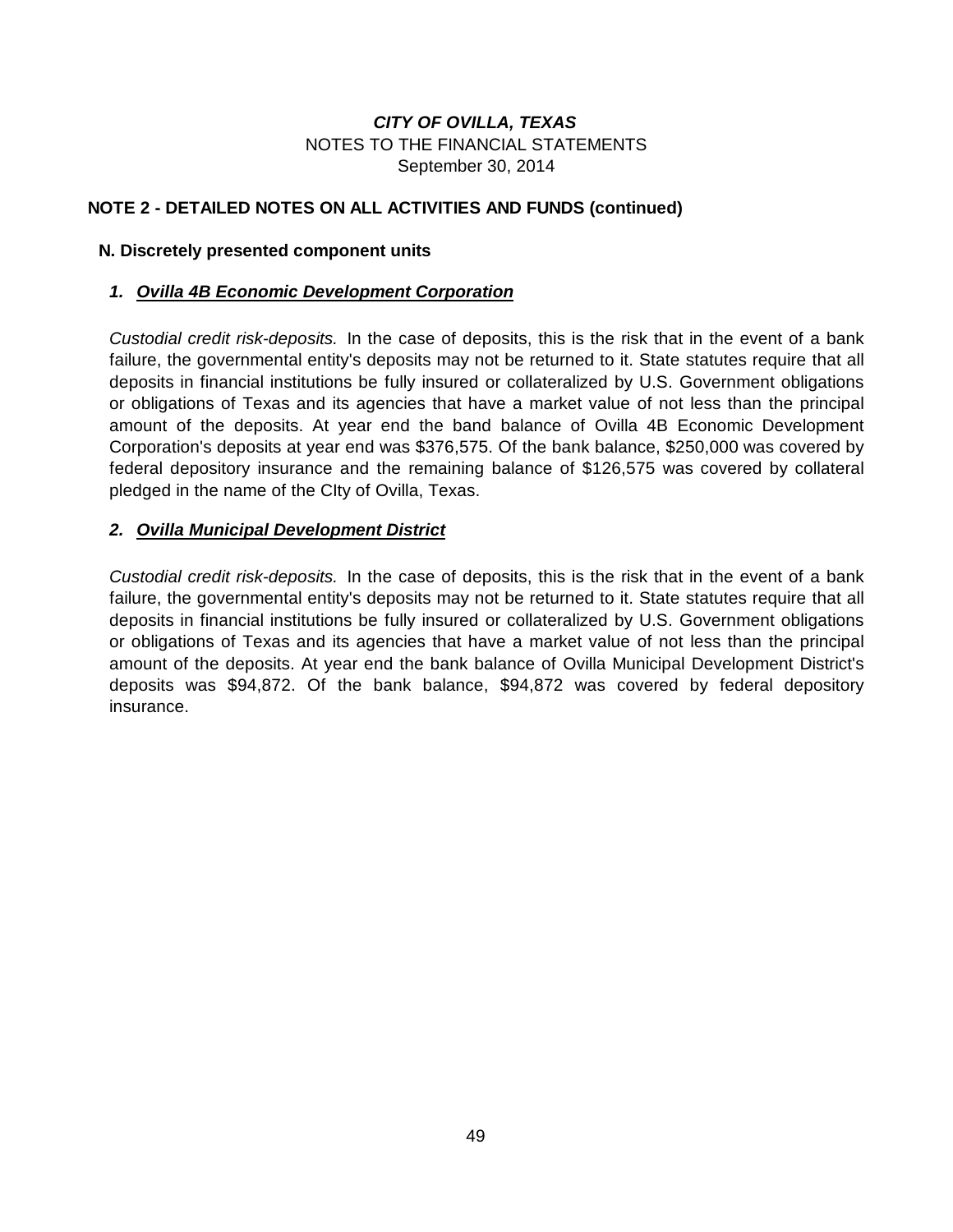# REQUIRED SUPPLEMENTARY INFORMATION

# MAJOR GOVERNMENTAL FUNDS - GENERAL FUND

This supplementary schedule is included to supplement the basic financial statements as required by the Governmental Accounting Standards Board.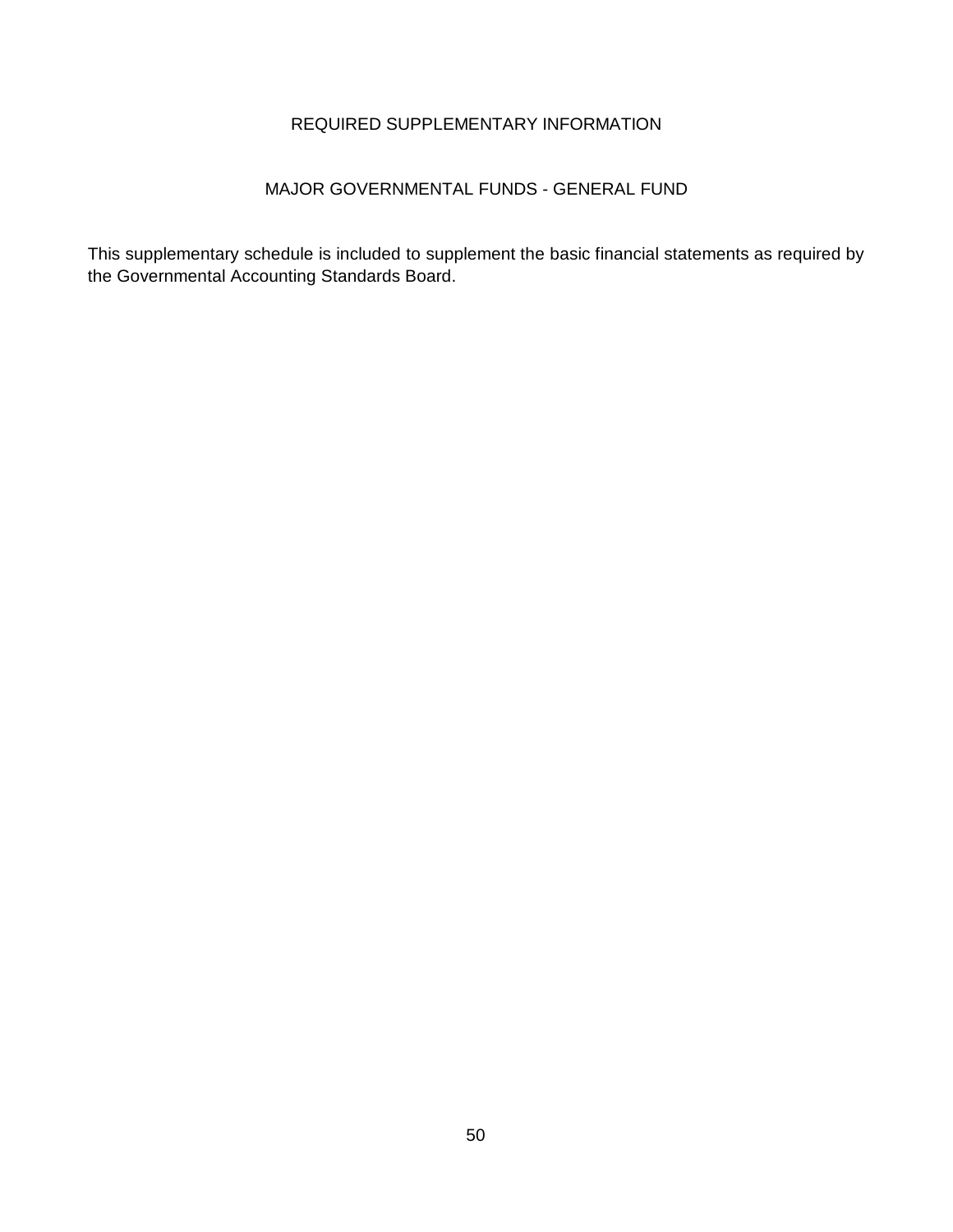#### SCHEDULE OF REVENUES AND EXPENDITURES - BUDGET AND ACTUAL MAJOR GOVERNMENTAL FUNDS - GENERAL FUND For the Fiscal Year Ended September 30, 2014

|                                         |                       |               | Actual        | Adjustments              | Actual        |               |
|-----------------------------------------|-----------------------|---------------|---------------|--------------------------|---------------|---------------|
|                                         | <b>Budget Amounts</b> |               | <b>GAAP</b>   | <b>Budget</b>            | <b>Budget</b> | Variance with |
|                                         | Original              | Final         | <b>Basis</b>  | <b>Basis</b>             | <b>Basis</b>  | Final Budget- |
| <b>REVENUES</b>                         |                       |               |               |                          |               |               |
| Property taxes                          | \$1,235,108           | \$1,235,108   | \$1,245,694   | \$<br>(639)              | \$1,245,055   | 9,947<br>\$   |
| Sales taxes                             | 235,510               | 235,510       | 221,125       | 5,342                    | 226,467       | (9,043)       |
| Franchise taxes                         | 150,000               | 150,000       | 153,077       | 5,728                    | 158,805       | 8,805         |
| Licenses and permits                    | 49,100                | 150,860       | 195,404       | $\blacksquare$           | 195,404       | 44,544        |
| <b>Fines and forfeitures</b>            | 93,345                | 94,347        | 54,903        | 33,690                   | 88,593        | (5,754)       |
| Charges for current services            | 385,900               | 365,671       | 398,003       | (8,050)                  | 389,953       | 24,282        |
| Revenues from use of money and property | 5,500                 | 5,500         | 5,464         | $\overline{\phantom{0}}$ | 5,464         | (36)          |
| Miscellaneous                           | 106,015               | 114,704       | 127,762       |                          | 127,762       | 13,058        |
| Intergovernmental                       |                       | 1,165         | 4,988         | (3,823)                  | 1,165         |               |
| Contributions and donations             | 3,000                 | 3,000         | 3,000         |                          | 3,000         |               |
| <b>Total revenues</b>                   | 2,263,478             | 2,355,865     | 2,409,420     | 32,248                   | 2,441,668     | 85,803        |
| <b>EXPENDITURES</b>                     |                       |               |               |                          |               |               |
| Current:                                |                       |               |               |                          |               |               |
| General government                      | 405,990               | 415,990       | 346,449       | (6, 761)                 | 339,688       | (76, 302)     |
| Public safety:                          |                       |               |               |                          |               |               |
| Fire protection                         | 637,645               | 637,645       | 620,376       | (15, 124)                | 605,252       | (32, 393)     |
| Police protection                       | 609,658               | 617,584       | 584,520       | (14, 737)                | 569,783       | (47, 801)     |
| Municipal court                         | 99,404                | 100,254       | 62,999        | (8,037)                  | 54,962        | (45, 292)     |
| Code enforcement                        | 75,583                | 127,583       | 133,472       | (1, 347)                 | 132,125       | 4,542         |
| Total public safety                     | 1,422,290             | 1,483,066     | 1,401,367     | (39, 245)                | 1,362,122     | (120, 944)    |
| <b>Streets</b>                          | 556,407               | 556,407       | 370,393       | (2, 196)                 | 368,197       | (188, 210)    |
| Cultural and recreational               | 26,060                | 26,060        | 25,329        |                          | 25,329        | (731)         |
| Solid waste                             | 200,327               | 200,327       | 200,910       |                          | 200,910       | 583           |
| <b>Total expenditures</b>               | 2,611,074             | 2,681,850     | 2,344,448     | (48, 202)                | 2,296,246     | (385, 604)    |
| Excess (deficiency) of revenues over    |                       |               |               |                          |               |               |
| (under) expenditures                    | (347, 596)            | (325, 985)    | 64,972        | 80,450                   | 145,422       | 471,407       |
| <b>OTHER FINANCING SOURCES (USES)</b>   |                       |               |               |                          |               |               |
| Sale of capital assets                  |                       | 3,925         | 7,678         |                          | 7,678         | 3,753         |
| Transfers in                            | 118,643               | 118,643       | 118,643       |                          | 118,643       |               |
| Total other financing sources and uses  | 118,643               | 122,568       | 126,321       | $\blacksquare$           | 126,321       | 3,753         |
| Net change in fund balance              | (228, 953)<br>\$      | \$ (203, 417) | 191,293<br>\$ | \$<br>80,450             | \$<br>271,743 | \$<br>475,160 |
|                                         |                       |               |               |                          |               |               |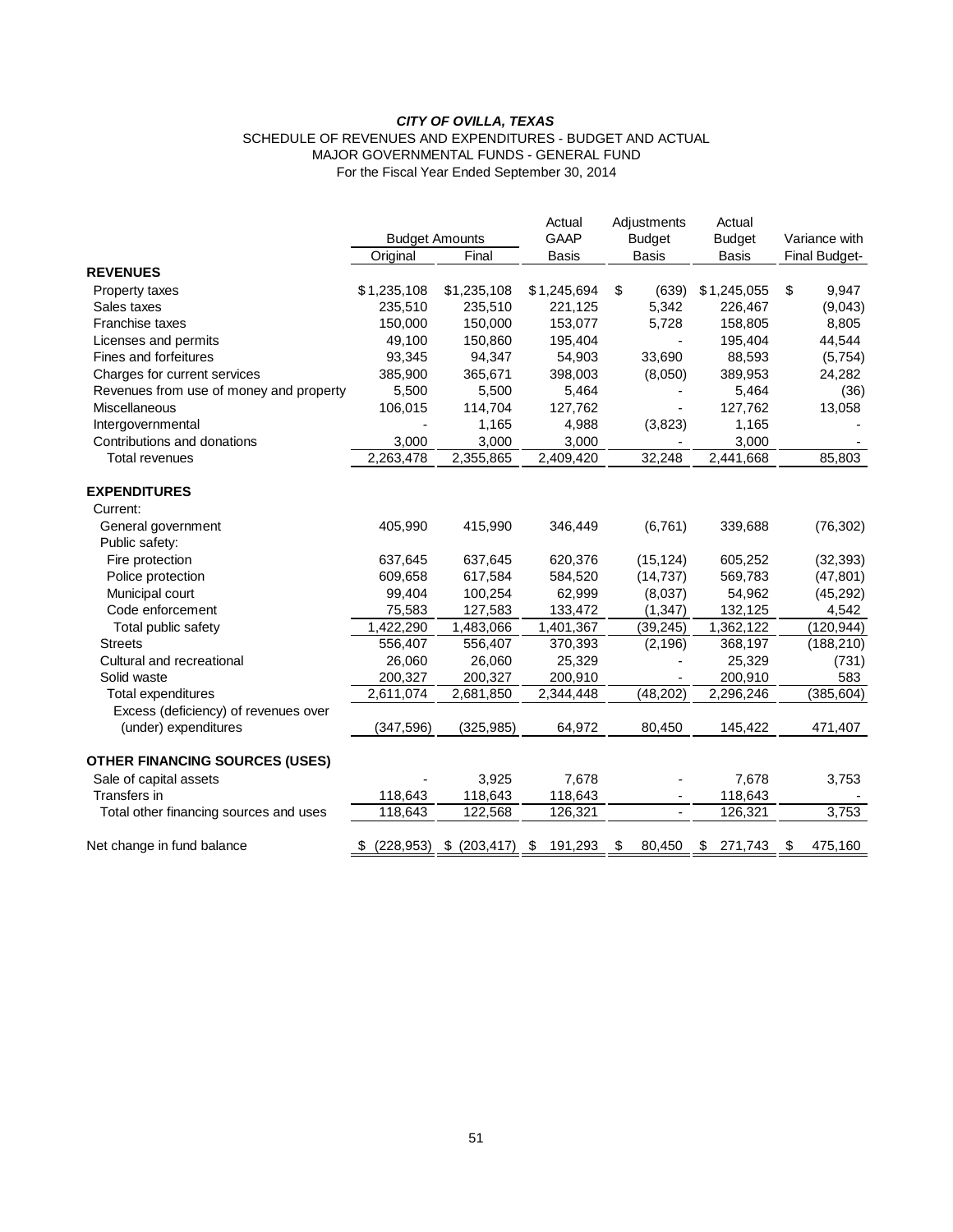### NONMAJOR GOVERNMENTAL FUNDS

# SPECIAL REVENUE FUNDS

Special revenue funds are used to account for the proceeds of specific revenue sources that are restricted by law or administrative action to be used for specified purposes.

*Fire Department Auxiliary* - This fund is used to account for donations to the Fire Department which in turn are spent on education, firefighter awards banquet and community services such as National Night Out and Heritage Day.

*Park Impact Fees* - This fund is used to account for funds received from an impact fee assessed through new building permits and is used to purchase new park equipment and make improvements to our parks.

*Police Department Special* - This fund is used to account for donations to the Police Department which in turn are spent on education, protective equipment, police awards and community services such as National Night Out and Heritage Day.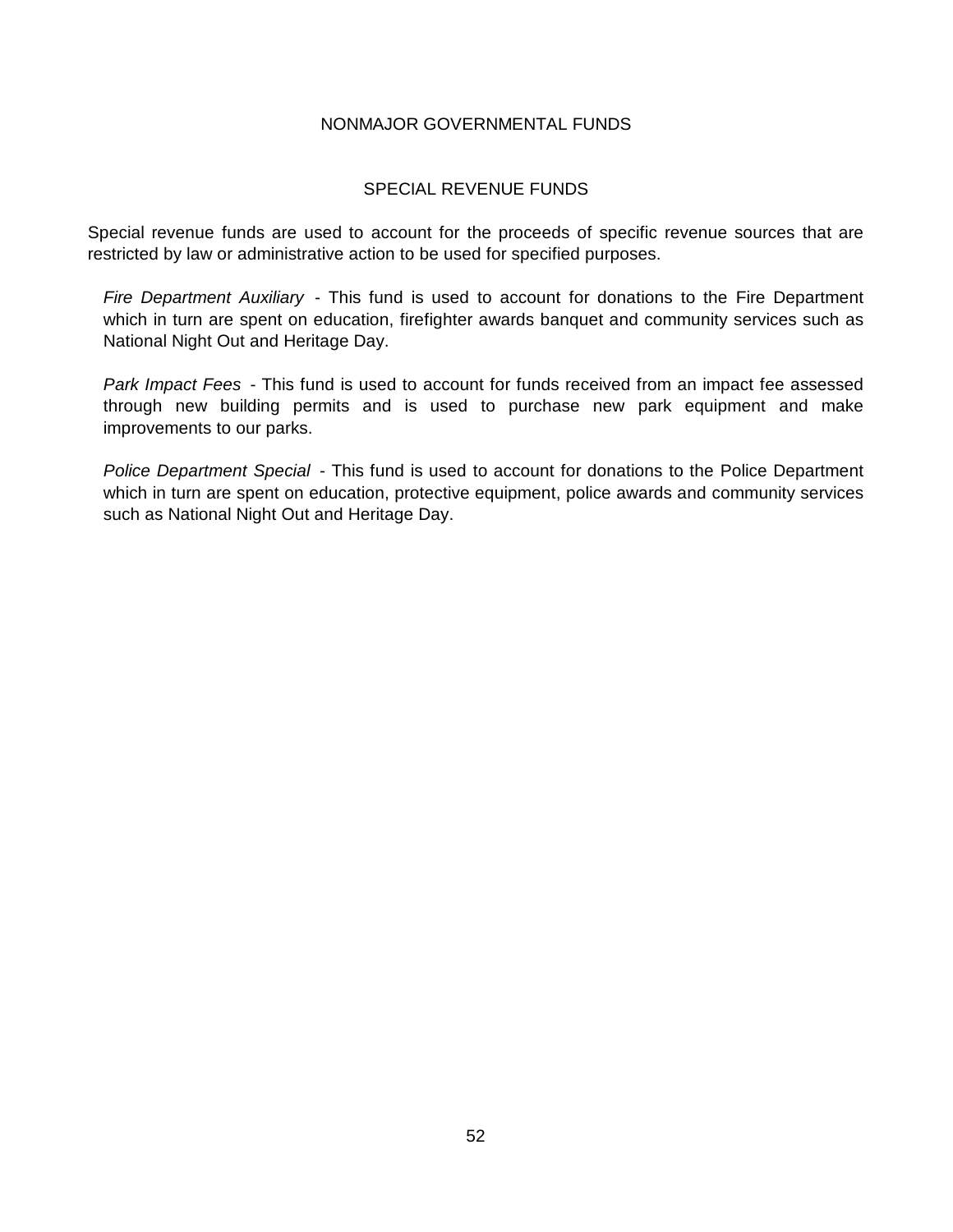# *CITY OF OVILLA, TEXAS* COMBINING BALANCE SHEET NONMAJOR GOVERNMENTAL FUNDS For the Fiscal Year Ended September 30, 2014

|                                                | <b>Fire</b><br><b>Department</b><br><b>Auxiliary</b> |       | <b>Park</b><br><b>Impact</b><br><b>Fees</b> | <b>Police</b><br><b>Department</b><br><b>Special</b> |       | <b>Total</b><br>Nonmajor<br><b>Governmental</b><br><b>Funds</b> |        |
|------------------------------------------------|------------------------------------------------------|-------|---------------------------------------------|------------------------------------------------------|-------|-----------------------------------------------------------------|--------|
| <b>ASSETS</b>                                  |                                                      |       |                                             |                                                      |       |                                                                 |        |
| Cash and cash equivalents                      | \$                                                   | 4,224 | \$49,728                                    | \$                                                   | 7,157 | \$                                                              | 61,109 |
| <b>Total assets</b>                            | $\mathcal{S}$                                        | 4,224 | \$49,728                                    | \$                                                   | 7,157 | \$                                                              | 61,109 |
| <b>LIABILITIES</b>                             |                                                      |       |                                             |                                                      |       |                                                                 |        |
| Accounts payable                               | \$                                                   | 440   | \$                                          | \$                                                   |       | \$                                                              | 440    |
| <b>Total liabilities</b>                       |                                                      | 440   |                                             |                                                      |       |                                                                 | 440    |
| <b>FUND BALANCES</b><br><b>Restricted for:</b> |                                                      |       |                                             |                                                      |       |                                                                 |        |
| Public safety                                  |                                                      | 3,784 |                                             |                                                      | 7,157 |                                                                 | 10,941 |
| Cultural and recreational                      |                                                      |       | 49,728                                      |                                                      |       |                                                                 | 49,728 |
| <b>Total fund balances</b>                     |                                                      | 3,784 | 49,728                                      |                                                      | 7,157 |                                                                 | 60,669 |
| Total liabilities and fund balances            | \$                                                   | 4,224 | \$49,728                                    | \$                                                   | 7,157 | \$                                                              | 61,109 |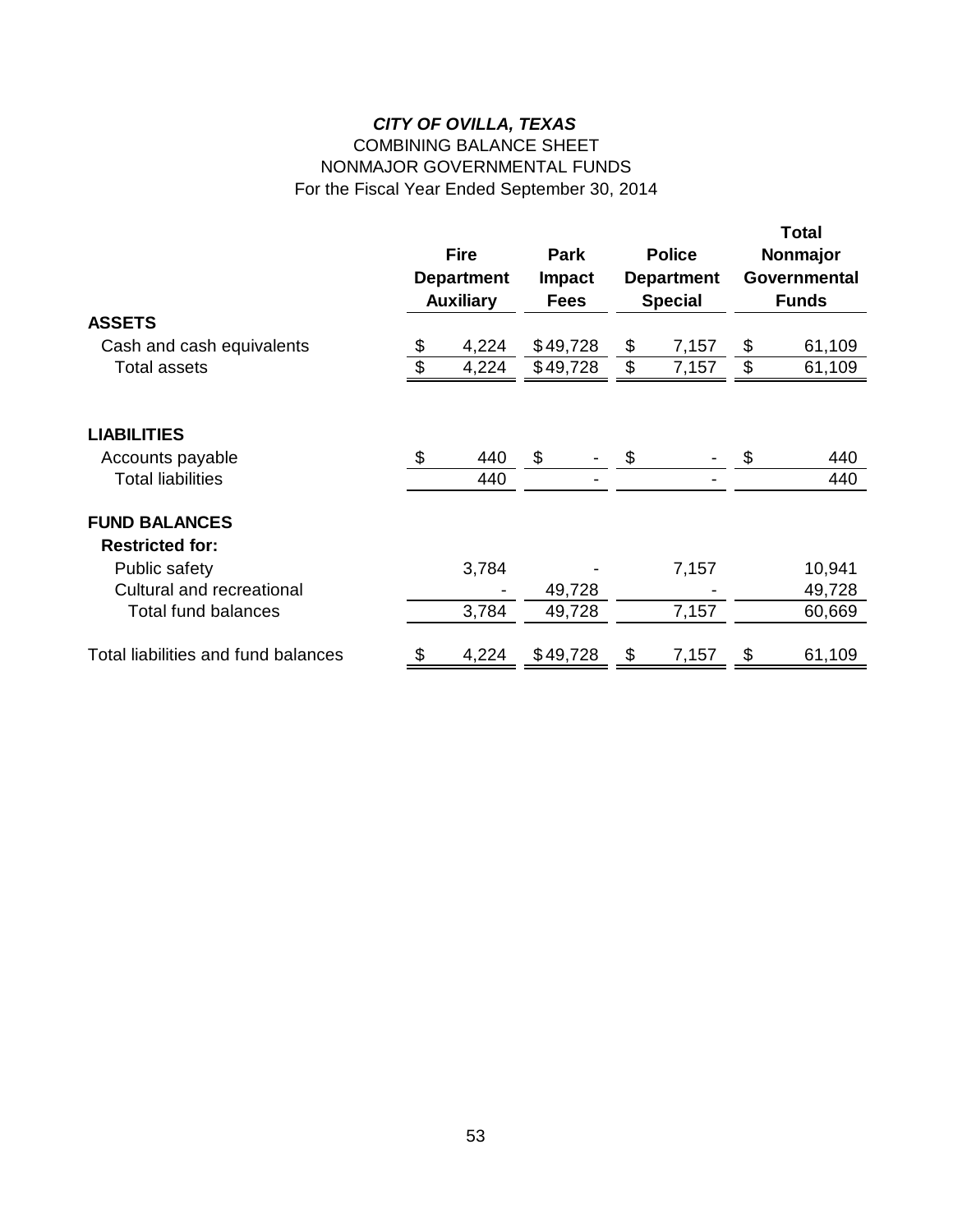# COMBINING STATEMENT OF REVENUES, EXPENDITURES, AND CHANGES IN FUND BALANCES NONMAJOR GOVERNMENTAL FUNDS For the Fiscal Year Ended September 30, 2014

|                             | <b>Fire</b><br><b>Department</b><br><b>Auxiliary</b> |       | Park<br><b>Impact</b><br><b>Fees</b> |          | <b>Police</b><br><b>Department</b><br><b>Special</b> |    | Total<br>Nonmajor<br>Governmental<br><b>Funds</b> |
|-----------------------------|------------------------------------------------------|-------|--------------------------------------|----------|------------------------------------------------------|----|---------------------------------------------------|
| <b>REVENUES</b>             |                                                      |       |                                      |          |                                                      |    |                                                   |
| Revenues from use of money  | \$                                                   |       | \$                                   | \$<br>69 |                                                      | \$ | 69                                                |
| <b>Miscellaneous</b>        |                                                      |       | 22,413                               |          |                                                      |    | 22,413                                            |
| Contributions and donations |                                                      | 4,050 |                                      |          | 350                                                  |    | 4,400                                             |
| <b>Total revenues</b>       |                                                      | 4,050 | 22,482                               |          | 350                                                  |    | 26,882                                            |
| <b>EXPENDITURES</b>         |                                                      |       |                                      |          |                                                      |    |                                                   |
| Current:                    |                                                      |       |                                      |          |                                                      |    |                                                   |
| Public safety               |                                                      | 4,333 |                                      |          | 4,823                                                |    | 9,156                                             |
| Total expenditures          |                                                      | 4,333 |                                      |          | 4,823                                                |    | 9,156                                             |
| Net change in fund balances |                                                      | (283) | 22,482                               |          | (4, 473)                                             |    | 17,726                                            |
| Fund balances - beginning   |                                                      | 4,067 | 27,246                               |          | 11,630                                               |    | 42,943                                            |
| Fund balances - ending      | \$                                                   | 3,784 | \$49,728                             | \$       | 7,157                                                | \$ | 60,669                                            |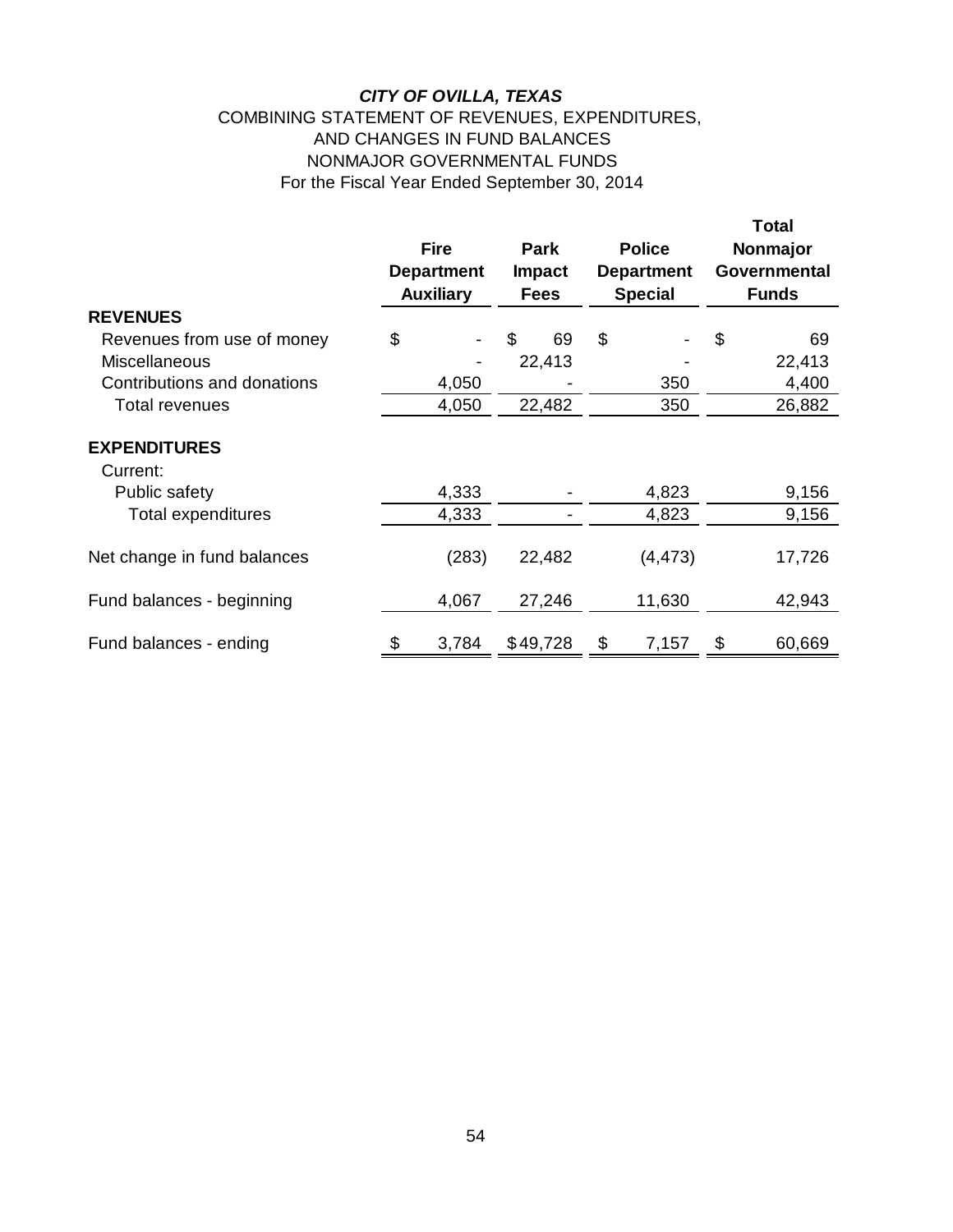# DEBT SERVICE FUND

The *debt service fund* is used to account for the accumulation of resources for the payment of principal and interest on general long-term debt.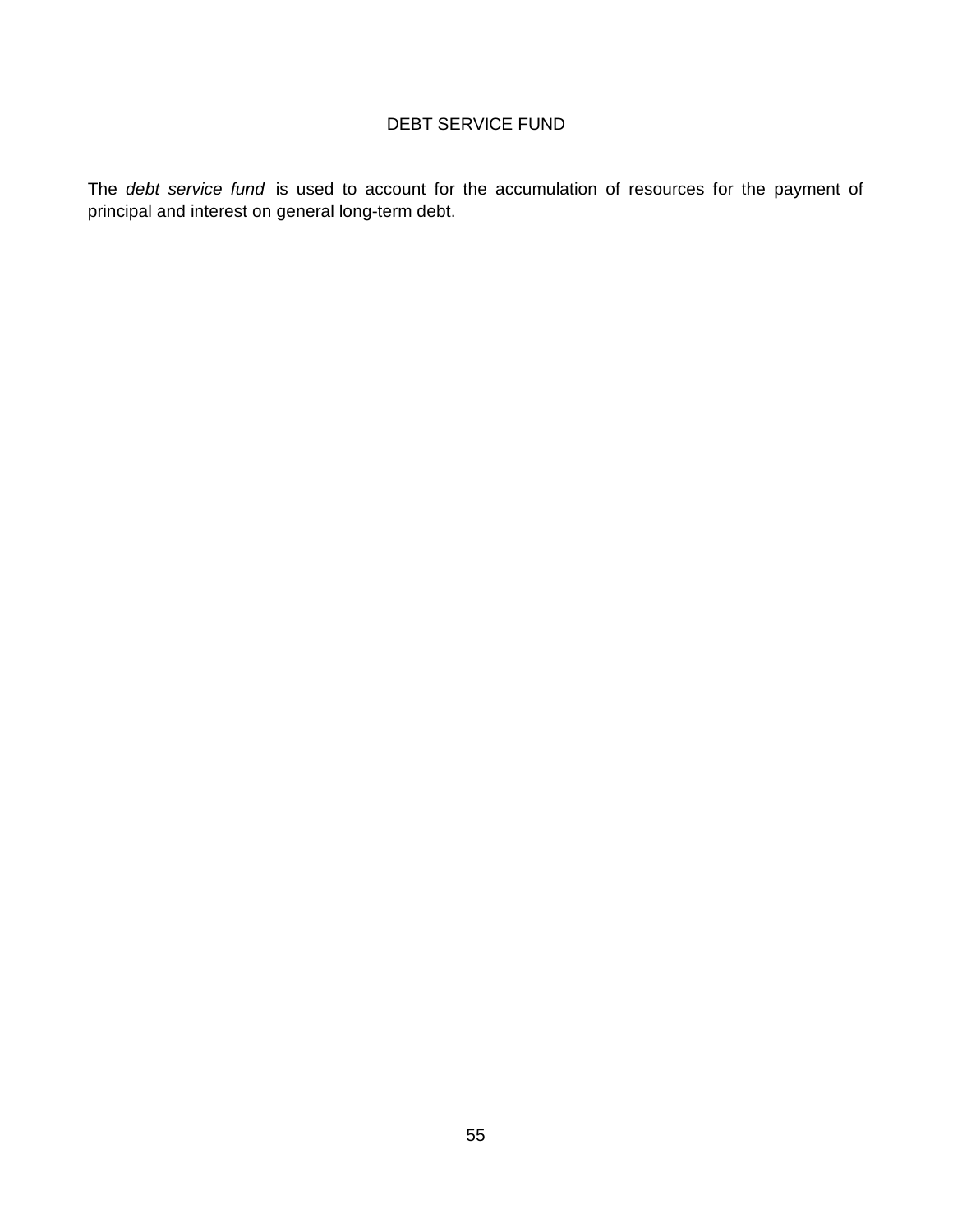# SCHEDULE OF REVENUES AND EXPENDITURES - BUDGET AND ACTUAL

DEBT SERVICE FUND

For the Fiscal Year Ended September 30, 2014

|                                       | Orignal         |                |               |               |                |  |
|---------------------------------------|-----------------|----------------|---------------|---------------|----------------|--|
|                                       | and Final       | Actual         | Adjustments   | Actual        |                |  |
|                                       | <b>Budgeted</b> | <b>GAAP</b>    | <b>Budget</b> | <b>Budget</b> | Variance with  |  |
|                                       | Amounts         | Amounts        | <b>Basis</b>  | Basis         | Final Budget-  |  |
| <b>REVENUES</b>                       |                 |                |               |               |                |  |
|                                       |                 |                |               |               |                |  |
| Property tax                          | \$419,636       | \$<br>421,915  | (78)<br>S     | \$<br>421,837 | (2, 201)<br>\$ |  |
| Revenues from use of money            | 765             | 642            |               | 642           | 123            |  |
| Total revenues                        | 420,401         | 422,557        | (78)          | 422,479       | (2,078)        |  |
| <b>EXPENDITURES</b>                   |                 |                |               |               |                |  |
| Debt service:                         |                 |                |               |               |                |  |
| Principal on bonds                    | 355,000         | 285,323        | 69,677        | 355,000       |                |  |
| Interest and fiscal charges           | 217,925         | 175,150        | 42,675        | 217,825       | 100            |  |
| Total expenditures                    | 572,925         | 460,473        | 112,352       | 572,825       | 100            |  |
| Excess (deficiency) of                |                 |                |               |               |                |  |
| revenues over expenditures            | (152, 524)      | (37,916)       | (112,430)     | (150, 346)    | (2, 178)       |  |
| <b>OTHER FINANCING SOURCES (USES)</b> |                 |                |               |               |                |  |
|                                       |                 |                |               |               |                |  |
| Transfers in                          | 123,600         | 11,248         | 112,352       | 123,600       |                |  |
| Total other financing sources (uses)  | 123,600         | 11,248         | 112,352       | 123,600       |                |  |
| Net change in fund balance            | (28, 924)       | (26,668)<br>æ. | (78)<br>\$    | (26, 746)     | (2, 178)<br>\$ |  |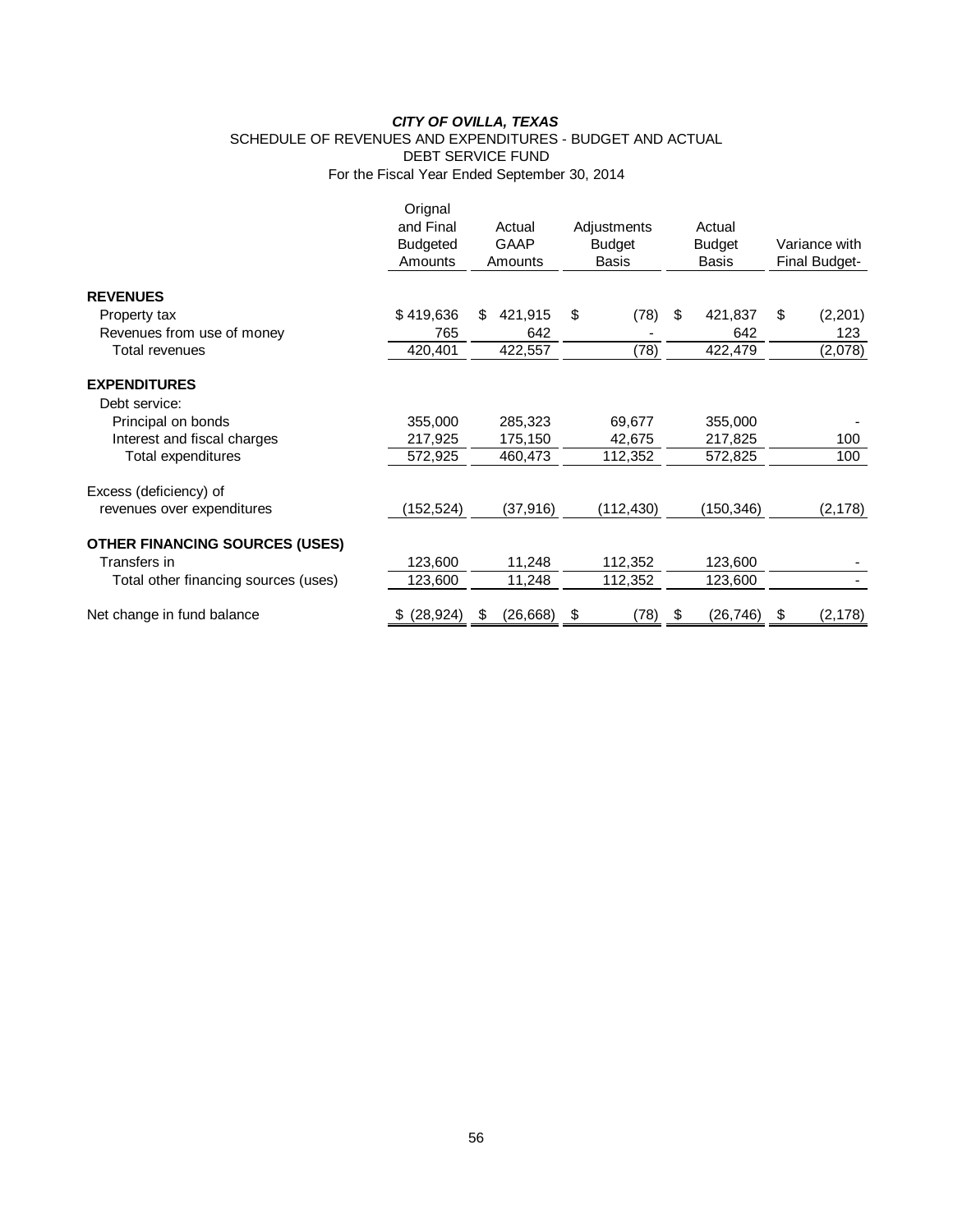# PROPRIETARY FUND

# ENTERPRISE FUND

*Water and Sewer Fund* - The City's water and sewer operations are accounted for in this fund.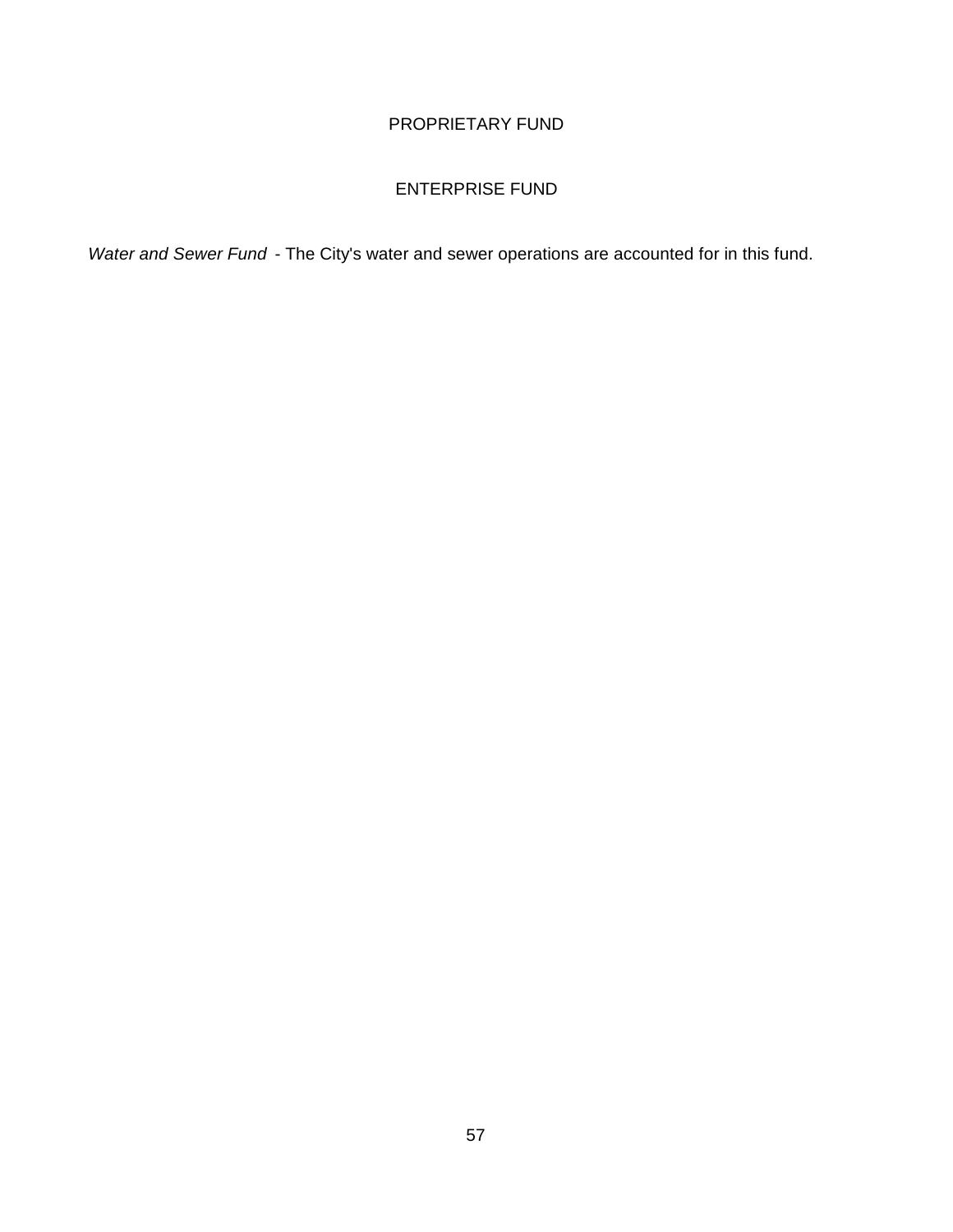#### *CITY OF OVILLA, TEXAS* SCHEDULE OF OPERATING REVENUES AND EXPENSES - BUDGET AND ACTUAL ENTERPRISE FUND - WATER AND SEWER For the Fiscal Year Ended September 30, 2014

|                                 |     |                       |    |           |     | Actual       |               | Adjustments  |               | Actual      |               |                     |
|---------------------------------|-----|-----------------------|----|-----------|-----|--------------|---------------|--------------|---------------|-------------|---------------|---------------------|
|                                 |     | <b>Budget Amounts</b> |    |           |     | GAAP         | <b>Budget</b> |              | <b>Budget</b> |             | Variance with |                     |
|                                 |     | Original              |    | Final     |     | <b>Basis</b> |               | <b>Basis</b> |               | Basis       |               | <b>Final Budget</b> |
| Operating revenues:             |     |                       |    |           |     |              |               |              |               |             |               |                     |
| Water sales                     | \$. | 985,000               | \$ | 985,000   | \$. | 831.451      | \$            | 38.329       | \$.           | 869.780     | S             | (115, 220)          |
| Sewer service charge            |     | 155.000               |    | 233,829   |     | 264,658      |               | (44, 726)    |               | 219,932     |               | (13, 897)           |
| Impact fees                     |     | 1,044                 |    | 4.044     |     | 5.285        |               |              |               | 5.285       |               | 1.241               |
| Infrastructure improvement fees |     | 64,068                |    | 122,568   |     | 135,386      |               | (807)        |               | 134,579     |               | 12,011              |
| <b>Miscellaneous</b>            |     | 41,000                |    | 26,000    |     | 31.102       |               | (717)        |               | 30.385      |               | 4,385               |
| Total operating revenues        |     | \$1,246,112           | \$ | 1,371,441 |     | \$1,267,882  |               | (7,921)      |               | \$1,259,961 | \$            | (111,480)           |
| Operating expenses:             |     |                       |    |           |     |              |               |              |               |             |               |                     |
| Water administration            | \$  | 137,575               | \$ | 137,575   | \$  | 120.976      | \$            | 888          | S             | 121,864     | \$            | (15, 711)           |
| Water                           |     | 635.217               |    | 635,217   |     | 539.126      |               | (35,034)     |               | 504.092     |               | (131,125)           |
| Sewer                           |     | 160,853               |    | 475.412   |     | 360,251      |               | 18.550       |               | 378,801     |               | (96, 611)           |
| Depreciation                    |     |                       |    |           |     | 181,496      |               | (181,496)    |               |             |               |                     |
| Total operating expenses        |     | 933,645               | \$ | 1,248,204 |     | \$1,201,849  |               | (197,092)    |               | \$1,004,757 | \$            | (243, 447)          |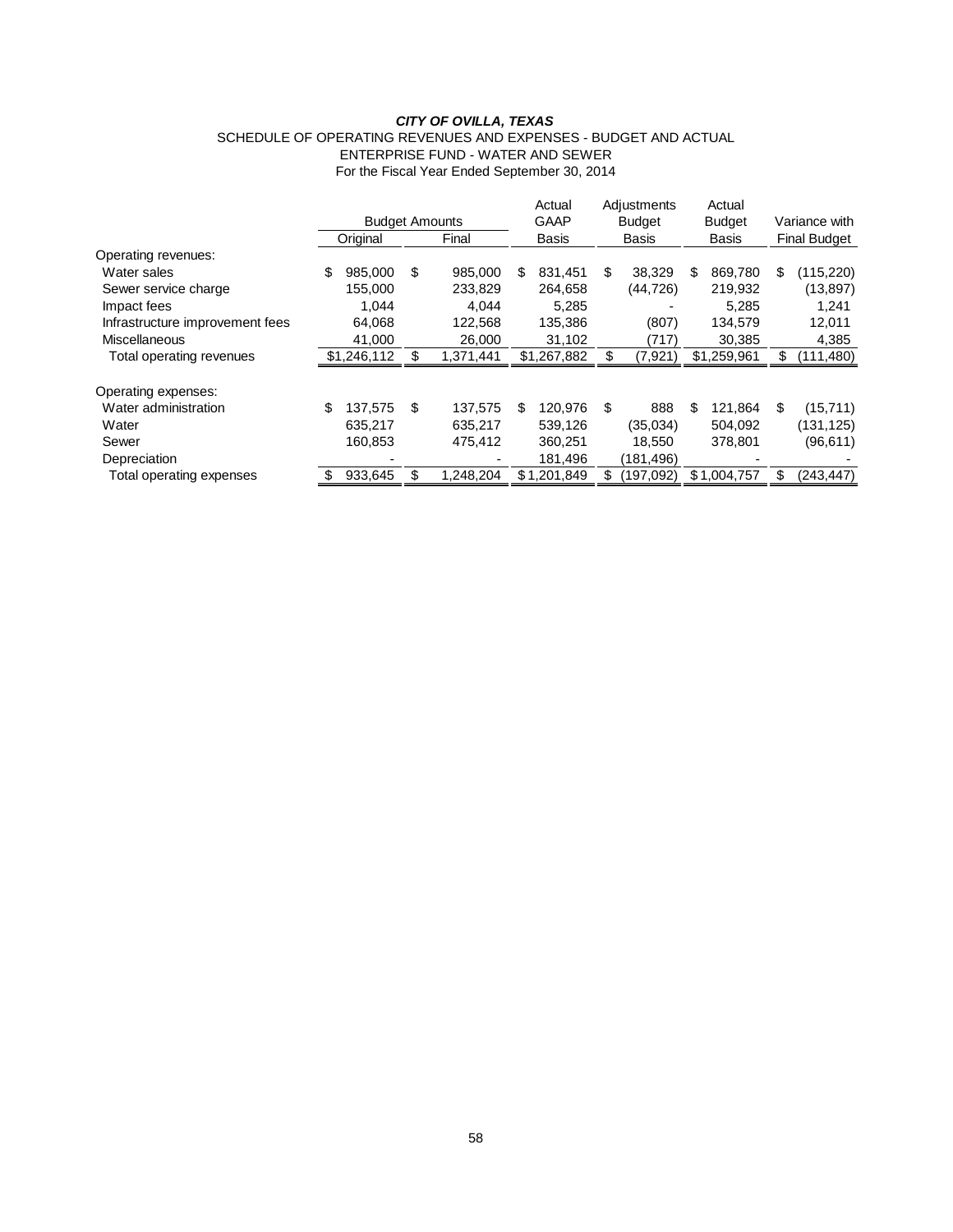### COMPONENT UNITS FINANCIAL STATEMENTS

*Ovilla 4B Economic Development Corporation* - This fund is used to account for the Ovilla 4B Economic Development Corporation created under Section 4B of the Development Corporation Act of 1979, as amended, Article 5190.6, Vernon's Texas civil statutes, as amended. The Ovilla 4B Economic Development Corporation initiative is to promote economic development in Ovilla and is currently accumulating funds to spend on future projects.

*Ovilla Municipal Development District* - This fund is used to account for the Ovilla Municipal Development District, a political subdivision of the State of Texas and the City, created in accordance with Chapter 377 of the Texas Local Government Code (the "Act"). The Ovilla Municipal Development District was established for the purpose of developing and financing all permissible projects prescribed by the Act.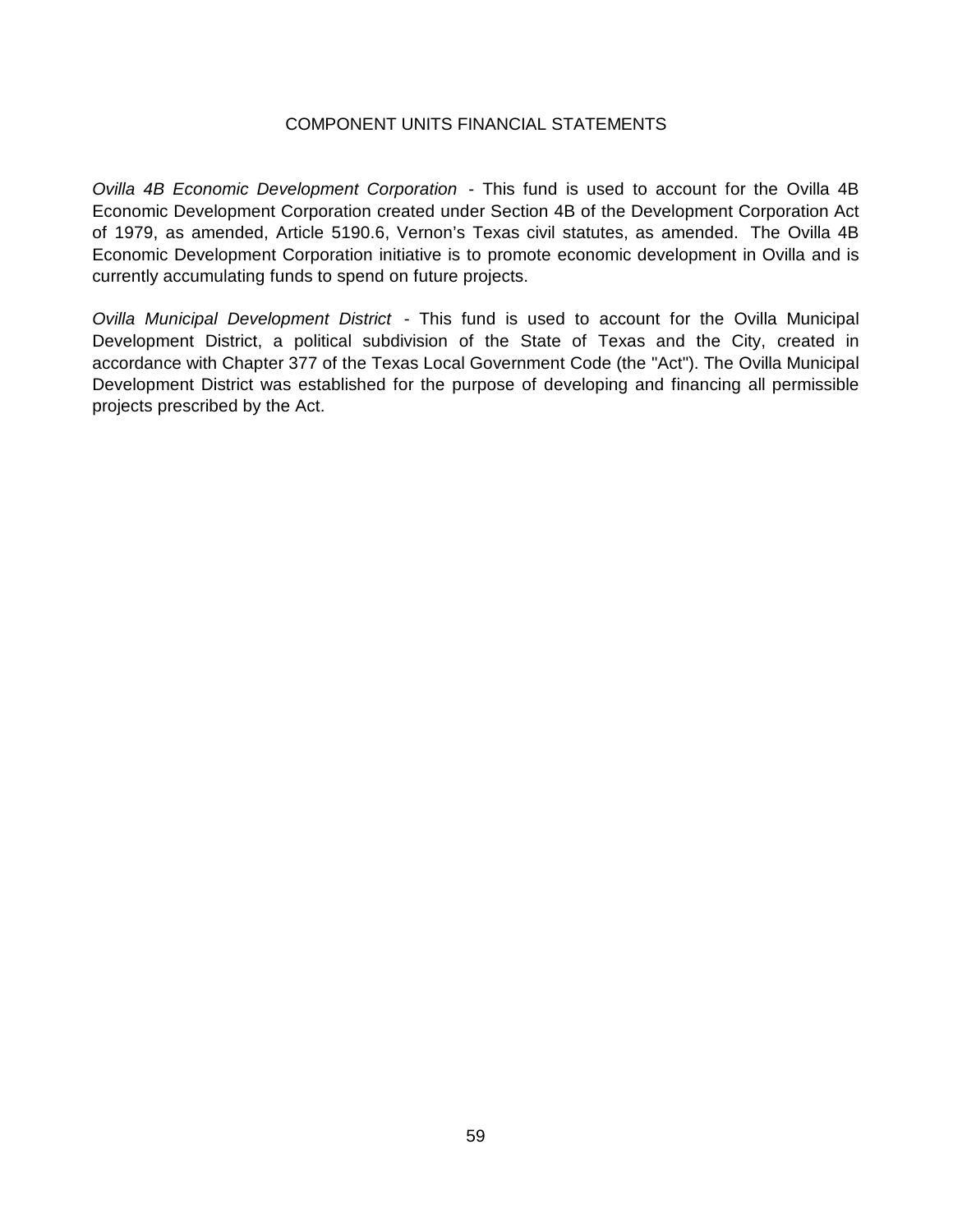# BALANCE SHEET COMPONENT UNITS September 30, 2014

|                                     |                            | <b>Ovilla 4B</b><br><b>Economic</b><br><b>Development</b><br>Corporation |                           | Ovilla<br><b>Municipal</b><br><b>Development</b><br><b>District</b> |  |  |
|-------------------------------------|----------------------------|--------------------------------------------------------------------------|---------------------------|---------------------------------------------------------------------|--|--|
| <b>ASSETS</b>                       |                            |                                                                          |                           |                                                                     |  |  |
| Cash and cash equivalents           | \$                         | 376,575                                                                  | \$                        | 94,872                                                              |  |  |
| <b>Receivables</b>                  |                            |                                                                          |                           | 4,776                                                               |  |  |
| Due from primary government         |                            | 6,544                                                                    |                           |                                                                     |  |  |
| <b>Total assets</b>                 | $\boldsymbol{\mathcal{F}}$ | 383,119                                                                  | $\boldsymbol{\mathsf{S}}$ | 99,648                                                              |  |  |
| <b>LIABILITIES</b>                  |                            |                                                                          |                           |                                                                     |  |  |
| Due to primary government           | \$                         |                                                                          | \$                        | 321                                                                 |  |  |
| <b>Total liabilities</b>            |                            |                                                                          |                           | 321                                                                 |  |  |
| <b>FUND BALANCES</b>                |                            |                                                                          |                           |                                                                     |  |  |
| <b>Restricted for:</b>              |                            |                                                                          |                           |                                                                     |  |  |
| Economic development                |                            | 383,119                                                                  |                           |                                                                     |  |  |
| Municipal development               |                            |                                                                          |                           | 99,327                                                              |  |  |
| <b>Total fund balances</b>          |                            | 383,119                                                                  |                           | 99,327                                                              |  |  |
| Total liabilities and fund balances |                            | 383,119                                                                  | \$                        | 99,648                                                              |  |  |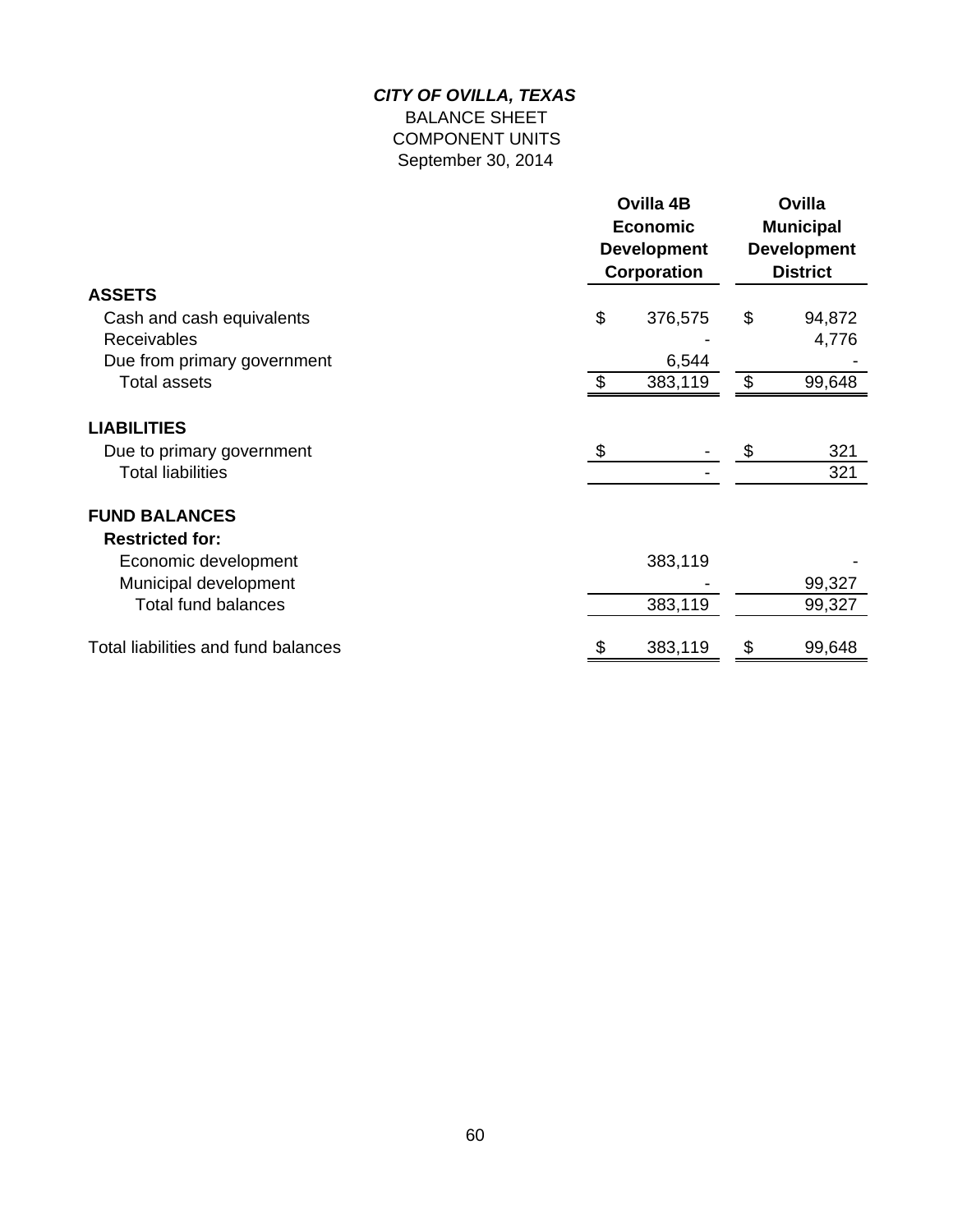# STATEMENT OF REVENUES, EXPENDITURES, AND CHANGES IN FUND BALANCES COMPONENT UNITS For the Fiscal Year Ended September 30, 2014

|                             | Ovilla 4B<br><b>Economic</b><br><b>Development</b><br>Corporation | Ovilla<br><b>Municipal</b><br><b>Development</b><br><b>District</b> |  |  |
|-----------------------------|-------------------------------------------------------------------|---------------------------------------------------------------------|--|--|
| <b>REVENUES</b>             |                                                                   |                                                                     |  |  |
| Sales tax                   | \$<br>88,450                                                      | \$<br>30,675                                                        |  |  |
| Revenues from use of money  | 1,093                                                             | 256                                                                 |  |  |
| <b>Total revenues</b>       | 89,543                                                            | 30,931                                                              |  |  |
| <b>EXPENDITURES</b>         |                                                                   |                                                                     |  |  |
| Current:                    |                                                                   |                                                                     |  |  |
| Economic development        | 31,547                                                            |                                                                     |  |  |
| Municipal development       |                                                                   | 2,384                                                               |  |  |
| <b>Total expenditures</b>   | 31,547                                                            | 2,384                                                               |  |  |
| Net change in fund balances | 57,996                                                            | 28,547                                                              |  |  |
| Fund balances - beginning   | 325,123                                                           | 70,780                                                              |  |  |
| Fund balances - ending      | 383,119<br>\$                                                     | 99,327<br>\$                                                        |  |  |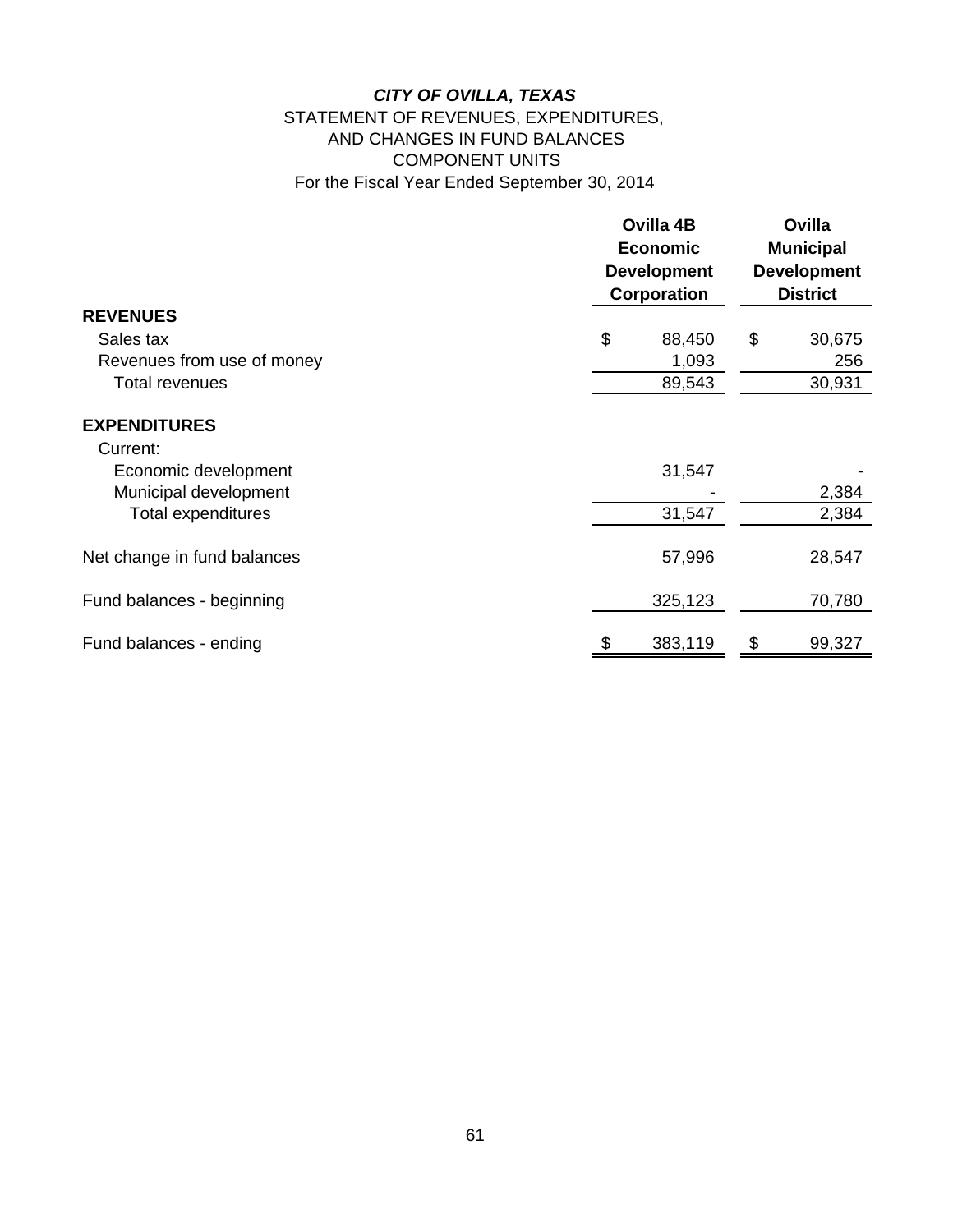# SUPPLEMENTARY FINANCIAL DATA